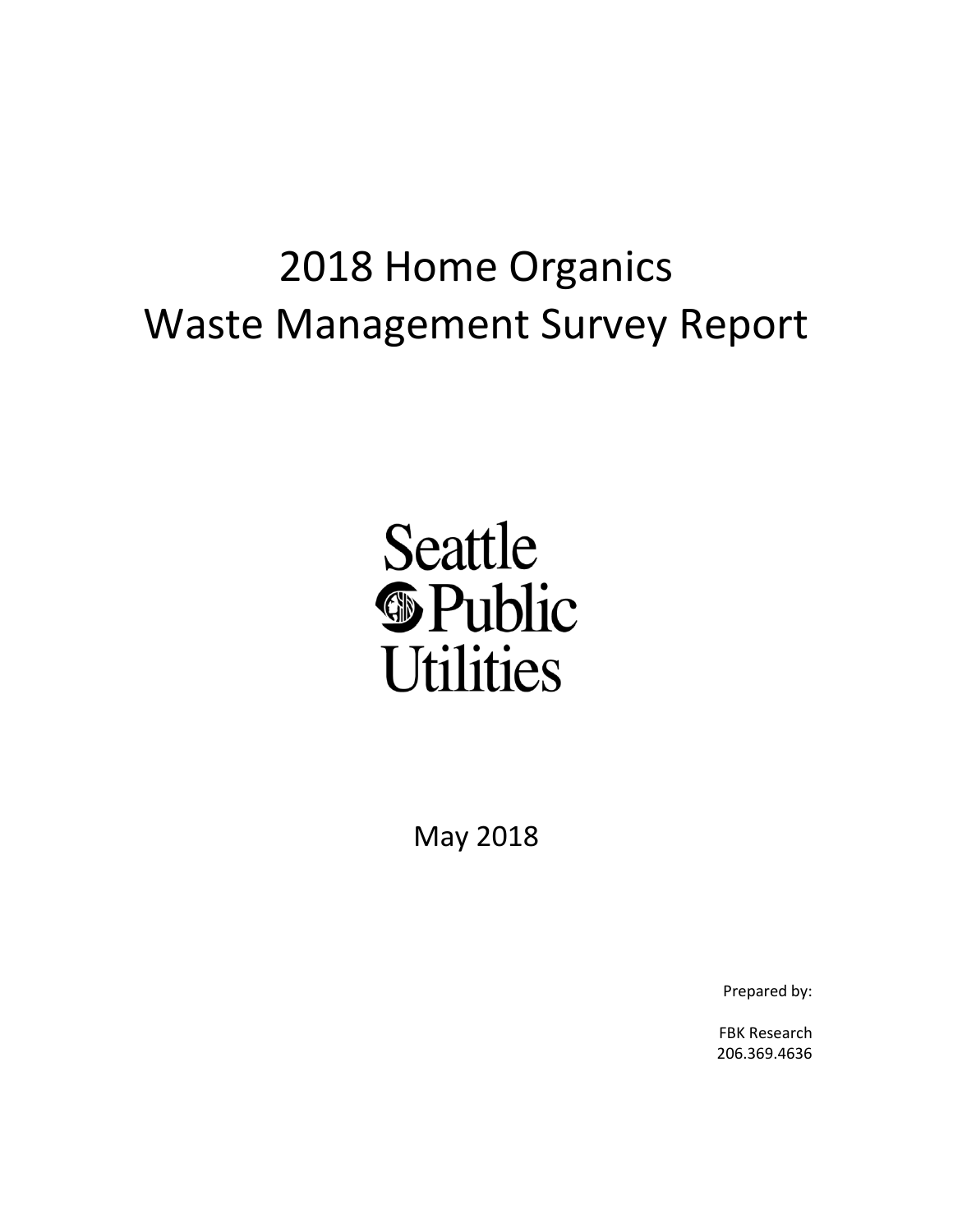# Contents

| Transition from on-property composting to curbside seems optimized.  4           |
|----------------------------------------------------------------------------------|
| Future home organics waste management efforts will target food and pet waste.  4 |
|                                                                                  |
|                                                                                  |
|                                                                                  |
|                                                                                  |
|                                                                                  |
|                                                                                  |
|                                                                                  |
|                                                                                  |
|                                                                                  |
|                                                                                  |
|                                                                                  |
|                                                                                  |
|                                                                                  |
|                                                                                  |
|                                                                                  |
|                                                                                  |
|                                                                                  |
|                                                                                  |
|                                                                                  |
|                                                                                  |
|                                                                                  |
|                                                                                  |
|                                                                                  |
|                                                                                  |
|                                                                                  |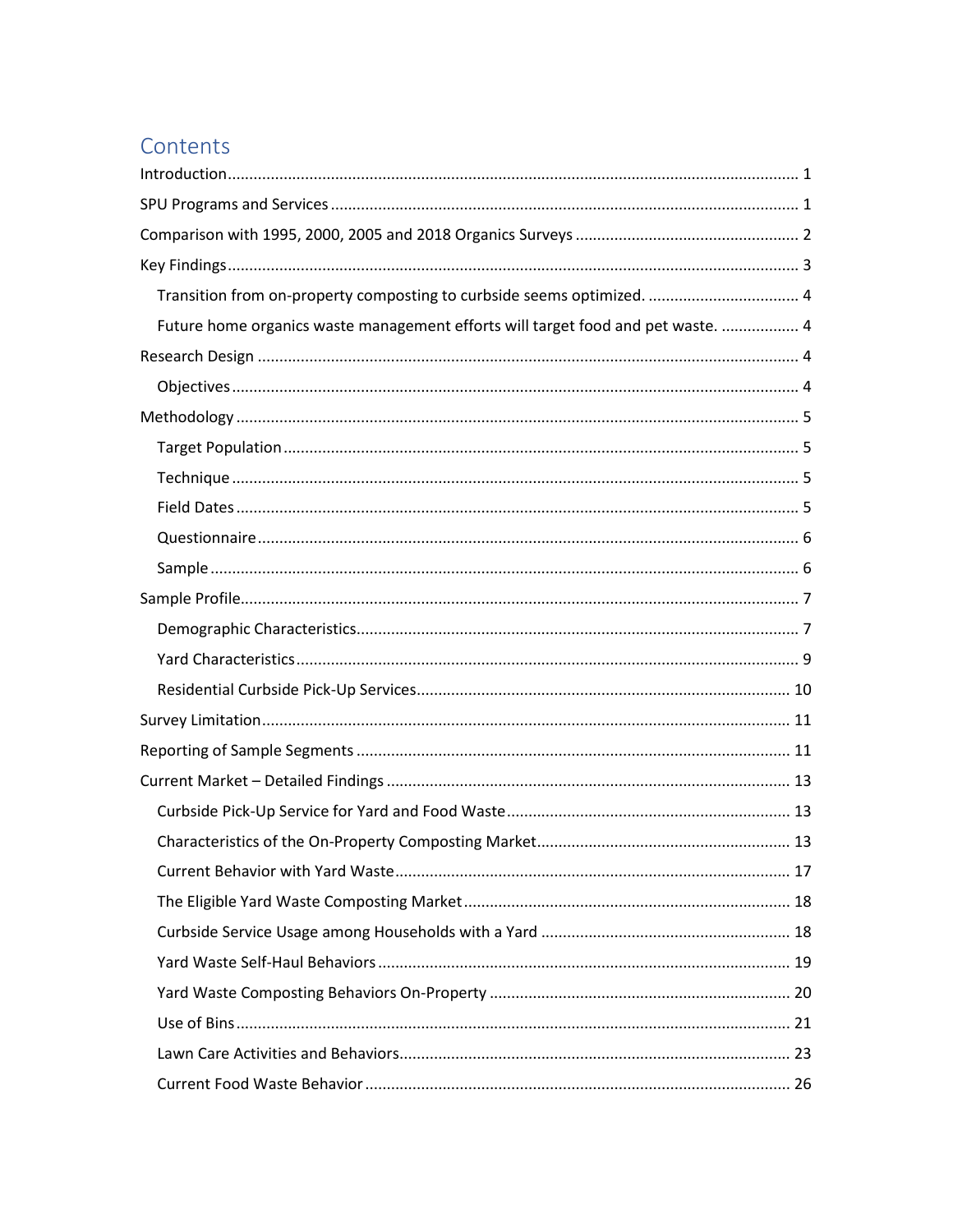## Tables:

| Table 5: Demographic Characteristics of Of-Property Composters in 201814        |  |
|---------------------------------------------------------------------------------|--|
|                                                                                 |  |
|                                                                                 |  |
|                                                                                 |  |
| Table 9: Impact of Having More Information About the Benefits of Grasscycling25 |  |

#### Charts: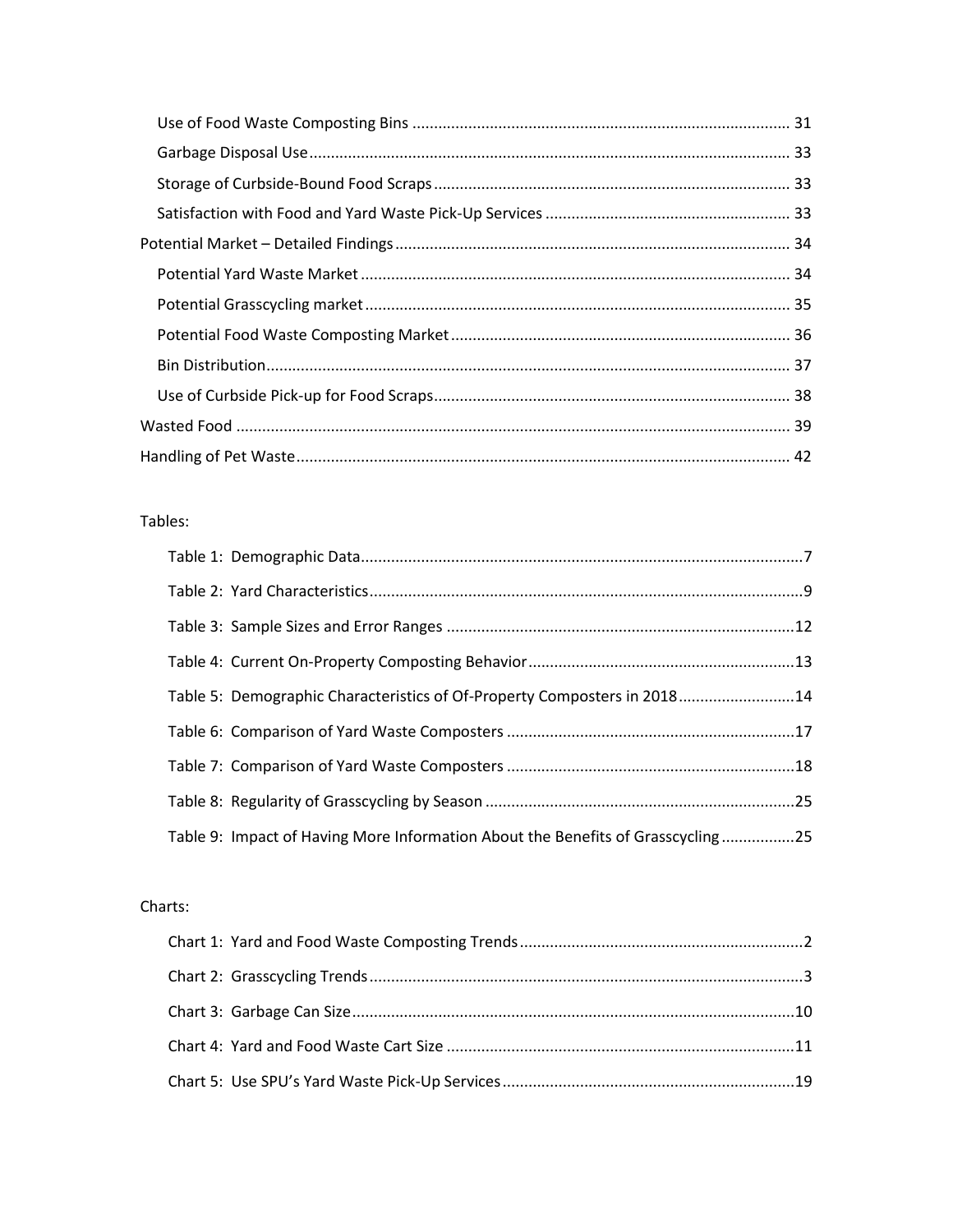| Chart 11: Comparing Typical Methods for Dealing with Grass Between At-Home            |  |
|---------------------------------------------------------------------------------------|--|
|                                                                                       |  |
|                                                                                       |  |
|                                                                                       |  |
|                                                                                       |  |
| Chart 16: Comparison of Food Scrap Amount Going to Organics Cart30                    |  |
| Chart 17: On-Property Food Waste Composters and Their Bin Usage Over Time 32          |  |
| Chart 18: Likelihood to Purchase New Food Waste Composting Bin for At-Home Composting |  |
|                                                                                       |  |
| Chart 20: Likelihood to Start On-Property Composting of Yard Waste in Next Year35     |  |
|                                                                                       |  |
|                                                                                       |  |
|                                                                                       |  |
|                                                                                       |  |
|                                                                                       |  |
|                                                                                       |  |
| Appendix                                                                              |  |
|                                                                                       |  |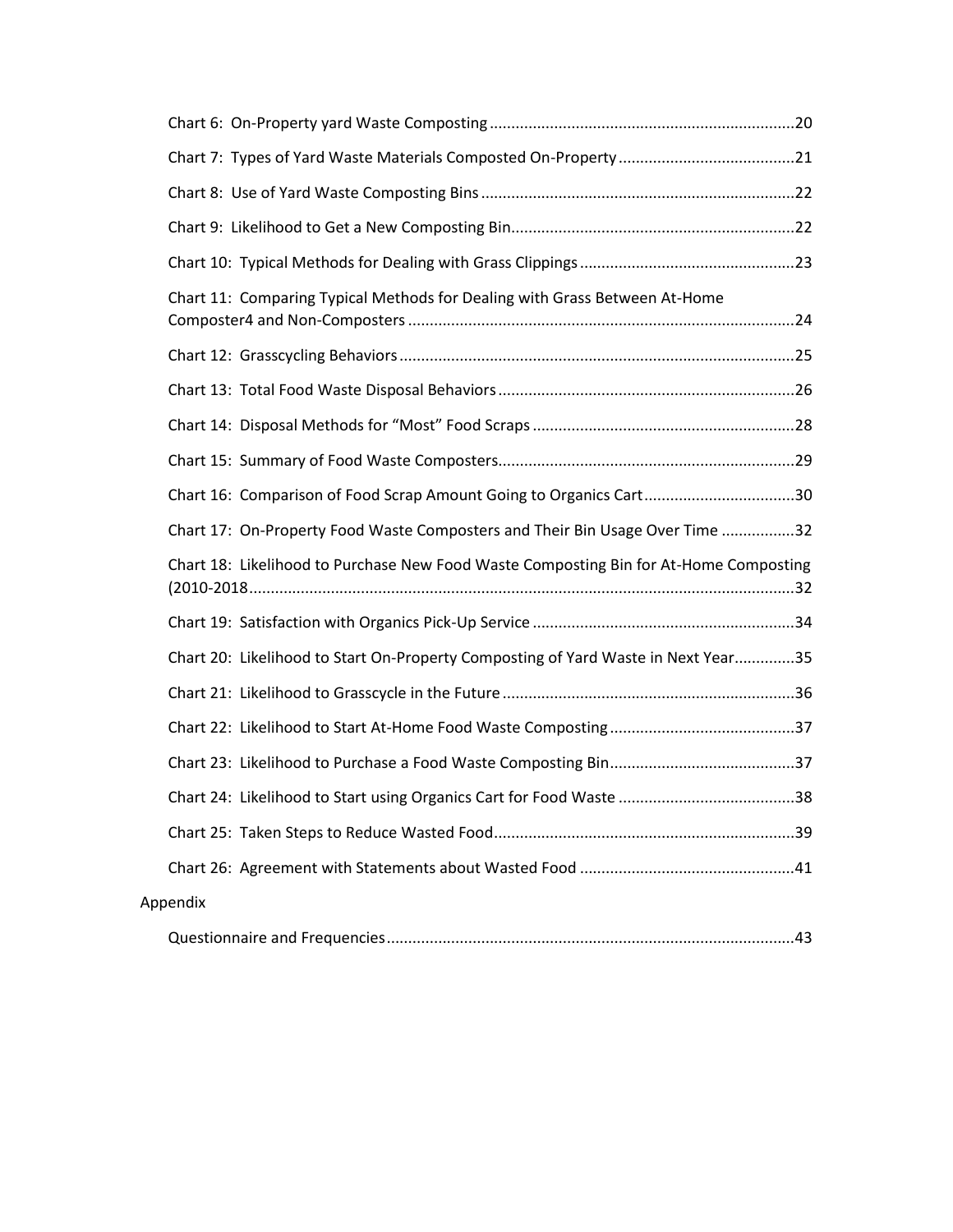# **Seattle Public Utilities 2018 Home Organics Waste Management Survey**

# <span id="page-4-0"></span>Introduction

For over 30 years, Seattle Public Utilities (SPU) has supported an array of organics waste management services and programs. The programs are designed to help people reduce and manage their yard debris and food waste. SPU not only offers curbside collection services for yard and food waste, but it also provides residents with education and tools for managing organic wastes effectively on their own property. These efforts support SPU's overall goals for environmentally responsible and cost-effective solid waste management.

This study is a continuation of research first conducted in 1995 and subsequently conducted in 2000, 2005, 2010 and 2018. The primary purpose is to evaluate and track Seattleite's awareness and behaviors regarding the many organic management programs and services designed and supported by SPU. As best-practices with organics management have evolved over time, so too have the primary objectives of this research. The 1995 survey was designed to investigate the variety of organic waste management activities practiced by those with residential curbside collection service and identify ways to improve SPU services. In 2000, the second survey was expanded to include an investigation of residents' attitudes and practices toward grasscycling. In 2005 the survey was broadened to investigate the entire range of organic waste management behaviors, including participation in curbside organic pick-up services, on-property yard and food waste composting and grasscycling. The 2010 survey was expanded to include questions related to usage and disposal of cooking fats, oils and grease generated in the kitchen, and perceptions about changing from weekly to bi-weekly garbage pick-up service. The 2018 survey added questions assessing behaviors and opinions about food that is wasted and removed questions associated with kitchen-generated fats, oils, and grease and interest in moving to biweekly pick-up services.

The 2018 survey was fielded in February, 2018. The survey included 600 Seattle residents using residential curbside collection service. The sample size provides 95% confidence that the results will be within plus or minus 4.1% of what they would be if all Seattleite's with residential pick-up service had been interviewed.

# <span id="page-4-1"></span>SPU Programs and Services

The programs and services that SPU supports for organic waste management have evolved since 1986 when the first group of Master Composters was trained to provide residents with education on the benefits of composting yard waste at home. Today, in addition to its continuing support of on-property yard and food waste composting, SPU also provides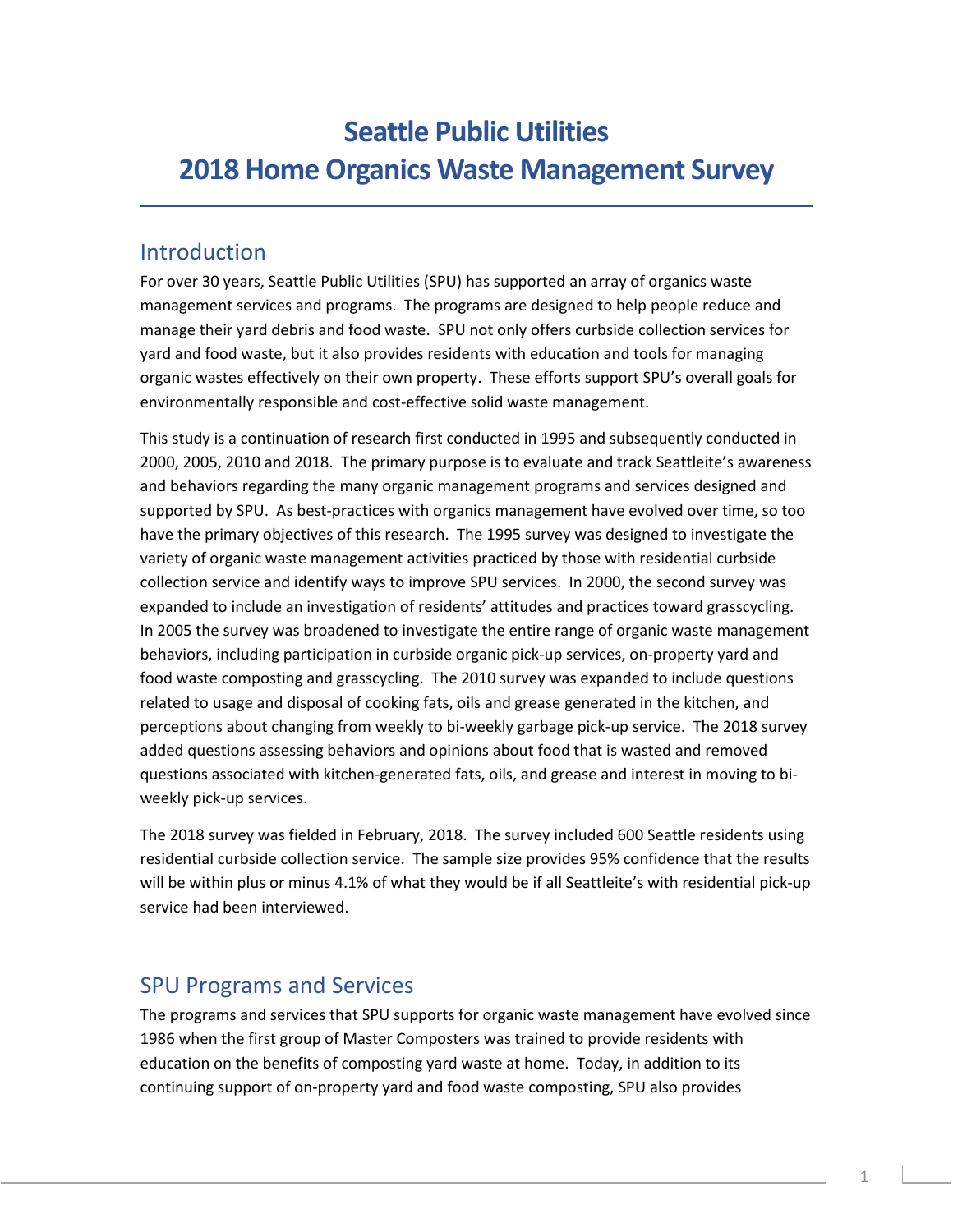Seattleites the tools, education, and encouragement to compost their food waste by placing it in their yard and food waste cart and taking it to the curb for collection.

# <span id="page-5-0"></span>Comparison with 1995, 2000, 2005 and 2018 Organics Surveys

The research shows that fewer and fewer Seattleites are composting their yard and food waste at home on-property, in favor of putting it in their food and yard waste cart that is picked up at curbside. Between 1995 and 2018, there has been a 50% increase in the percentage of people taking their yard waste to the curbside for pick-up, along with a steady decline of composting yard waste on-property (from 41% to 23%). Between 2005 and 2018 there has been over a 50% increase in the percentage of people placing their food waste inside their yard waste cart (from 49% to 88%), along with a steady decline in the share of households composting their food waste on-property (from 26% to 18%).



In 2010, the data indicated that the expansion of the curbside yard waste collection program to include food waste played a role in the decline of on-property food waste composting. Eight years ago, 19% of those who placed at least some food waste in the organics cart and also composted at least some food waste at home reported that they composted food waste at home less often because of the curbside collection program. The 2018 data shows that this shift has stabilized over the eight-year period. In 2018, of those who put at least some food waste in the cart and compost at least some food waste at home, only 2% said that they've decreased the amount of food waste they compost at home over the past year.

While on-property composting has slowly declined over time for both yard and food waste, the percentage of Seattleites grasscycling has remained stable over the past several years. In both 2010 and 2018, 50% of Seattleites said they "ever" left grass clippings on the lawn when the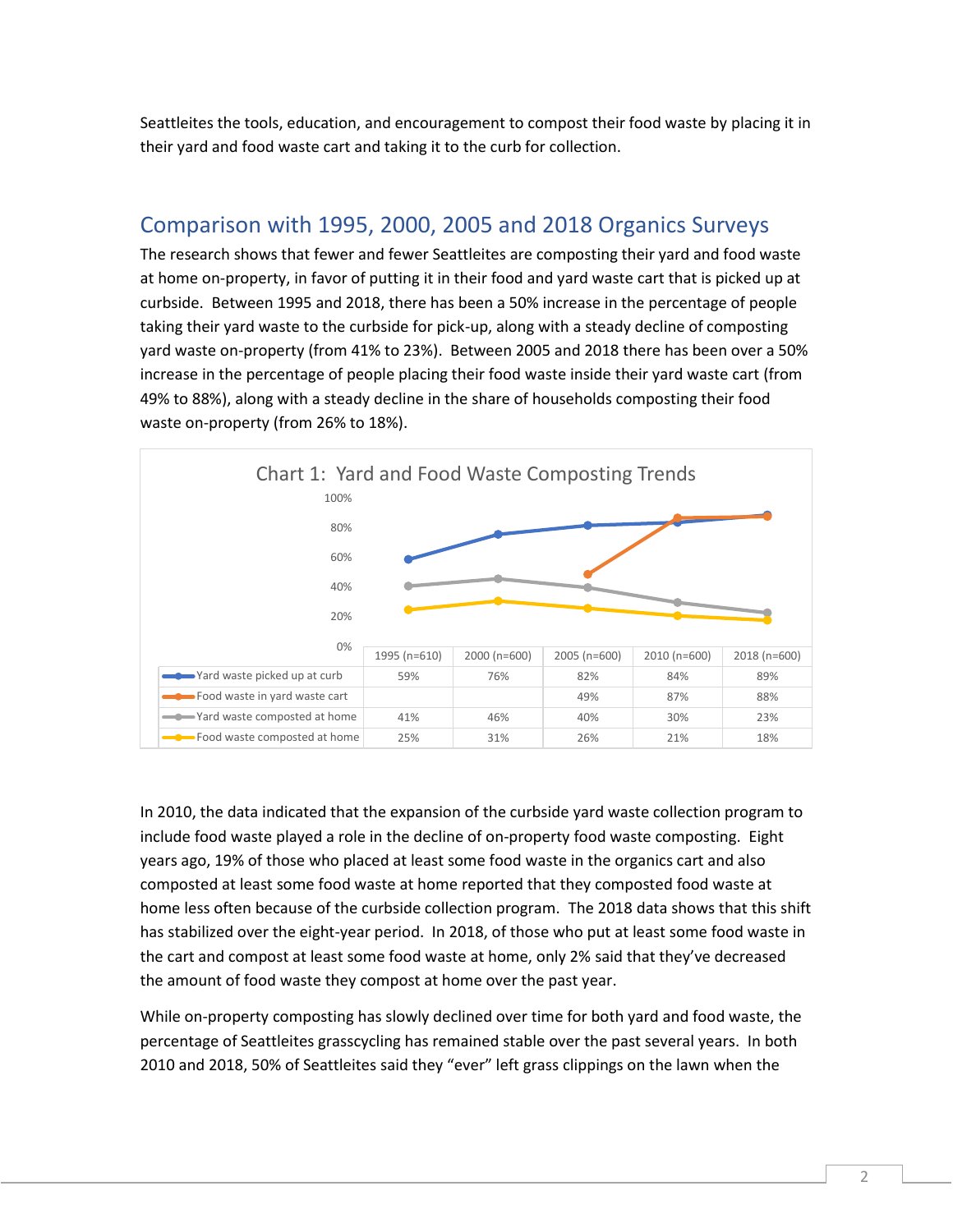

lawn is mowed. In 2010, one-quarter (26%) said they typically left grass clippings on the lawn, and 30% said the same in 2018.

# <span id="page-6-0"></span>Key Findings

# More People are Taking Yard Waste to the Curb and Fewer are Composting at Home

The percentage of Seattleite's with residential can service who place at least some of their yard waste at the curbside for pick-up has steadily increased over the years. Even in comparison to 2010 when this research was last conducted, the percent saying they use curbside pick-up service for all their yard waste composting needs has increased from 59% to 69%.

There has been a steady decrease in the percentage saying they compost all, or at least some, of their yard waste on their own property. Twenty percent (20%) of the 2018 respondents said they both compost yard waste on their own property and at the curbside, which is down from a high of 33% is 2000 and 2005. Only 3% of the 2018 respondents said they compost all their yard waste on their own property, which is down significantly from a high of 15% in 1995.

# Seattle's Yard and Food Waste Pick-Up Program has been Highly Successful at Diverting Food Scraps out of the Regular Garbage and Away from Garbage **Disposals**

Seattleite's use a variety of methods for disposing of food scraps. In 2018, 88% said they place food waste in their food and yard waste cart that is taken to the curb for pick-up, which is statistically on par with the 87% reporting the same in 2010. Placing food scraps in both the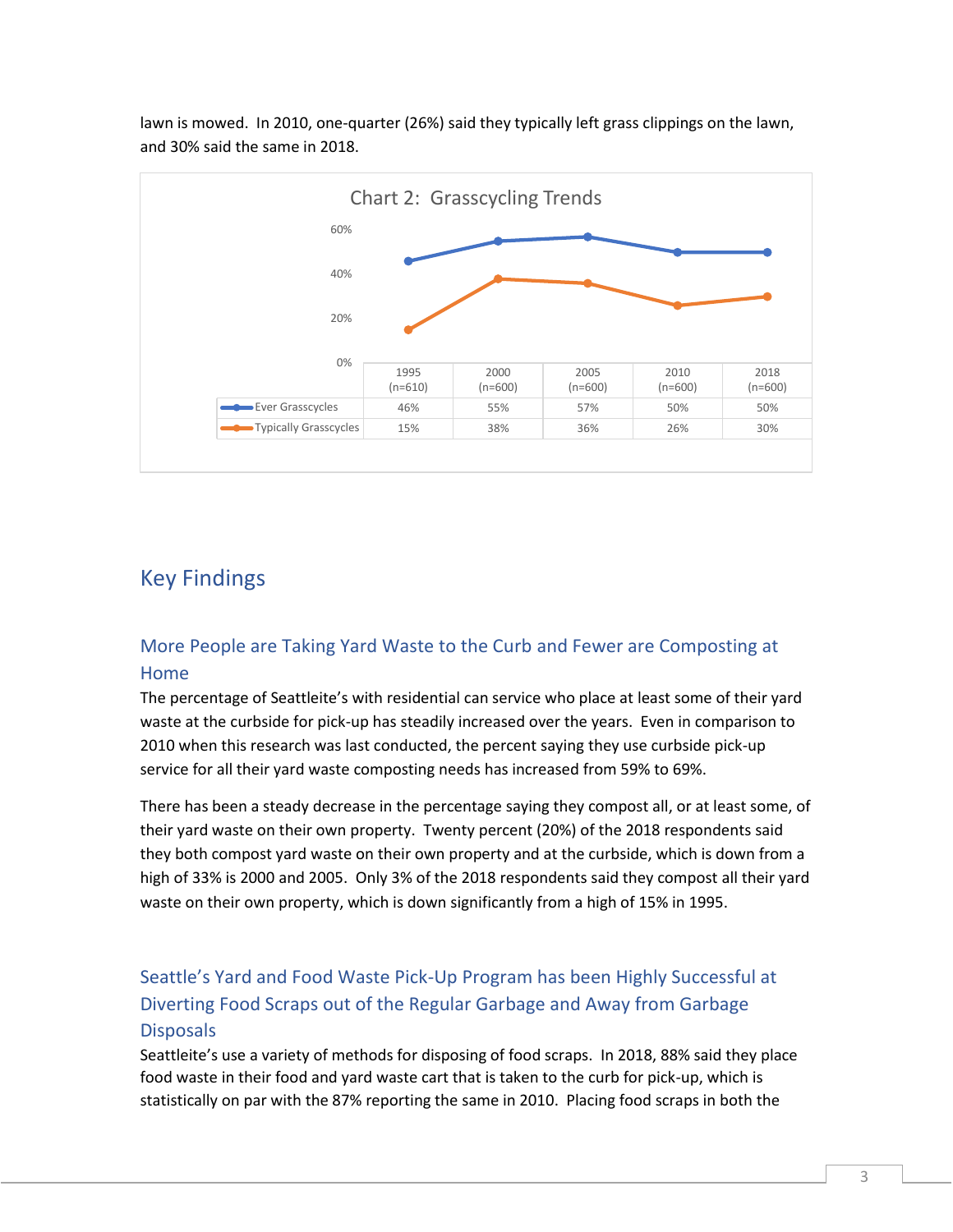regular trash and the garbage disposal have decreased significantly over time. Eight years ago, 25% said they put at least some food waste in the regular trash and only 11% say they do the same today. Eight years ago, 63% said they put at least some food waste down the garbage disposal and only 23% say they do the same today.

#### Satisfaction with Food and Yard Waste Collection is High

Overall satisfaction with the City's food and yard waste collection service has increased over the past eight years. Using the same seven-point scale used in past years (where seven means extremely satisfied and one means not at all satisfied) the average rating in 2018 is 6.5. This is statistically higher than the average rating of 6.2 in 2010.

## <span id="page-7-0"></span>Ending the Transition from On-Property Composting to Curbside Pick-Up

Seattle Public Utilities was very successful with its on-property composting programs, and programs to encourage curbside pickup of yard and food waste have been even more successful. Between 2000 and 2005, the of material collected and sent to composting facilities totaled approximately 40,000 tons. By 2017, the material collected and going to composting facilities has grown to about 90,000 pounds. Because of the education and outreach programs in which SPU invested to encourage the ethic of composting, Seattleite's have found it an easy transition to migrate from on-property composting to curbside pick-up for yard and food waste—they know that both methods allow the materials to be composted.

# <span id="page-7-1"></span>Future Efforts in Home Organics Waste Management will Target Food and Pet **Waste**

An important fraction of the remaining organic materials in the single-family waste stream are food and pet waste (41%). The results from this research will be used as the baseline against which to measure future outreach and educational efforts to encourage food waste prevention, food waste composting, and providing best-practice guidelines for the disposal of pet waste.

# <span id="page-7-2"></span>Research Design

#### <span id="page-7-3"></span>**Objectives**

Seattle Public Utilities (SPU) has commissioned this quantitative research to determine the level at which Seattle city residents are currently participating in organic waste management activities; that is, utilization of curbside pick-up services, on-property yard waste composting, on-property food waste composting and grasscycling.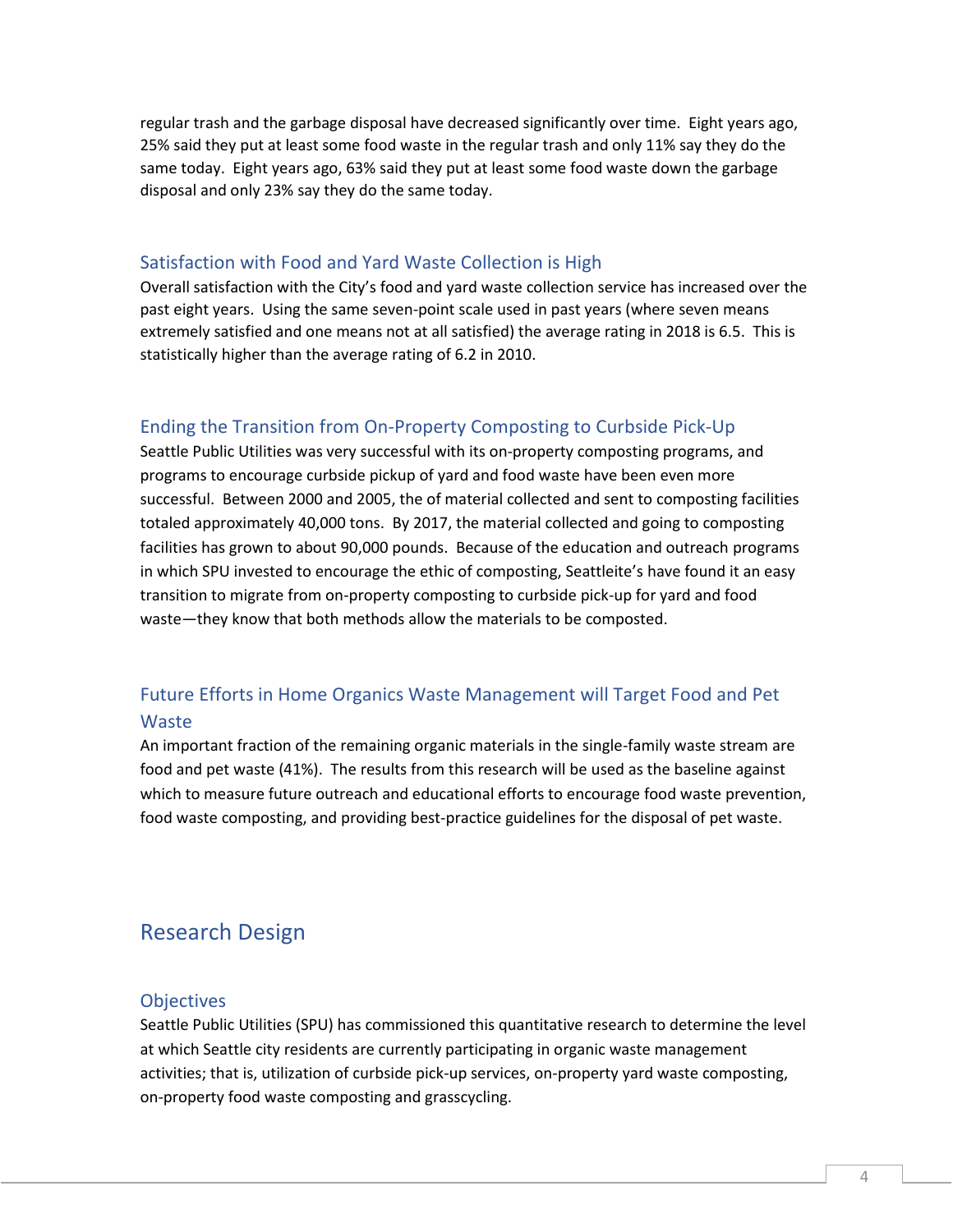The specific objectives of this research were:

- To examine the extent to which Seattleites participate in organic waste management activities, including inquiries about:
	- $\circ$  The types of waste management activities in which they currently engage; and,
	- o How behaviors have changed over the past several years.
- To examine the attitudes and behaviors of Seattleites who do not participate in organic waste management activities, including:
	- o Interest in on-property food and yard waste composting;
	- o Primary reasons for not composting or grasscycling; and,
	- o Likelihood of participating in organic waste management activities.
- To explore behaviors and opinions about food that is wasted.
	- o Concern about wasted food; and,
	- o Interest in reducing the amount of wasted food.
- To examine how people with pets typically dispose of pet waste at home.

# <span id="page-8-0"></span>Methodology

#### <span id="page-8-1"></span>Target Population

To qualify for inclusion in this study, all respondents were screened to be 18 years of age or older and living within the Seattle city limits. Only those residing in buildings with residential garbage pick-up service were considered eligible; thus, the universe was defined as those who had residential can service.

#### <span id="page-8-2"></span>**Technique**

Pacific Market Research of Seattle, Washington conducted 600 telephone interviews. All telephone interviews were conducted by trained, professional survey-takers under the guidance of experienced supervisors. Interviewers were thoroughly briefed on the goals and objectives of the study, and they were coached and monitored throughout data collection.

#### <span id="page-8-3"></span>Field Dates

Telephone interviews were conducted seven days a week between February 18, 2018 and March 11, 2018. Weekday telephone calls were primarily placed between 4:00 to 9:00 p.m.,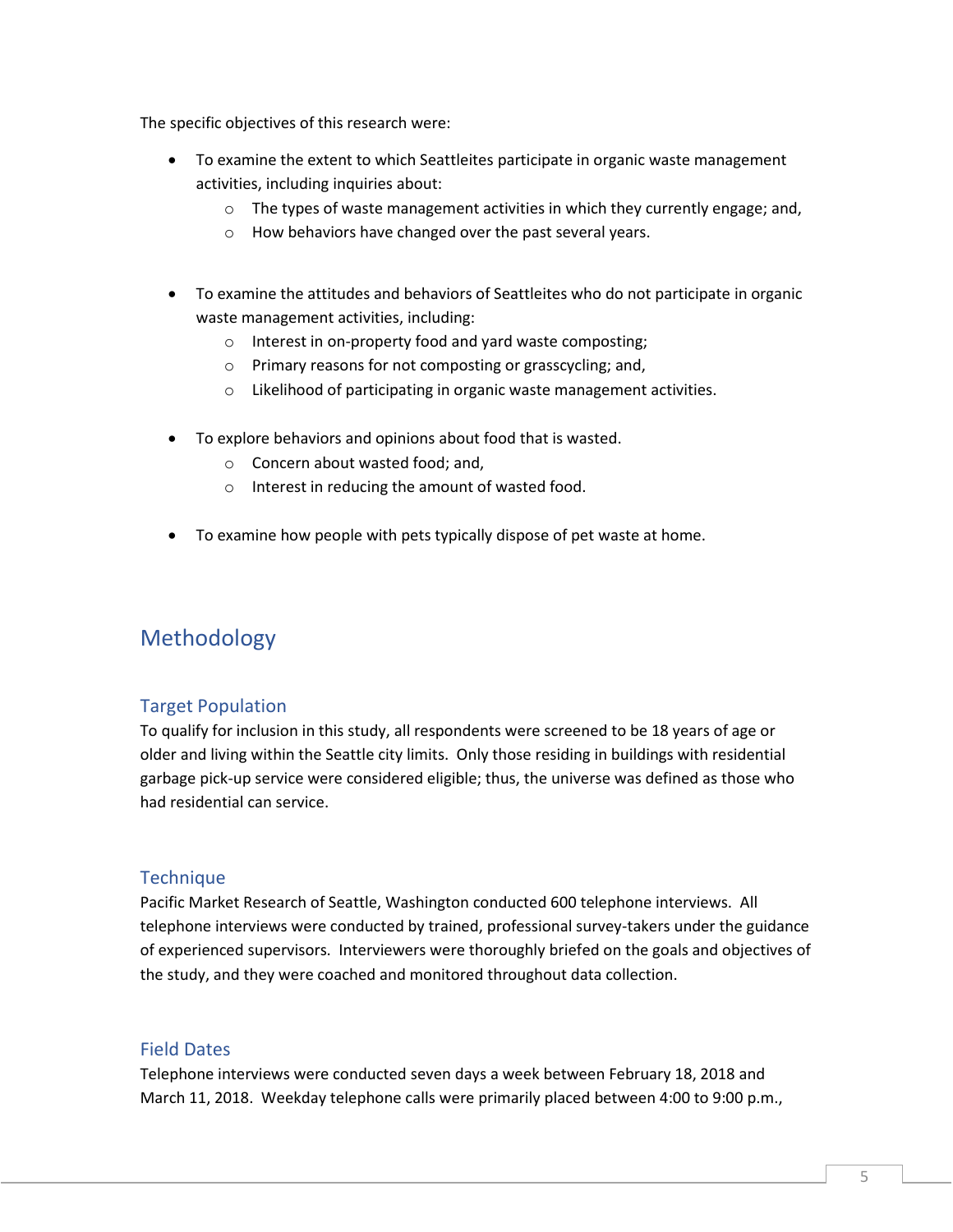and weekend calls were placed during daytime hours. An attempt was made to reach every sample unit selected at least six times, and each sample unit was attempted on different days at different times.

#### <span id="page-9-0"></span>**Questionnaire**

The questionnaire was originally designed jointly by SPU and FBK Research in 2005. While every effort was made to keep the questionnaire the same in 2018, some modifications were made to honor service-level changes made by SPU and as well as changes in how people interpret waste management terminology. Questions regarding SPU's bin distribution outreach and mulch mower outreach programs were removed since they have not been funded in the past eight years. The wording of the questions was also changed to ensure clarity, primarily with the way in which the term "composting" is used. Years ago, consumers understood "composting" to be an activity that usually took place under the direction of the homeowner in his backyard. Today, the term "composting" is used more broadly and includes the activity of placing yard and food waste in the organics cart. Thus, the questions in the 2018 survey were updated to differentiate between on-property composting and curbside composting.

The instrument was pilot tested twice to ensure that the questions provided valid and reliable results, and the length of the interview was less than or equal to 15 minutes. The initial pilot test pointed to certain areas where the questions were confusing to respondents because of waste management behavioral changes. Once modifications were made and approved, the questionnaire was pilot tested again to ensure validity and reliability. After learning that the length of the questionnaire was longer than 15 minutes, a few questions were removed and the survey was approved for fielding.

#### <span id="page-9-1"></span>Sample

<span id="page-9-2"></span>In the absence of the same sampling source used in 2005 (because of a change in SPU's financial system), the sample universe was defined as SPU's residential telephone alert system datafile. Because this datafile represents the most complete list of customers who need to be notified in the event of a service interruption, it is the best resource for surveying residential can customers. A random sample was selected in proportion to the percent of landlines and wireless lines in the datafile. Where multiple phone numbers were available, first priority was given to calling the landline, and second priority was given to the mobile number. Business phone numbers were excluded.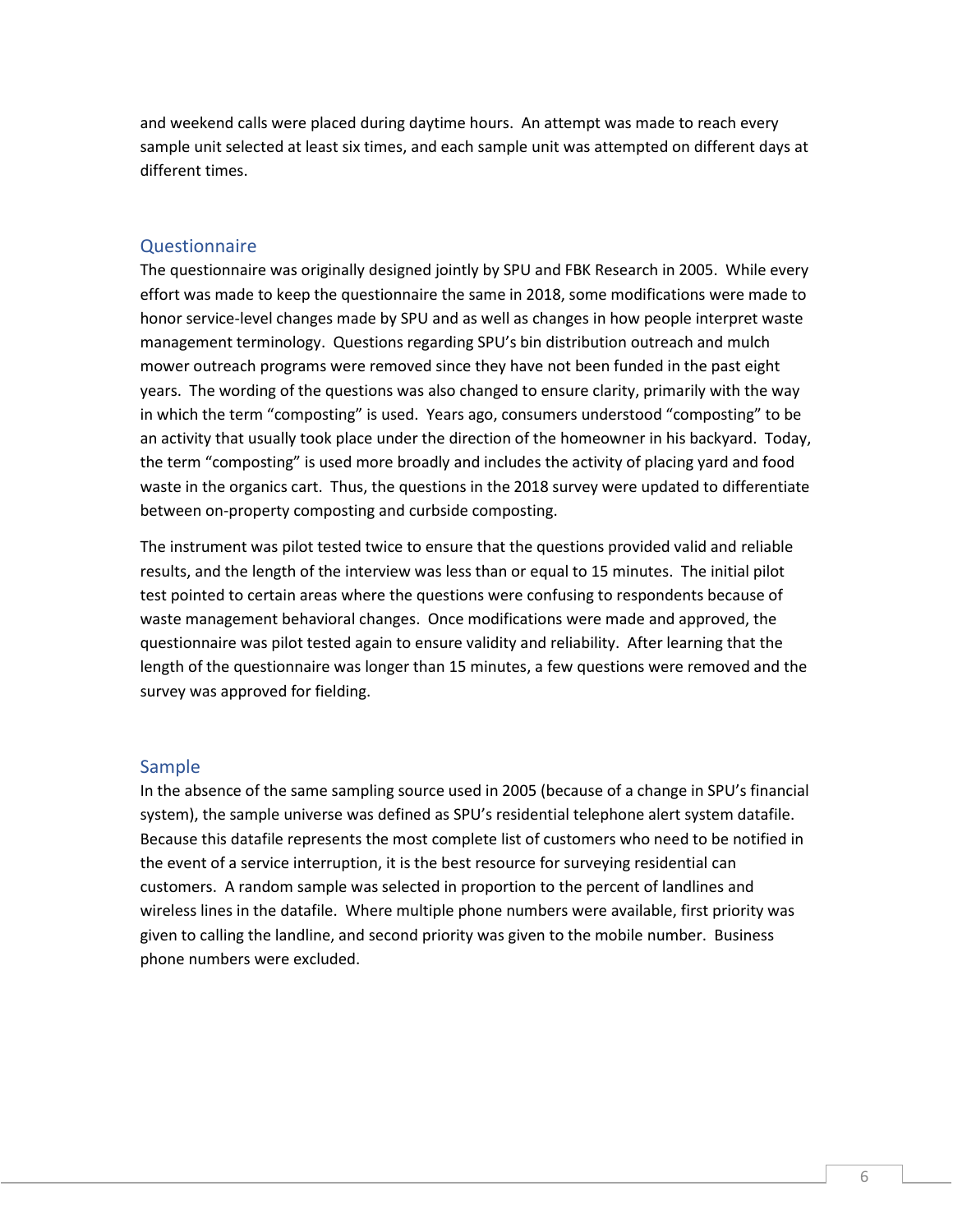# Sample Profile

## <span id="page-10-0"></span>Demographic Characteristics

When interpreting the findings from this survey it is important to keep in mind the characteristics of the people interviewed. The following table presents a profile of the 600 Seattleites who were included in the 2018 survey alongside similar data from the same study conducted in previous years.

Here, as elsewhere in this report, percentages may not sum to 100 because of rounding errors, because of the acceptance of multiple responses and/or because of the exclusion of answers with very low frequencies.

|           |                        | (600) | (616) | (600) | (600) | (610) |
|-----------|------------------------|-------|-------|-------|-------|-------|
|           |                        |       |       |       |       |       |
| Gender:   | Male                   | 46%   | 47%   | 42%   | 42%   | 39%   |
|           | Female                 | 54%   | 53%   | 58%   | 58%   | 61%   |
|           |                        |       |       |       |       |       |
|           | < 35 years old         | 7%    | 13%   | 14%   | 26%   | 32%   |
|           | $35 - 44$ years old    | 17%   | 26%   | 26%   | 28%   | 23%   |
|           | $45 - 54$ years old    | 18%   | 19%   | 23%   | 21%   | 16%   |
| Age:      | $55 - 64$ years old    | 22%   | 20%   | 20%   | 12%   | 9%    |
|           | $65 + \gamma$ ears old | 32%   | 19%   | 16%   | 12%   | 17%   |
|           | Declined to answer     | 4%    | 3%    | 1%    | 1%    | 3%    |
|           |                        |       |       |       |       |       |
| Dwelling: | Single-family          | 97%   | 96%   | 94%   | 91%   | 84%   |
|           | $2+$ units             | 3%    | 4%    | 6%    | 9%    | 16%   |
|           |                        |       |       |       |       |       |
| Own:      | Own                    | 95%   | 88%   | 86%   | 77%   | 71%   |
|           | Rent                   | 2%    | 9%    | 12%   | 21%   | 28%   |
|           | Other/Declined         | 3%    | 3%    | 2%    | 2%    | 1%    |

#### Table 1: Demographic Data

December 2010

December 2005

January 2000

January 1995

March 2018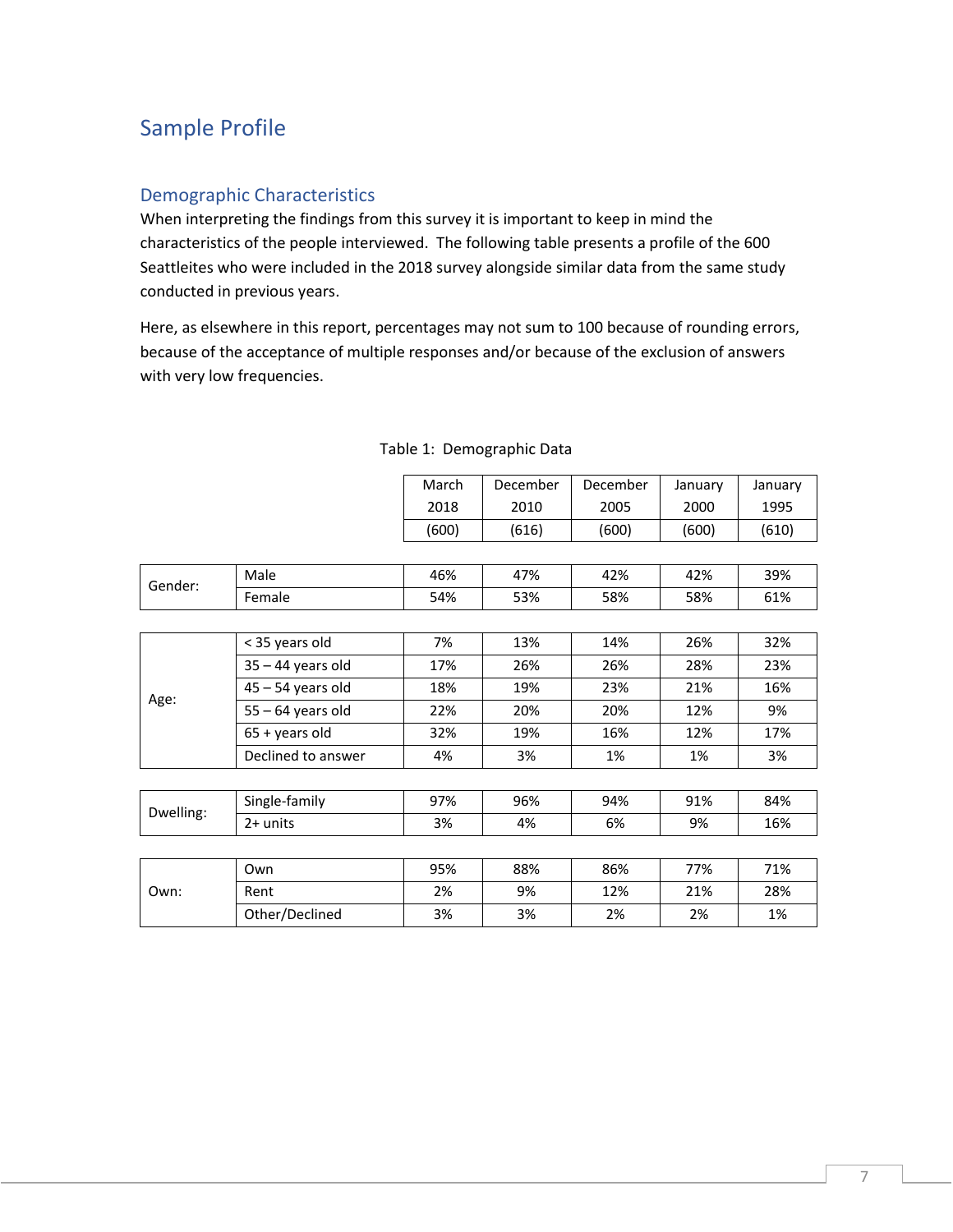|             |                        | March | December | December | January | January   |
|-------------|------------------------|-------|----------|----------|---------|-----------|
|             |                        | 2018  | 2010     | 2005     | 2000    | 1995      |
|             |                        | (600) | (616)    | (600)    | (600)   | (610)     |
|             |                        |       |          |          |         |           |
|             | One                    | 18%   | 16%      | 16%      | 16%     | 17%       |
|             | Two                    | 40%   | 39%      | 44%      | 43%     | 36%       |
| # in $HH$ : | Three                  | 18%   | 18%      | 17%      | 18%     | 21%       |
|             | Four                   | 16%   | 18%      | 17%      | 15%     | 15%       |
|             | Five or more           | 5%    | 7%       | 5%       | 7%      | 10%       |
|             | Declined to answer     | 3%    | 2%       | 1%       | 1%      | 1%        |
|             |                        |       |          |          |         |           |
|             | White                  | 77%   | 81%      | 79%      | 84%     | 71%       |
|             | Black/African American | 2%    | 4%       | 3%       | 4%      | 6%        |
|             | Asian (net)            | 6%    | 5%       | 4%       | 5%      | 10%       |
| Race:       | Hispanic/Latino        | 2%    | 2%       | 1%       | 1%      | 3%        |
|             | Multi-racial           | 2%    | 1%       | 4%       | 2%      | 2%        |
|             | Other                  | 1%    | 0%       | 0%       | 0%      | 2%        |
|             | Declined to answer     | 10%   | 7%       | 9%       | 5%      | 6%        |
|             |                        |       |          |          |         |           |
|             | High school or less    | 7%    | 7%       | 8%       | 11%     | 19%       |
|             | Some college           | 16%   | 17%      | 22%      | 24%     | 26%       |
| Education:  | 4-year college degree  | 35%   | 38%      | 31%      | 39%     | 28%       |
|             | Post grad work +       | 38%   | 33%      | 36%      | 25%     | 23%       |
|             | Declined to answer     | 4%    | 5%       | 3%       | 1%      | 4%        |
|             |                        |       |          |          |         |           |
|             | $<$ \$30,000           | 4%    | 5%       | 7%       | 10%     | <b>NA</b> |
|             | \$30 - \$50,000        | 6%    | 9%       | 13%      | 21%     | <b>NA</b> |
|             | \$50 - \$75,000        | 10%   | 14%      | 15%      | 24%     | <b>NA</b> |
| HH Income:  | \$75 - \$100,000       | 11%   | 15%      | 20%      | 15%     | <b>NA</b> |
|             | \$100,000+             | 41%   | 31%      | 25%      | 15%     | 9%        |
|             | Declined to answer     | 27%   | 26%      | 21%      | 15%     | 9%        |

Table 1: Demographic Data (continued)

The demographic characteristics of Seattle residents living in homes with residential can service has changed over the past 23 years.

- A comparison of age between 2005 and 2018 shows that Seattleite's with residential curbside service have aged. In 2018, 32% of Seattle residential can customers are 65 years of age or older while only 19% of customers were in this same age group in 2005.
- While relatively stable between 2000 and 2005, the data shows that Seattle residential customers are more likely to own a single-family home today. In 1995, 84% of those interviewed lived in a single-family home, and 71% owned their home. Today, 97% of those interviewed live in a single-family home, and 95% own that home.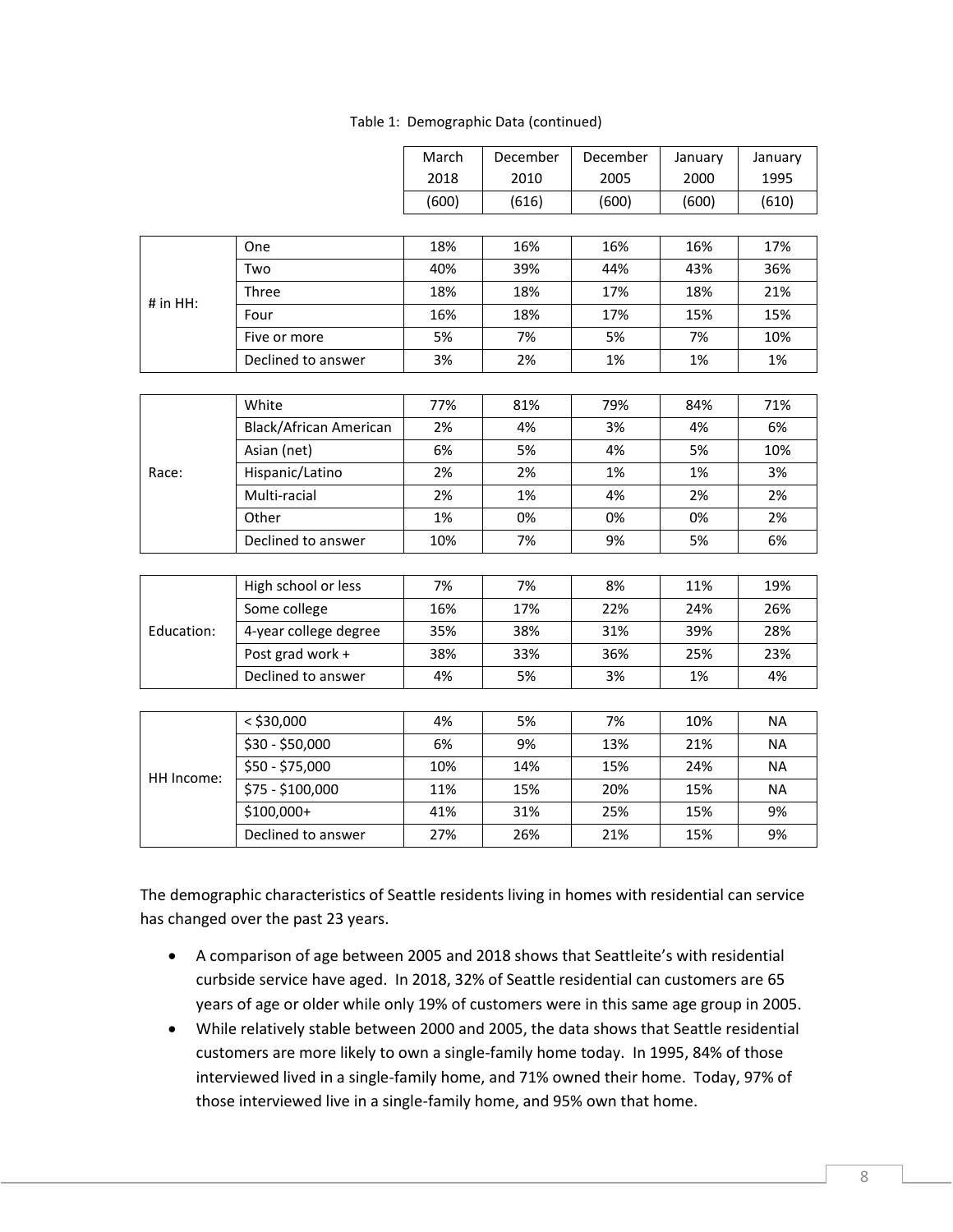• Income has changed significantly since 2010. Today, 41% of Seattle residential can customers have household incomes of \$100,000 or more, while only 31% reported the same household income in 2010.

#### <span id="page-12-0"></span>Yard Characteristics

Yard waste composting (whether on-property or at curbside) implies having a yard—a lawn, garden or both—and grasscycling requires having a grass lawn. Respondents in this research were asked to provide information about their households and yards to determine the extent to which they had the need to compost yard waste and to grasscycle. The data in Table 2 below shows comparisons of yard waste characteristics since 1995.

|               |        | March | December | December | January | January |
|---------------|--------|-------|----------|----------|---------|---------|
|               |        | 2018  | 2010     | 2005     | 2000    | 1995    |
|               |        | (600) | (616)    | (600)    | (600)   | (610)   |
|               |        |       |          |          |         |         |
| Yard          | Yes    | 98%   | 95%      | 98%      | 96%     | 95%     |
|               | No     | 2%    | 5%       | 2%       | 4%      | 5%      |
|               |        |       |          |          |         |         |
| Lawn          | Yes    | 83%   | 80%      | 87%      | 88%     | 85%     |
|               | No     | 17%   | 20%      | 13%      | 12%     | 15%     |
|               |        |       |          |          |         |         |
| Care for Yard | Yes    | 81%   | 100%     | 96%      | 94%     | 79%     |
|               | No     | 19%   | 0%       | 4%       | 6%      | 21%     |
|               |        |       |          |          |         |         |
| Garden        | Yes    | 77%   | 74%      | 74%      | 71%     | 57%     |
|               | No     | 23%   | 26%      | 26%      | 29%     | 43%     |
|               |        |       |          |          |         |         |
| Garden Type   | Food   | 44%   | 48%      | 37%      | 37%     | 35%     |
|               | Flower | 47%   | 61%      | 63%      | 63%     | 61%     |
|               | Other  | 2%    | 16%      | 13%      | 8%      | 1%      |
|               | None   | 22%   | 22%      | 26%      | 29%     | 43%     |

#### Table 2: Yard Characteristics

The extent to which Seattle residents with residential can service have yards and lawns has remained very steady over the past 23 years.

A change in the wording of the questions after 1995 makes it challenging to compare data from 1995 about how yards are cared for. Comparing the 2018 data to similar data going back to 2000 shows that fewer Seattle residential can customers now take at least some personal responsibility for yard care. In 2018, 81% said they cared for their own yard while 100% said they cared for their own yard eight years ago.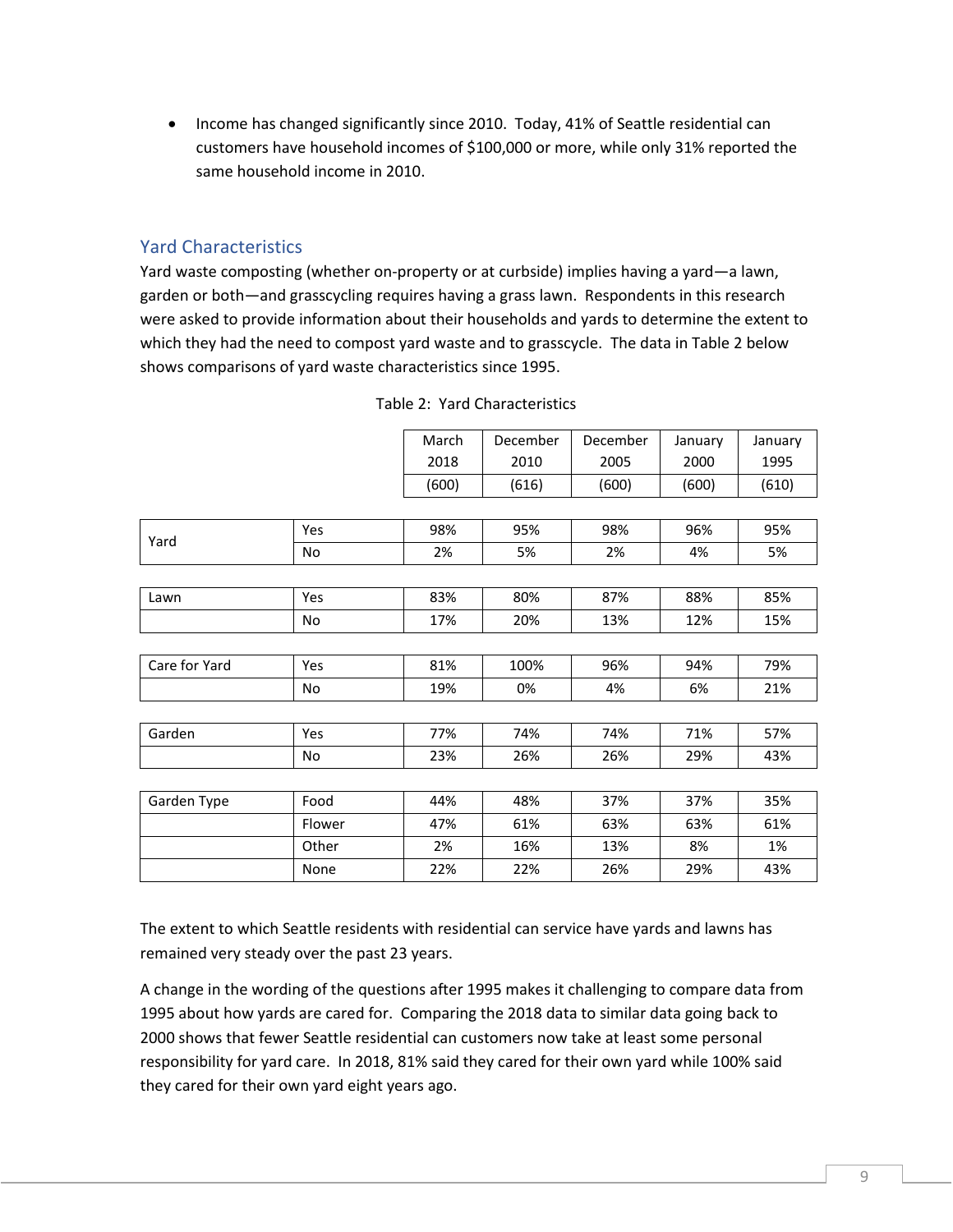While the percentage of Seattle residential can customers who have a garden has remained stable over the years, the data shows that respondents are less likely to invest time in a flower garden today than they were in 2010. In 2018, 47% reported they have a flower garden while 61% said they had a flower garden back in 2010.

## <span id="page-13-0"></span>Residential Curbside Pick-Up Services

The results show that Seattle residential customers are migrating down to the smallest size container for regular garbage. In 2010, 44% of residential can customers reported having a micro or mini garbage container (18% and 26% respectively) while today 53% report having one or the other of these smaller containers (26% and 27% respectively).



When asked how regularly they take their garbage can out to the curb for pick-up, 89% of the residential can customers in 2018 said they did so every week. This compares to 92% saying the same in 2010.

Ninety-eight percent (98%) of the 2018 respondents said their household uses curbside pick-up service for yard and food waste. Statistically on par, this compares to 97% of the 2010 respondents who said the same. The size of the yard and food waste cart taken to curbside has not changed over the past eight years (46% used a 96-gallon cart in 2010 and 49% use a 96 gallon cart in 2018).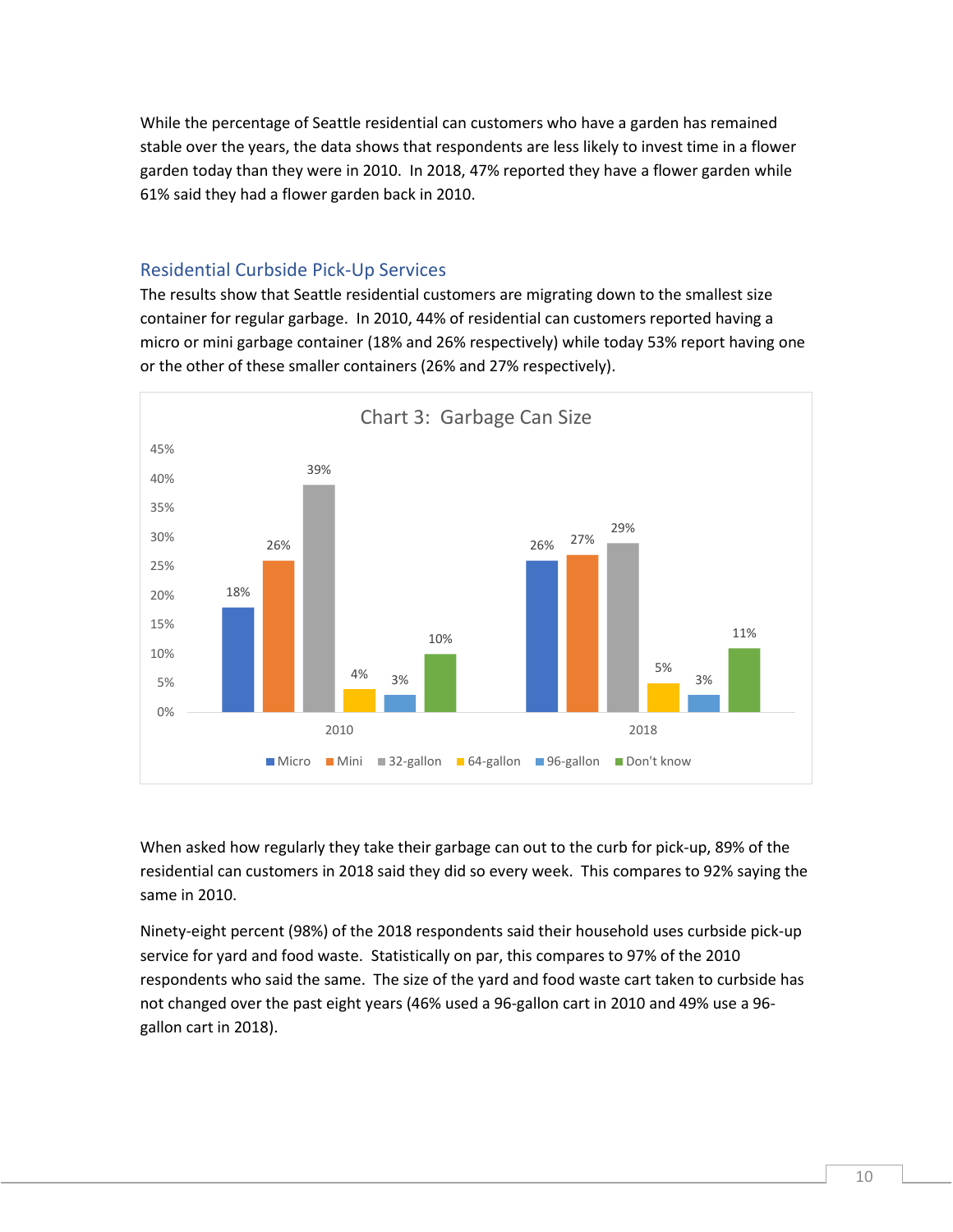

Among the 15 respondents who do not have curbside pick-up for yard and food waste, 3 (20%) have an exemption from the City and 8 (53%) do not. Eight years ago, among those who did not have curbside pick-up for yard and food waste, 48% said they had an exemption and 33% said they did not.

# <span id="page-14-0"></span>Survey Limitation

A sample size of 600 is sufficient to provide 95% confidence that the resulting data will be within plus or minus 4.1% of what it would be if all Seattle households with residential pick-up service were interviewed. That is, in theory, had all people in the target universe been interviewed, there is a 95% chance the results would be within plus or minus 4.1% of the results obtained from this sample. This error range is calculated at the 50%-50% response rate to any two-part questions (e.g., 50% "yes" and 50% "no") and is, therefore, the maximum error range that can be expected.

# <span id="page-14-1"></span>Reporting of Sample Segments

This report addresses results from several specific subgroups. The following table presents some of these subgroups, the number of interviews conducted and the associated error range for 2010 and 2018.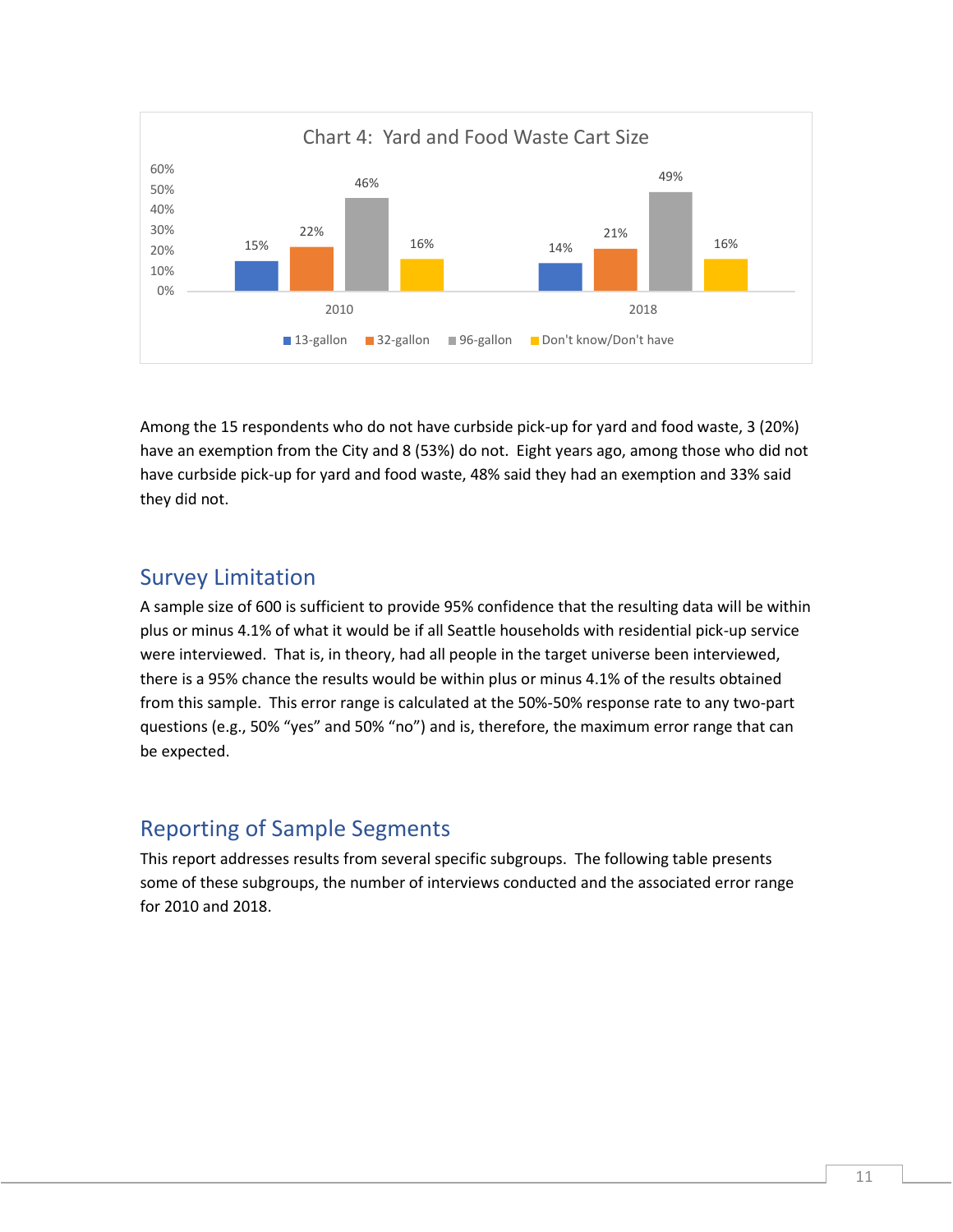|                                        |           | 2018               |           | 2010               |
|----------------------------------------|-----------|--------------------|-----------|--------------------|
|                                        | Frequency | <b>Error Range</b> | Frequency | <b>Error Range</b> |
| Total sample                           | 600       | $+/- 4.1%$         | 616       | $+/- 4.0%$         |
|                                        |           |                    |           |                    |
| On-property yard waste composters      | 136       | $+/- 8.6%$         | 186       | $+/- 7.3%$         |
| On-property food waste composters      | 110       | $+/-9.5%$          | 125       | $+/- 8.9%$         |
| Grasscyclers                           | 300       | $+/- 5.8%$         | 296       | $+/- 5.8%$         |
|                                        |           |                    |           |                    |
| On-property yard waste only composters | 64        | $+/- 12.5%$        | 97        | $+/- 10.2%$        |
| On-property food waste only composters | 38        | $+/- 16.2%$        | 36        | $+/- 16.7%$        |
| On-property yard + food composters     | 72        | $+/- 11.8%$        | 89        | $+/- 10.6%$        |
| Compost neither on-property            | 426       | $+/- 4.8%$         | 394       | $+/- 5.0\%$        |
|                                        |           |                    |           |                    |
| Use curbside for yard waste            | 533       | $+/- 4.3%$         | 520       | $+/- 4.4%$         |
| Use curbside for food waste            | 530       | $+/- 4.3%$         | 552       | $+/- 4.3%$         |

#### Table 3: Sample Sizes and Error Ranges

The data presented in this report provides a reliable and valid picture of Seattleites' attitudes and behaviors with waste management activities. This data is useful when assessing the size of the current market and the future market for program enhancement and expansion; however, it must be kept in mind that this survey data cannot predict the future. While great care and the most advanced methods were employed in the design, execution, and analysis of this study, these results should be interpreted only as representing the view of these respondents at the time they were interviewed.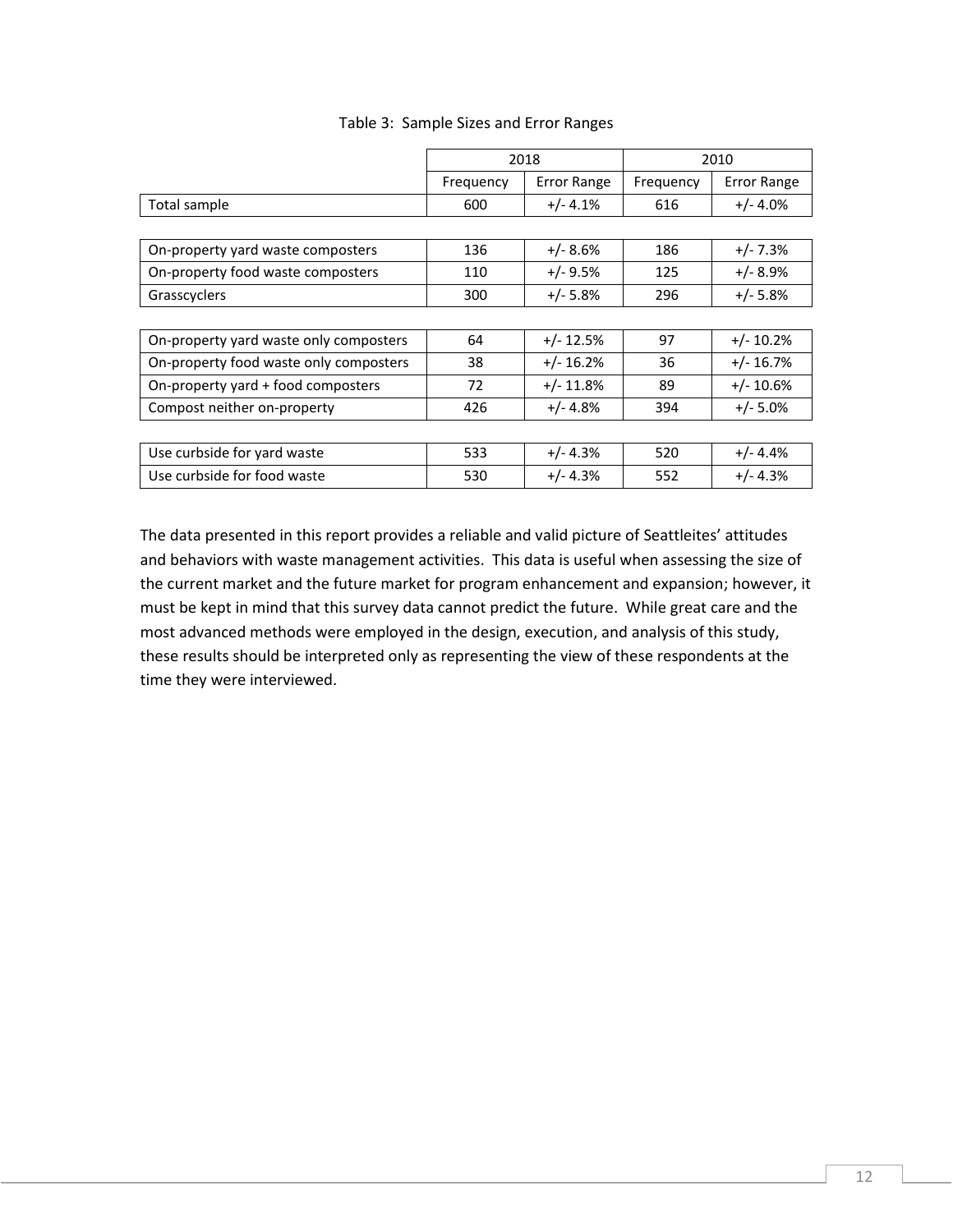# <span id="page-16-0"></span>Current Market – Detailed Findings

# <span id="page-16-1"></span>Curbside Pick-Up Service for Yard and Food Waste

Nearly everyone with residential garbage can service also subscribes to curbside pick-up service for yard and food waste (98%). Of the 98% with curbside pick-up service for organics, 51% use a 96-gallon container, 22% use a 32-gallon container and 14% use a 13-gallon container. The size of the current market for yard and food waste services and the size of the containers used by those in the current market are unchanged over the past eight years.

## <span id="page-16-2"></span>Characteristics of the On-Property Composting Market

Among the 600 residential can service customers, about one-third (29%) are currently composting yard and/or food waste on their own property at home and 71% are not composting either yard or food waste on their own property at home.

- 64 (11%) currently compost yard waste on their property but not food waste;
- 38 (6%) currently compost food waste on-property but not yard waste;
- 72 (12%) currently compost both yard and food waste on-property; and,
- 426 (71%) currently do not compost either yard or food waste on their own property.

Together,

- 136 (23%) currently compost yard waste on-property (and may or may not compost food waste); and,
- 110 (18%) current compost food waste on-property (and may or may not compost yard waste).

The following table compares this information to similar information collected since 1995.

|                                     | March | December | December | January | January |
|-------------------------------------|-------|----------|----------|---------|---------|
|                                     | 2018  | 2010     | 2005     | 2000    | 1995    |
|                                     | (600) | (616)    | (600)    | (600)   | (610)   |
|                                     |       |          |          |         |         |
| On-Property Yard Waste Only         | 11%   | 16%      | 16%      | 19%     | 19%     |
| On-Property Food Waste Only         | 6%    | 6%       | 2%       | 4%      | 3%      |
| On-Property Yard + Food Waste       | 12%   | 14%      | 24%      | 27%     | 22%     |
| Not Composting On-Property          | 71%   | 64%      | 58%      | 50%     | 57%     |
|                                     |       |          |          |         |         |
| <b>Total On-Property Yard Waste</b> | 23%   | 30%      | 40%      | 46%     | 41%     |
| <b>Total On-Property Food Waste</b> | 18%   | 20%      | 26%      | 31%     | 25%     |

Table 4: Current On-Property Composting Behavior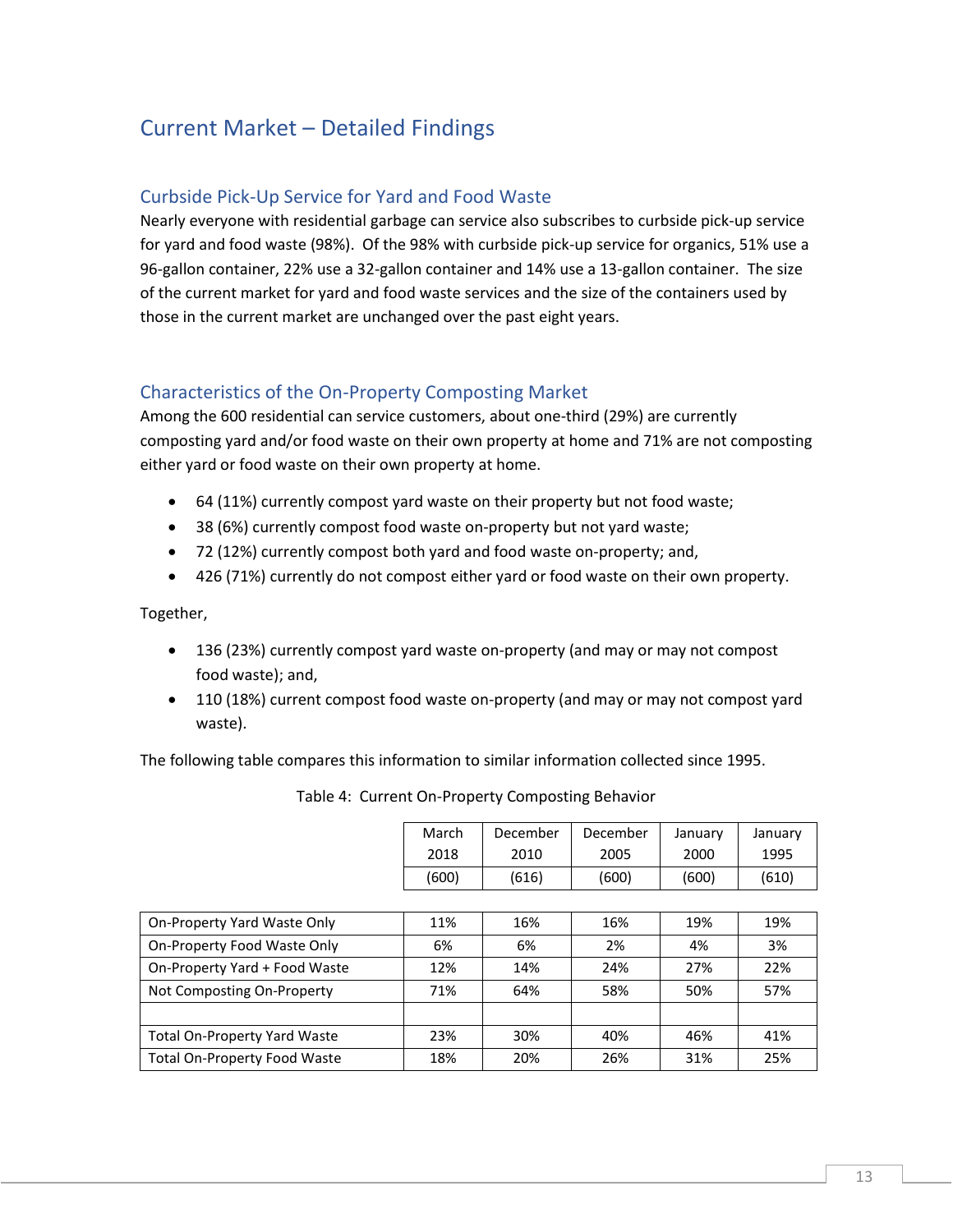The percent of households that report composting yard and/or food waste on-property in 2018 has decreased significantly since 2000 (from 50% in 2000 to 29% today).

The table below provides information about the demographic characteristics of those who currently compost yard waste on-property, those who currently compost food waste onproperty, and those who do not compost either. For comparison purposes, percentages for the total sample are repeated here.

|           |                         | <b>Total Sample</b> | Yard Waste | Food Waste | Neither |
|-----------|-------------------------|---------------------|------------|------------|---------|
|           |                         | (600)               | (136)      | (110)      | (426)   |
|           |                         | (100%)              | (23%)      | (18%)      | (71%)   |
|           |                         |                     |            |            |         |
|           | Male                    | 46%                 | 51%        | 45%        | 44%     |
| Gender:   |                         | (100%)              | (25%)      | (18%)      | (69%)   |
|           | Female                  | 54%                 | 49%        | 55%        | 56%     |
|           |                         | (100%)              | (20%)      | (19%)      | (72%)   |
|           |                         |                     |            |            |         |
|           | < 35 years old          | 7%                  | 7%         | 6%         | 8%      |
|           |                         | (100%)              | (15%)      | (15%)      | (71%)   |
|           | $35 - 44$ years old     | 17%                 | 16%        | 17%        | 17%     |
|           |                         | (100%)              | (22%)      | (19%)      | (71%)   |
|           | $45 - 54$ years old     | 18%                 | 16%        | 14%        | 18%     |
| Age:      |                         | (100%)              | (21%)      | (14%)      | (74%)   |
|           | $55 - 64$ years old     | 22%                 | 18%        | 17%        | 23%     |
|           |                         | (100%)              | (19%)      | (15%)      | (77%)   |
|           | $65 + \text{years}$ old | 32%                 | 38%        | 42%        | 29%     |
|           |                         | (100%)              | (27%)      | (24%)      | (64%)   |
|           | Declined to answer      | 4%                  | 4%         | 4%         | 5%      |
|           |                         | (100%)              | (22%)      | (15%)      | (78%)   |
|           |                         |                     |            |            |         |
|           | Single-family           | 97%                 | 96%        | 92%        | 98%     |
| Dwelling: |                         | (100%)              | (23%)      | (17%)      | (72%)   |
|           | 2+ family               | 3%                  | 4%         | 8%         | 2%      |
|           |                         | (100%)              | (26%)      | (47%)      | (47%)   |
|           |                         |                     |            |            |         |
|           | Own                     | 95%                 | 96%        | 95%        | 95%     |
|           |                         | (100%)              | (23%)      | (18%)      | (71%)   |
|           | Rent                    | 2%                  | 2%         | 3%         | 2%      |

|  | Table 5: Demographic Characteristics of On-Property Composters in 2018 |  |
|--|------------------------------------------------------------------------|--|
|  |                                                                        |  |

| Own: | Own           | 95%    | 96%   | 95%   | 95%   |
|------|---------------|--------|-------|-------|-------|
|      |               | (100%) | (23%) | (18%) | (71%) |
|      | Rent          | 2%     | 2%    | 3%    | 2%    |
|      |               | (100%) | (21%) | (24%) | (65%) |
|      | Other/Decline | 3%     | 2%    | 2%    | 3%    |
|      |               | (100%) | (13%) | (8%)  | (83%) |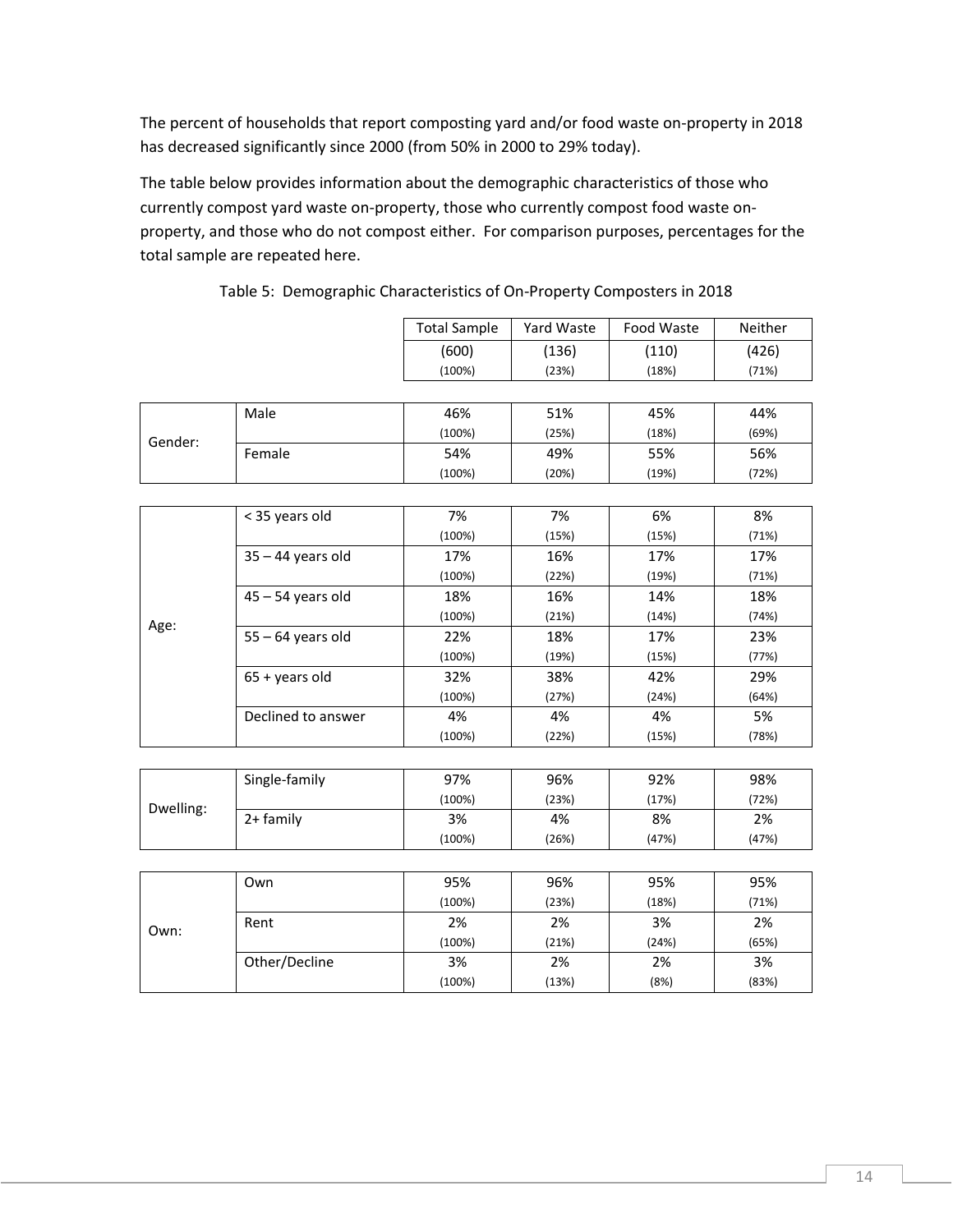|            |                    | <b>Total Sample</b> | Yard Waste | Food Waste | Neither |
|------------|--------------------|---------------------|------------|------------|---------|
|            |                    | (600)               | (136)      | (110)      | (426)   |
|            |                    | (100%)              | (23%)      | (18%)      | (71%)   |
|            |                    |                     |            |            |         |
|            | One                | 18%                 | 18%        | 24%        | 16%     |
|            |                    | (100%)              | (24%)      | (25%)      | (66%)   |
|            | Two                | 40%                 | 34%        | 38%        | 42%     |
|            |                    | (100%)              | (19%)      | (18%)      | (75%)   |
|            | Three              | 18%                 | 19%        | 17%        | 18%     |
| $#$ in HH: |                    | (100%)              | (24%)      | (17%)      | (71%)   |
|            | Four               | 16%                 | 19%        | 13%        | 15%     |
|            |                    | (100%)              | (27%)      | (15%)      | (68%)   |
|            | Five or more       | 5%                  | 7%         | 6%         | 5%      |
|            |                    | (100%)              | (27%)      | (21%)      | (70%)   |
|            | Declined to answer | 3%                  | 3%         | 2%         | 3%      |
|            |                    | (100%)              | (25%)      | (13%)      | (75%)   |

| Table 5: Demographic Characteristics of On-Property Composters in 2018 |  |
|------------------------------------------------------------------------|--|
|------------------------------------------------------------------------|--|

|       | White                  | 77%    | 77%   | 67%   | 78%   |
|-------|------------------------|--------|-------|-------|-------|
|       |                        | (100%) | (23%) | (16%) | (73%) |
|       | Black/African American | 2%     | 0%    | 2%    | 3%    |
|       |                        | (100%) | (0%)  | (14%) | (86%) |
|       | Asian (net)            | 6%     | 8%    | 9%    | 5%    |
|       |                        | (100%) | (30%) | (27%) | (62%) |
| Race: | Hispanic/Latino        | 2%     | 2%    | 3%    | 1%    |
|       |                        | (100%) | (33%) | (22%) | (56%) |
|       | Multi-racial           | 2%     | 2%    | 3%    | 2%    |
|       |                        | (100%) | (25%) | (17%) | (67%) |
|       | Other                  | 1%     | 1%    | 1%    | 1%    |
|       |                        | (100%) | (25%) | (75%) | (25%) |
|       | Declined to answer     | 10%    | 10%   | 15%   | 10%   |
|       |                        | (100%) | (21%) | (27%) | (66%) |

|            | High school or less   | 7%     | 6%    | 8%    | 6%    |
|------------|-----------------------|--------|-------|-------|-------|
|            |                       | (100%) | (20%) | (23%) | (68%) |
|            | Some college          | 16%    | 9%    | 15%   | 18%   |
|            |                       | (100%) | (13%) | (18%) | (80%) |
| Education: | 4-year college degree | 35%    | 39%   | 31%   | 35%   |
|            |                       | (100%) | (25%) | (16%) | (70%) |
|            | Post grad work +      | 38%    | 41%   | 39%   | 37%   |
|            |                       | (100%) | (25%) | (19%) | (69%) |
|            | Declined to answer    | 4%     | 5%    | 6%    | 4%    |
|            |                       | (100%) | (26%) | (26%) | (70%) |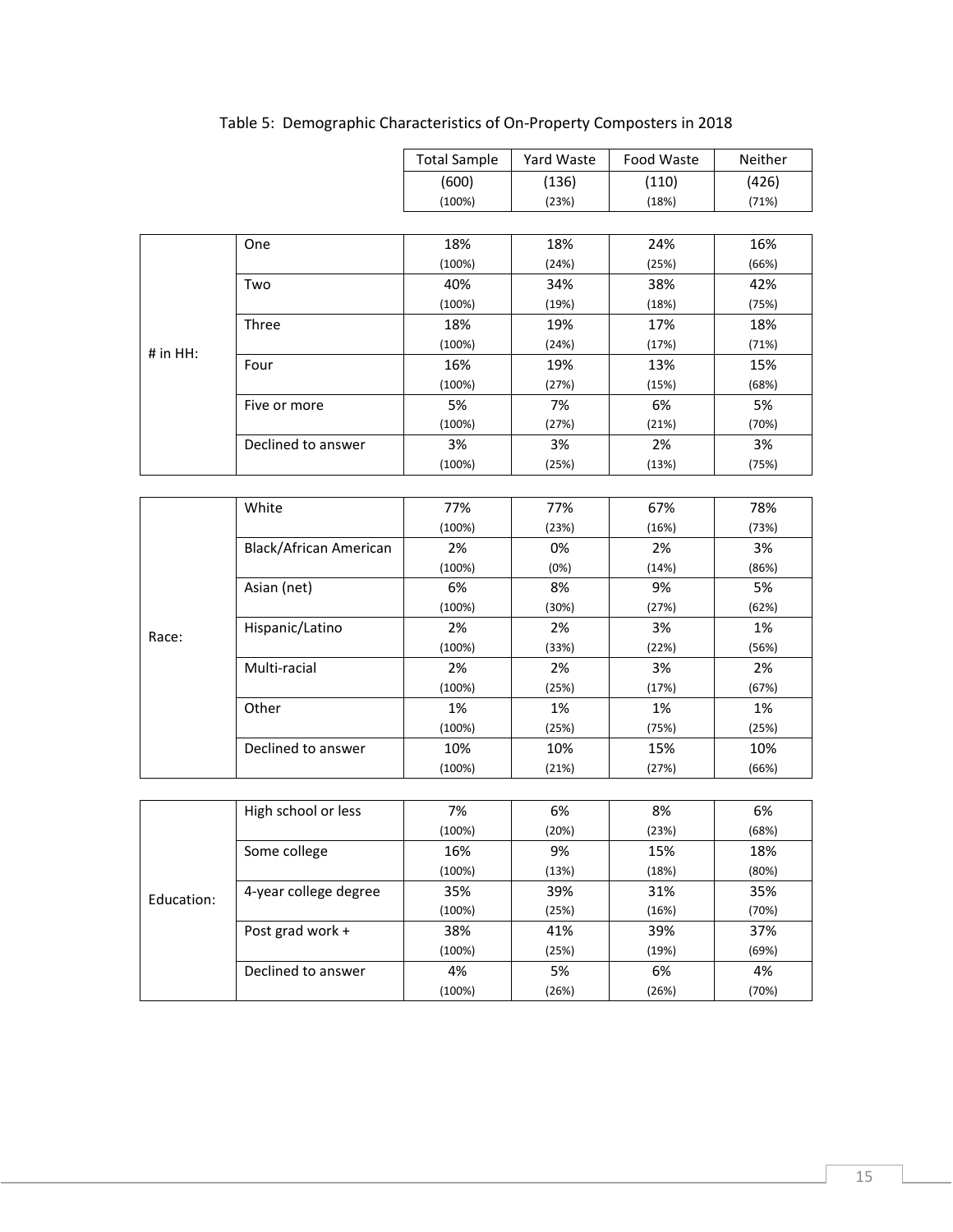|            |                    | <b>Total Sample</b> | Yard Waste | Food Waste | <b>Neither</b> |
|------------|--------------------|---------------------|------------|------------|----------------|
|            |                    | (600)               | (136)      | (110)      | (426)          |
|            |                    | (100%)              | (23%)      | (18%)      | (71%)          |
|            |                    |                     |            |            |                |
|            | $<$ \$30,000       | 4%                  | 6%         | 7%         | 4%             |
|            |                    | (100%)              | (30%)      | (30%)      | (56%)          |
| HH Income: | $$30 - $50,000$    | 6%                  | 9%<br>6%   |            | 5%             |
|            |                    | (100%)              | (33%)      | (19%)      | (64%)          |
|            | \$50 - \$75,000    | 10%                 | 7%         | 10%        | 11%            |
|            |                    | (100%)              | (16%)      | (18%)      | (75%)          |
|            | \$75 - \$100,000   | 11%                 | 13%        | 16%        | 9%             |
|            |                    | (100%)              | (28%)      | (28%)      | (63%)          |
|            | $$100,000+$        | 41%                 | 37%        | 29%        | 44%            |
|            |                    | (100%)              | (20%)      | (13%)      | (75%)          |
|            | Declined to answer | 27%                 | 28%        | 31%        | 27%            |
|            |                    | (100%)              | (23%)      | (21%)      | (70%)          |

Compared to the total sample of Seattleite's with residential can service, those who are composting yard waste on their own property:

- Tend toward being male (51% of on-property yard waste composters are male compared with 46% of all Seattleite's with residential can service);
- Tend to live in households with three or more people (45% of on-property yard waste composters live in households with three or more people compared with 39% of all those with residential can service);
- Tend to have more education (80% of on-property yard waste composters have at least a 4-year college degree compared with 73% of the total sample); and,
- Tend to have lower household income (15% of on-property yard waste composters live in households earning under \$50,000 compared with 10% of the total sample).

Compared to the total sample of those with residential can service, those who compost food waste at their own home:

- Tend to be older (42% of on-property food waste composters are 65 years of age or older compared with 32% of the total sample); and,
- Tend to be more likely to live in a duplex, tri-plex or four-plex (8% of on-property food waste composters live in this type of dwelling compared with 3% of the total sample).

Although the sample sizes are often too small for robust analysis, when looking at the onproperty composting behaviors of those in different demographic subgroups, these highlights emerge:

• Those 65 years of age or older are more likely than younger respondents to be composting either yard or food waste at home on their own property; and,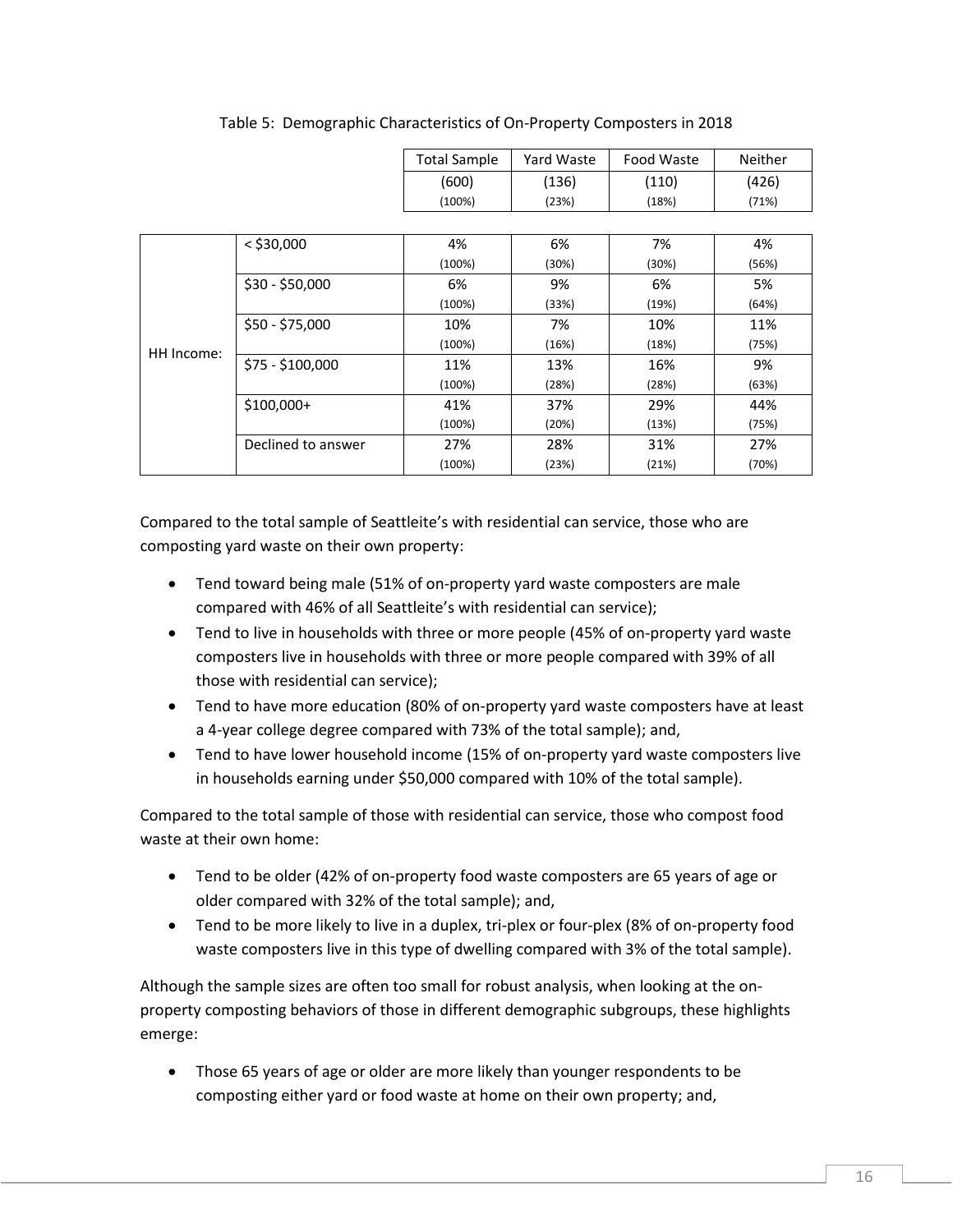• Those living in a single-person household are more likely than their counterparts in larger households to be composting either yard or food waste at home on their own property.

Why some people continue to compost on their own property (often in addition to using curbside pickup service) is not explained in full by this research. It may be that the ethic and habit of composting is so strong among some households that eliminating this activity in its entirety is not considered an attractive option.

#### <span id="page-20-0"></span>Current Behavior with Yard Waste

The following table summarizes the yard waste behavior of the total sample of 600 respondents and compares it to the results from the research conducted in 1995, 2000, 2005, and 2010.

|                                       | March | December | December | January | January |
|---------------------------------------|-------|----------|----------|---------|---------|
|                                       | 2018  | 2010     | 2005     | 2000    | 1995    |
|                                       | (600) | (616)    | (600)    | (600)   | (610)   |
|                                       |       |          |          |         |         |
| No yard, grass and/or garden          | 6%    | 8%       | 4%       | 4%      | 5%      |
| Do not ever care for yard             | 0%    | 0%       | 0%       | 2%      | 8%      |
| All yard waste taken to curbside      | 69%   | 59%      | 49%      | 43%     | 33%     |
| Composted on-property and curbside    | 20%   | 26%      | 33%      | 33%     | 26%     |
| All yard waste composted on-property  | 3%    | 4%       | 7%       | 13%     | 15%     |
| No on-property or curbside composting | 2%    | 3%       | 6%       | 6%      | 13%     |

# Table 6: Comparison of Yard Waste Composters (Based on the Total Sample)

The percentage of Seattleite's with residential can service who place at least some of their yard waste at the curbside for pick-up has steadily increased over the years. Even in comparison to eight years ago, the percent saying they use curbside pick-up service for all their yard waste composting needs has increased from 59% to 69%.

There has been a steady decrease in the percentage saying they compost all, or at least some of, their yard waste on their own property. Twenty percent (20%) of the 2018 respondents said they both compost yard waste on their own property and at the curbside, which is down from a high of 33% in 2000 and 2005. Only 3% of the 2018 respondents said they compost all their yard waste on their own property, which is down significantly from a high of 15% in 1995. Further, only 2% of the 2018 respondents said that they neither compost yard waste at the curb, nor compost it on their own property, which is down from a high of 13% in 1995.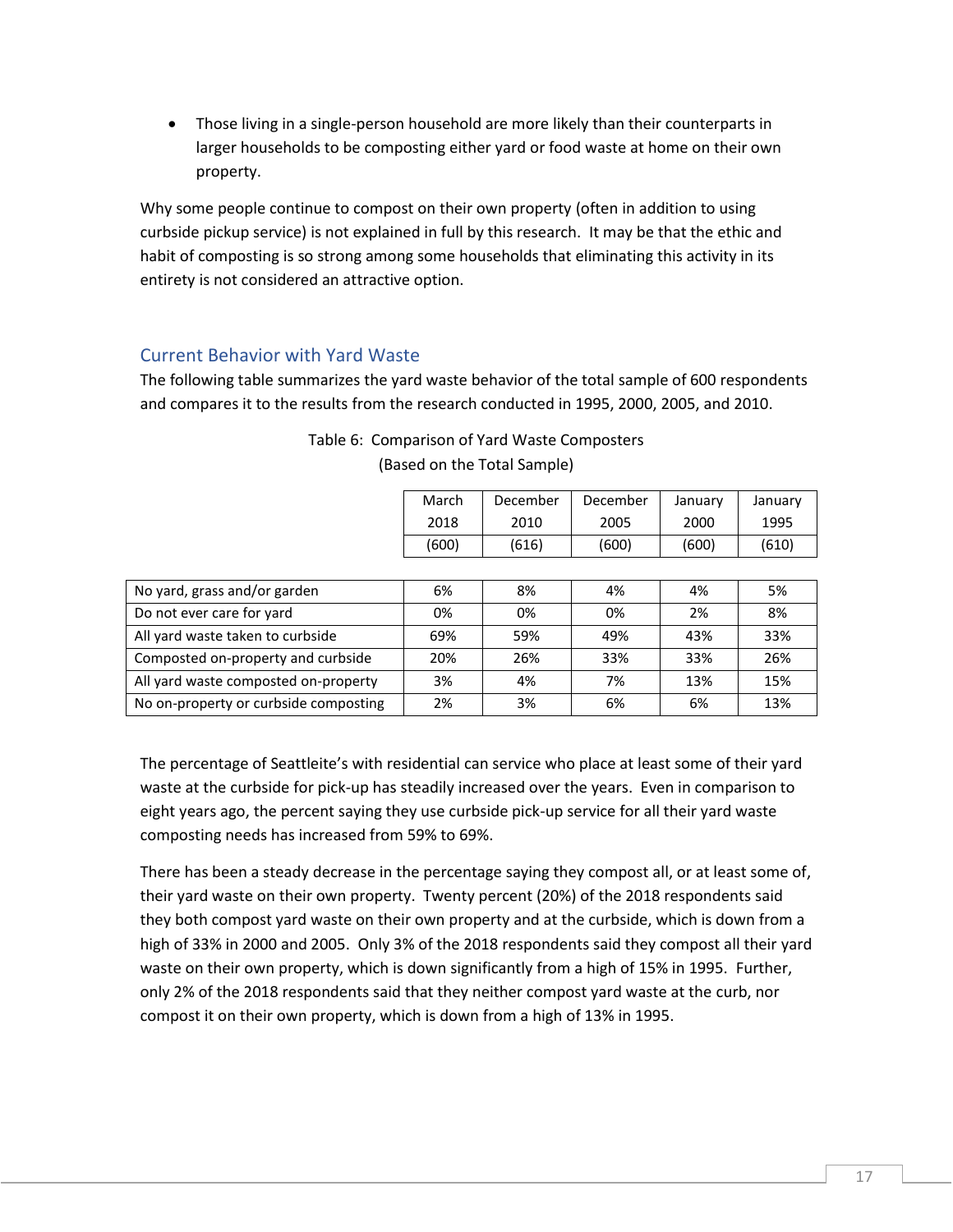# <span id="page-21-0"></span>The Eligible Yard Waste Composting Market

Between 1995 and 2000, changes in the questionnaire (wording and skip patterns) made it impossible to compare answers about yard care across the five-year time period. To correct for these survey changes, information about disposal methods for yard waste was based on the "eligible market." Rather than including the entire sample, the eligible market includes only those people who have a yard or garden and care for it themselves.

The following table summarizes the yard waste behavior of the eligible market and compares this information to that from earlier research.

| March | December | December | January | January |
|-------|----------|----------|---------|---------|
| 2018  | 2010     | 2005     | 2000    | 1995    |
| (566) | (566)    | (574)    | (568)   | (527)   |

# Table 7: Comparison of Yard Waste Composters (Based on the Eligible Market)

| All yard waste taken to curbside      | 73% | 64% | 51% | 45% | 38% |
|---------------------------------------|-----|-----|-----|-----|-----|
| Composted on-property and curbside    | 21% | 28% | 34% | 35% | 30% |
| All yard waste composted on-property  | 3%  | 5%  | 8%  | 14% | 17% |
| No on-property or curbside composting | 2%  | 3%  | 6%  | 6%  | 15% |

Even when adjusted for better comparisons, the same situation is evident. The percent of Seattle residents who take all their yard waste to the curbside for pick-up has steadily increased over time. In 1995, 38% of the eligible market reported that all the yard waste was taken to the curb and in 2018 73% said the same.

The percent who compost their yard waste on-property has decreased over the years and is now about one-fifth of what it was in 1995 (from 17% in 1995 to 3% in 2018). Only 2% of the eligible market in 2018 say they neither compost their yard waste on their own property nor take it to the curb compared with 15% saying the same back in 1995.

Historically there has been a correlation between those who compost on-property and those who tend a garden. This relationship remains true - on-property composters are more likely than their non-composter counterparts to have a garden (92% versus 75%). The same relationship is not evident when comparing those who compost food waste on their property to those who don't. Among both audiences, about one-quarter do not have a garden (26% of those who compost only food waste on their property do not have a garden and 25% of those who do not compost anything on their property do not have a garden).

## <span id="page-21-1"></span>Curbside Service Usage among Households with a Yard

In total, 94% of those with a lawn or garden report that they use the curbside yard waste pickup service provided by the City. This percentage has steadily increased since 1995.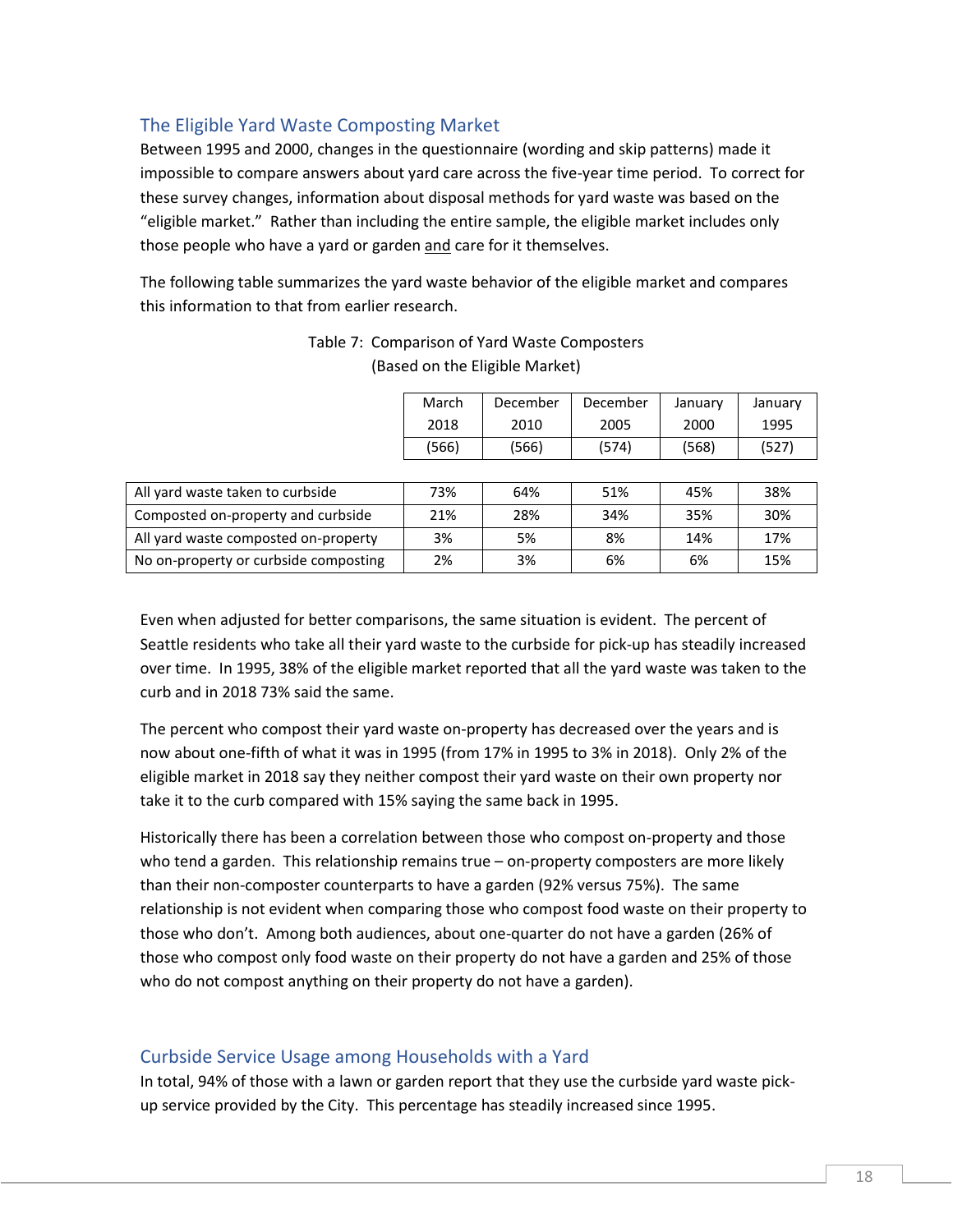

In the past, respondents who use the City's curbside pick-up service have been asked whether the amount of yard waste they take to the curb has changed in the last year. This question was removed in 2018 because during the pilot test it became evident that the habit of using curbside pick-up service for organics was so ingrained that people couldn't reasonably figure out how their volume usage had changed in the last year.

# <span id="page-22-0"></span>Yard Waste Self-Haul Behaviors

People with yard waste were asked whether they ever took their yard waste to a central facility (like a transfer station) for composting. In 2018, 87% said they never took their own lawn or garden waste to a transfer station for composting. This percent is up only slightly from 2010 when 84% said they never used transfer stations for composting yard waste.

In 2018, among the 13% who used a transfer station for composting yard waste, the typical transfer station user takes yard waste there about three times a year:

- 39% self-hauled yard waste once in the past year;
- 24% self-hauled yard waste twice in the past year;
- 17% did it three times in the past year; and,
- 14% did it four or more times in the past year.

Usage of transfer stations shows more stability in 2018 than it did in 2010. Among those who self-hauled yard waste to a transfer station in 2018, 79% said that their household is using the transfer station for yard waste the same amount in 2018 as they always have. In 2010, only 59% said that their usage of the transfer station was the same as it had been in the past.

As was true in 2010, those who were changing the frequency with which they self-hauled yard waste to the transfer station were mostly going to the transfer station less often than before. While not a statistically significant change, in 2010, 30% said they were using the transfer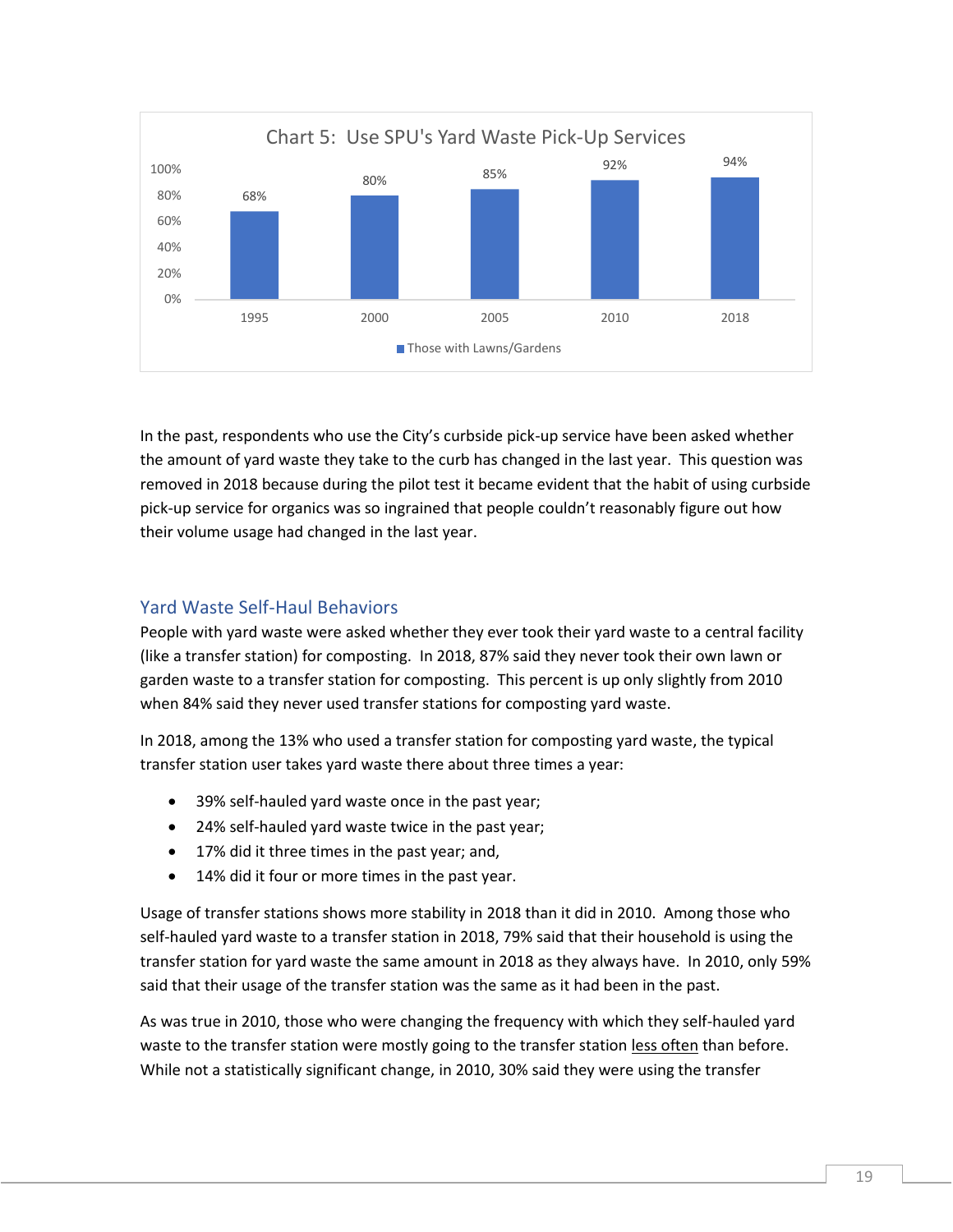station less often than they previously had, and in 2018 27% said they were using the transfer station less often than they previously had.

In both 2010 and 2018, only a small percentage reported an increase in their usage of transfer stations. In 2010, 10% said they were self-hauling yard waste there more often while the figure in 2018 was 4%.

# <span id="page-23-0"></span>Yard Waste Composting Behaviors On-Property

In 2018, 24% of those with yard waste reported that they compost at least some of that yard waste at home on their own property. This is down from 33% who said the same in 2010. When asked how much of their yard waste they compost on-property, 48% said they compost at least one-half of it on their own property, and 48% said they compost less than one-half of it on their own property.



Of those who compost yard waste on their own property at home, three-quarters (76%) say that they are composting just as much now as they did last year. Ten percent (10%) say they are composting more now than they did last year, and 12% say they are composting less now.

A comparison of how people self-report changes in their on-property yard waste composting behavior shows that behaviors are stabilizing and indicates that people are less inclined to make efforts to compost at home.

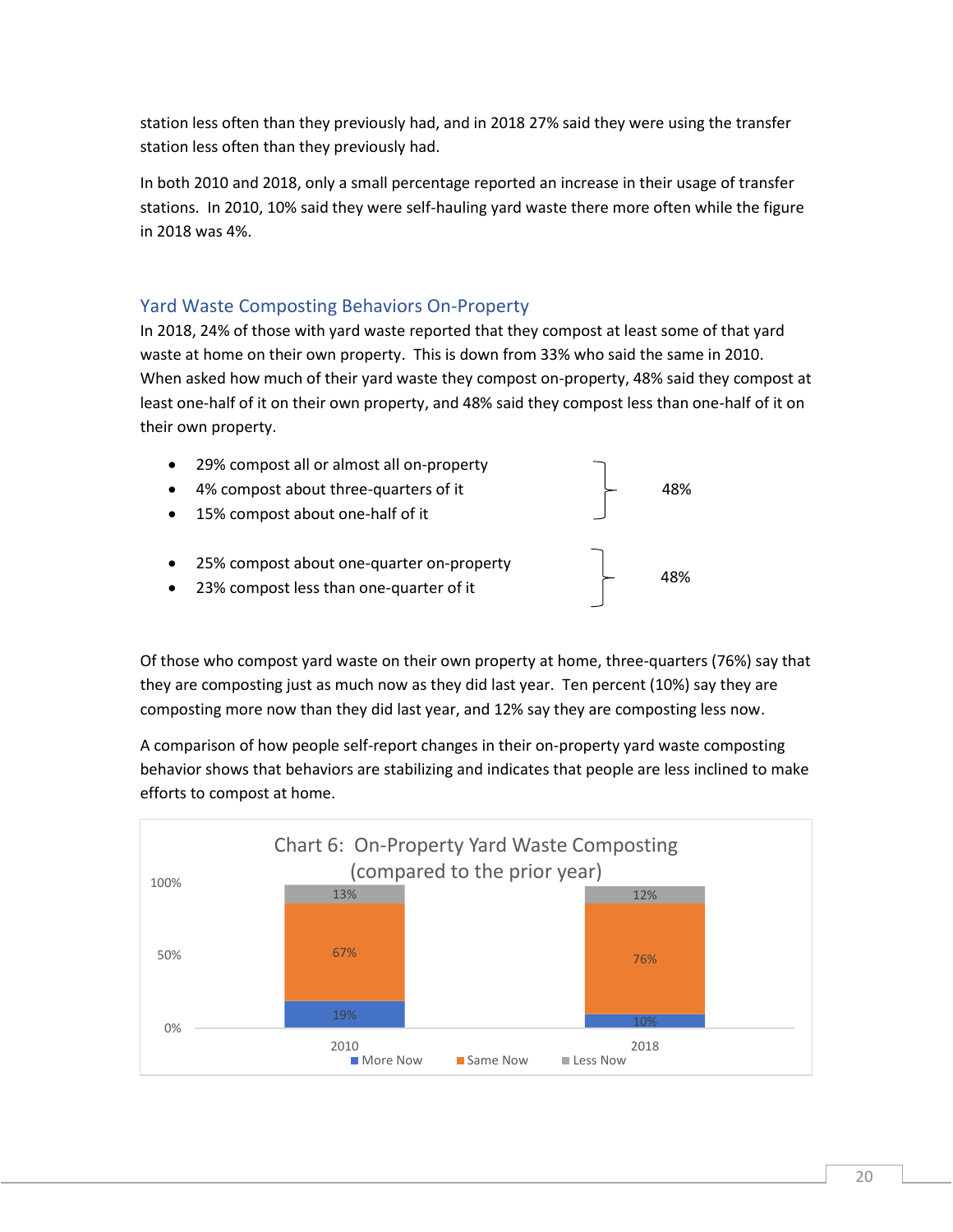Those who reported composting less of their yard waste at home on their own property were asked why they had changed their composting practices.

- 25% said they are using curbside collection for more of their yard waste;
- 25% said that the area they plant isn't as big now;
- 19% said they had fewer leaves, grass, clippings (general);
- 12% said they had removed various trees or shrubs that were creating yard waste; and,
- 12% mentioned some other reason.

The materials Seattleite's report composting at home have stayed the same over the past 18 years. The percent responding that they compost grass clippings on their own property is down from 72% in 2010 to 63% in 2018.



## <span id="page-24-0"></span>Use of Composting Bins

While the 2010 data showed that fewer at-home composters were using composting bins, the 2018 data shows bin usage heading back upward. Today, 70% say they use a bin for yard waste composting on their own property, which is statistically the same as the 70% saying they used a bin in 2005.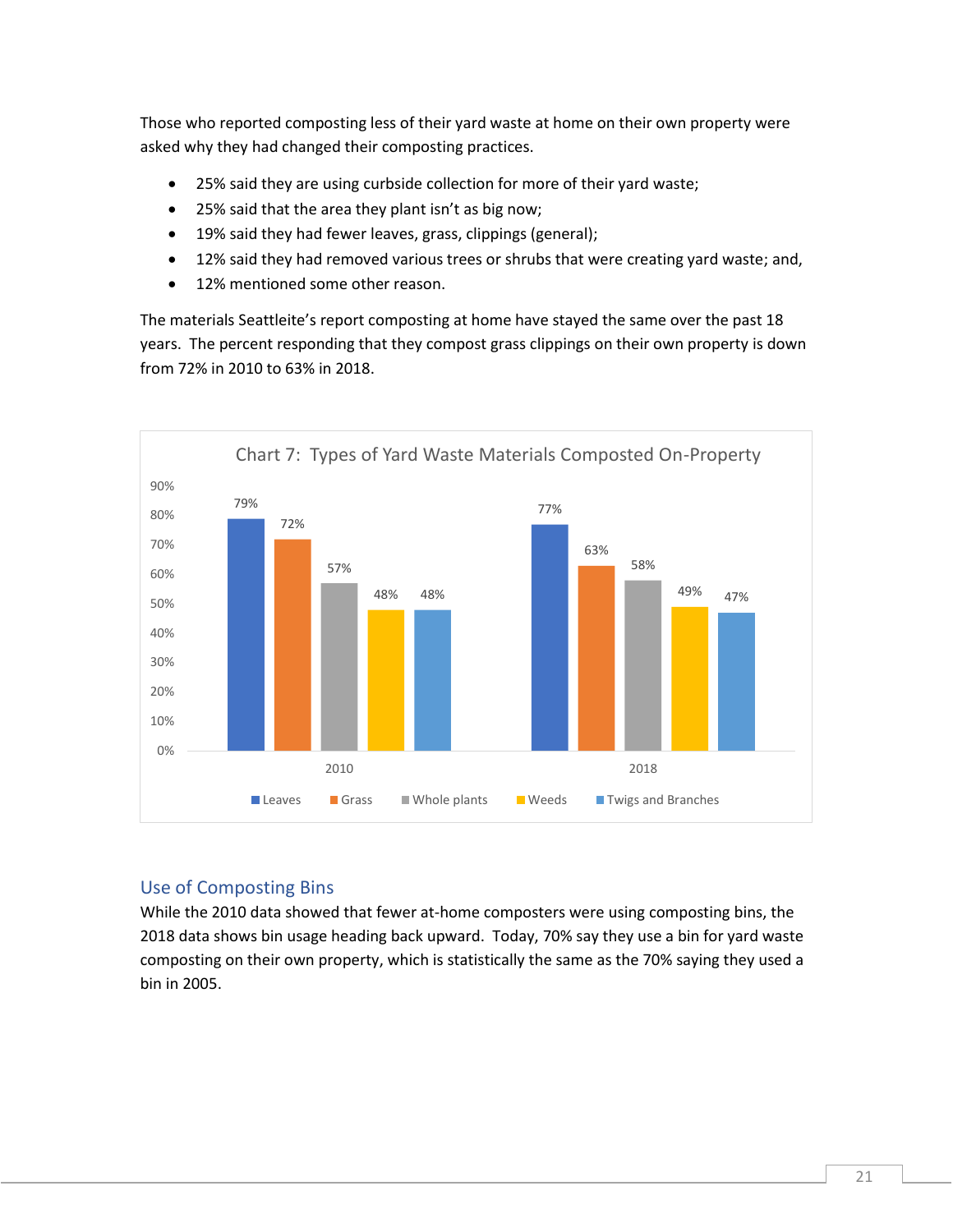

In 2018, questions asking whether composting bins were provided by SPU were dropped, primarily because SPU has decreased its investment in this outreach program.

On-property composters were asked their likelihood of buying a new composting bin for home, assuming cost was not a consideration. Overall, 77% said they were not likely (not very or not at all) to purchase a new compost bin in the next year or so.

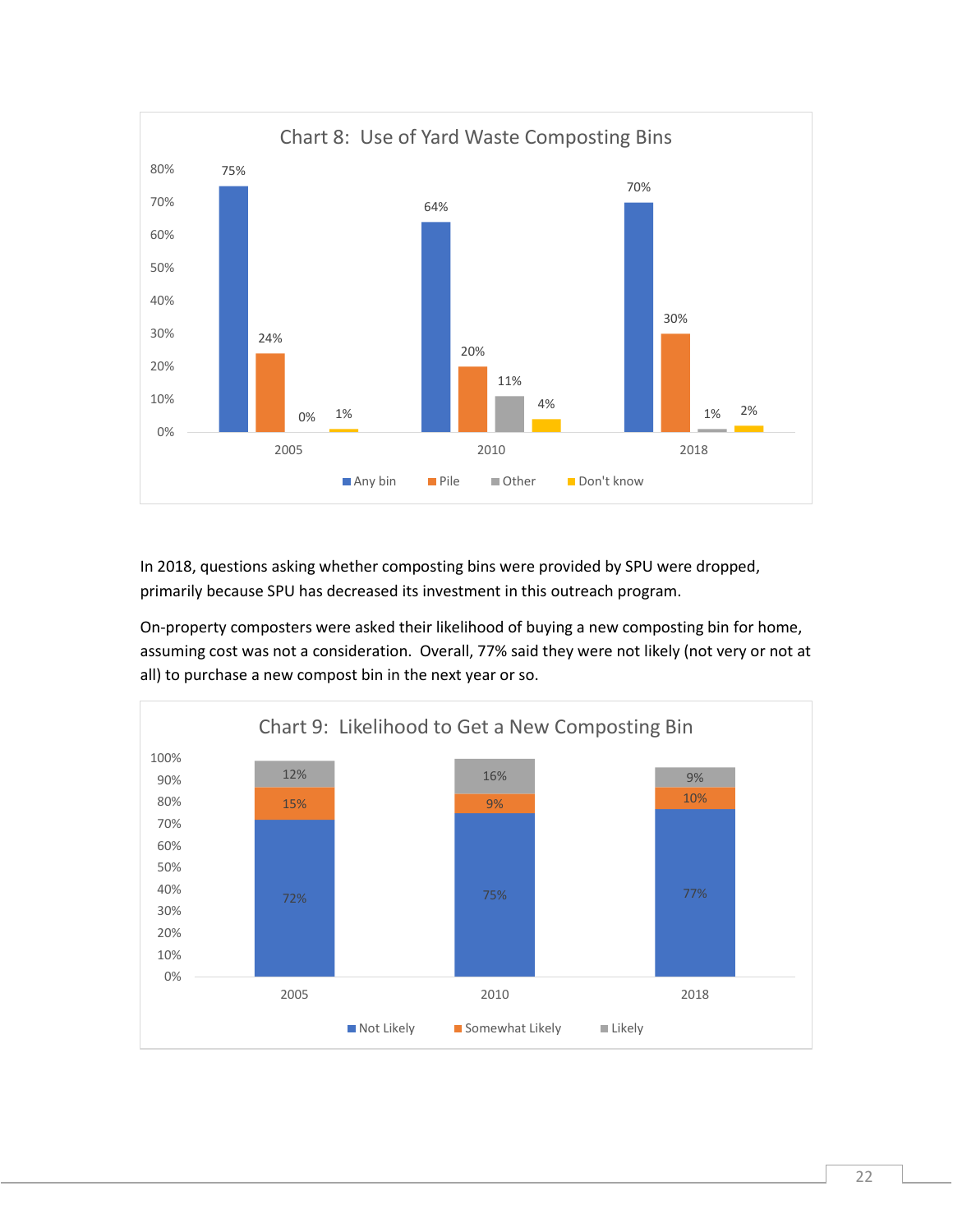To adjust for the fact that behaviors sometimes do not follow stated intentions, a "followthrough estimator" has been used to convert intentions to a more realistic estimator of actual behavior. The same process applied in 2018 was also applied in 2010 and 2005:

Follow-through Estimator: A method to convert stated intentions to an estimate of likely behavior. The percentage of those who say they are *extremely likely* to perform the act in question is discounted by 25% (so, 75% are considered to be likely to follow through) and the percentage who say they are *very likely* to perform the act in question is discounted by 67% (so, 33% are considered to be likely to follow through).

In 2018, the percent of current yard waste composters likely to purchase a new bin is estimated to be about 4%. This is half the market potential identified in 2010 when it was estimated that 8% of the current at-home yard waste composters would be likely to purchase a new bin.

## <span id="page-26-0"></span>Lawn Care Activities and Behaviors

Eighty-three percent (83%, 497 people) of the total respondents live in households that have a lawn. These 497 Seattleite's with residential can service were asked to describe their yard care activities and behaviors.

The following chart shows the methods typically used for dealing with grass clippings among those with a lawn. For comparison purposes, typical behaviors are tracked since 2000.

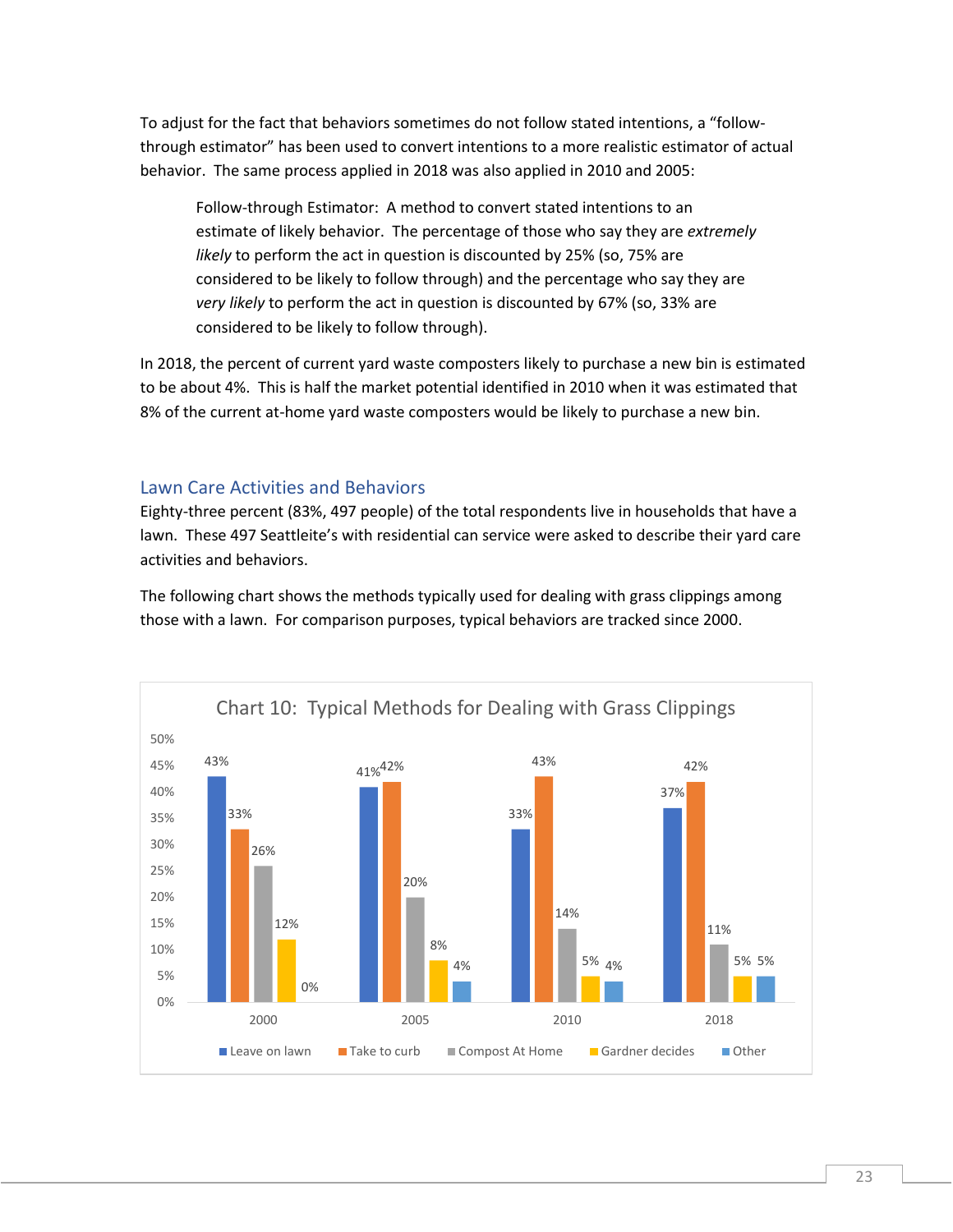The percent of those who typically leave their grass clippings on the lawn has been stable between 2010 and 2018 (from 33% in 2010 to 37% in 2018). There is also no change in the share saying they typically take their grass clippings to the curb (from 43% in 2010 to 42% in 2018). Over the 18 years, there has been a steady decline in the share saying they compost their grass clipping. In 2000, 26% said they composted their grass clippings on their own property and in 2018 only 11% said the same.

As has been true historically, those who compost either food and/or yard waste on their own property at home are much less likely to typically use curbside pick-up services for grass clippings. Twenty-nine percent (29%) of the at-home composters typically take their grass clippings to the curb, while 47% of those who do not compost either food or yard waste at home typically take their grass clippings to the curb for pick-up.

Comparing the behaviors of those who compost food and/or yard waste at home to those who do not, the at-home composters are just as likely as their non-composting counterparts to typically leave grass clippings on the lawn (42% and 35% respectively); however, they are more likely than their non-composting counterparts to typically compost their grass clippings at home on their own property (27% versus 6% respectively).



Those who reported some behavior other than typically leaving their grass clippings on the lawn were asked if their household ever left its grass clippings on the lawn when the lawn was mowed. In 2018, 61% of those with a lawn ever grasscycle (even if not typically).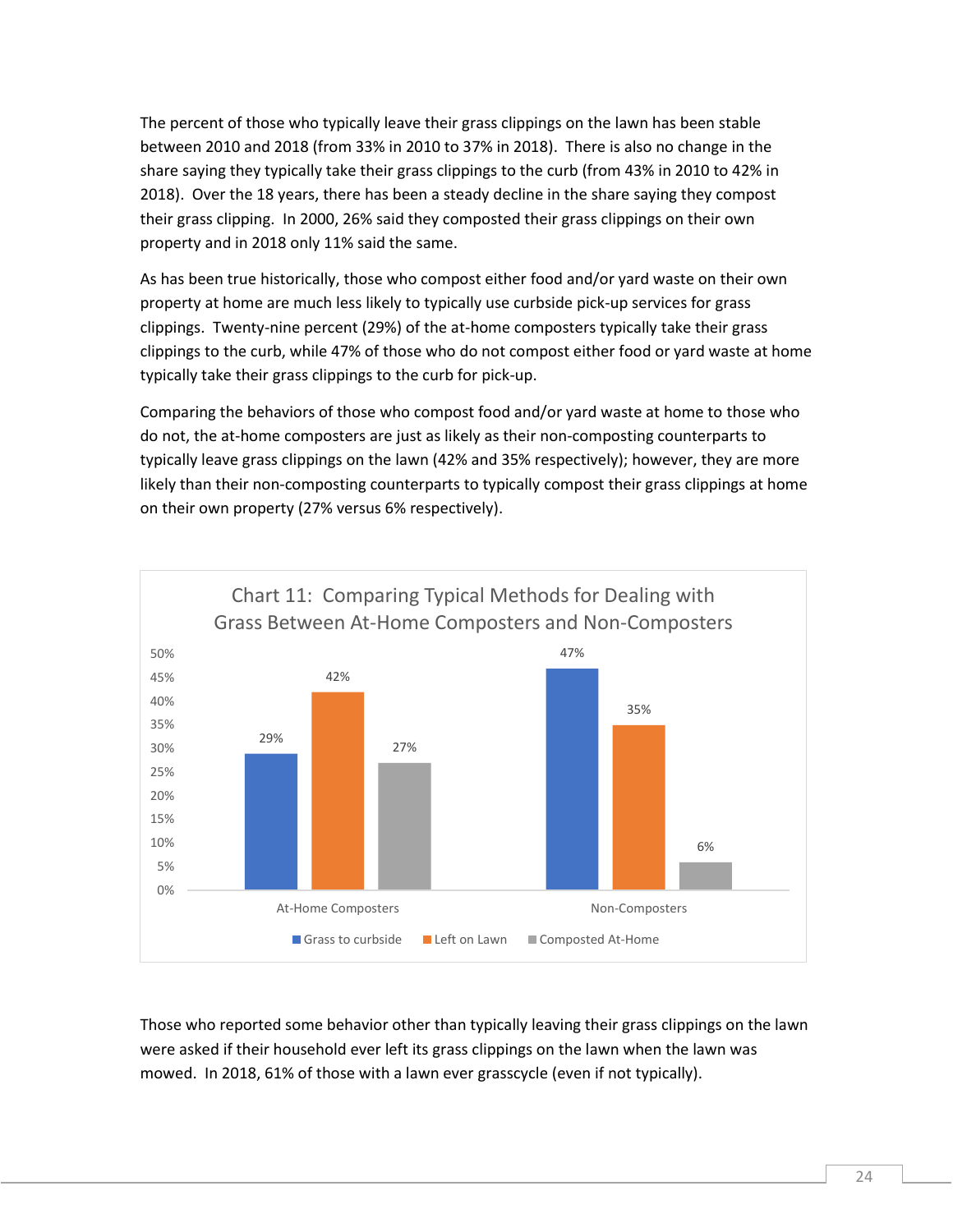

Grasscycling behaviors have not shown significant change since 2000. Prior to 2000, the percent of those engaging in grasscycling increased steadily:

- In 1995, 46% of those with a lawn ever grasscycled; and,
- In 1997, 52% of those with a lawn ever grasscycled.

To understand more about when people tend to leave their grass clippings on the lawn, grasscyclers were asked to report if they "regularly," "occasionally," "rarely," or "never" grasscycled in spring, summer, and fall. The following table presents the results for 2010 and 2018:

|              | 2018   |        |      | 2010   |        |      |
|--------------|--------|--------|------|--------|--------|------|
|              | Spring | Summer | Fall | Spring | Summer | Fall |
| Regularly    | 63%    | 66%    | 60%  | 58%    | 64%    | 58%  |
| Occasionally | 25%    | 18%    | 17%  | 29%    | 20%    | 22%  |
| Rarely       | 8%     | 11%    | 13%  | 8%     | 8%     | 10%  |
| Never        | 3%     | 4%     | 8%   | 3%     | 6%     | 8%   |

Table 8: Regularity of Grasscycling by Season

In the past, those with a lawn have reported that they grasscycle at least occasionally, regardless of the season. The 2018 data suggests that people are least likely to grasscyle in the fall.

The 23 respondents who ever leave grass clippings on the lawn, but only do so rarely, were asked how likely they would be to start leaving clippings on the lawn more often if they knew that doing so makes mowing easier, improves the health of the lawn, and saves money on fertilizer applications. Although the sample sizes are much too small to be conclusive, the evidence suggests that having this type of information could change behavior. In 2018, 43% said that having this type of information would make them at least very likely to start grasscycling. In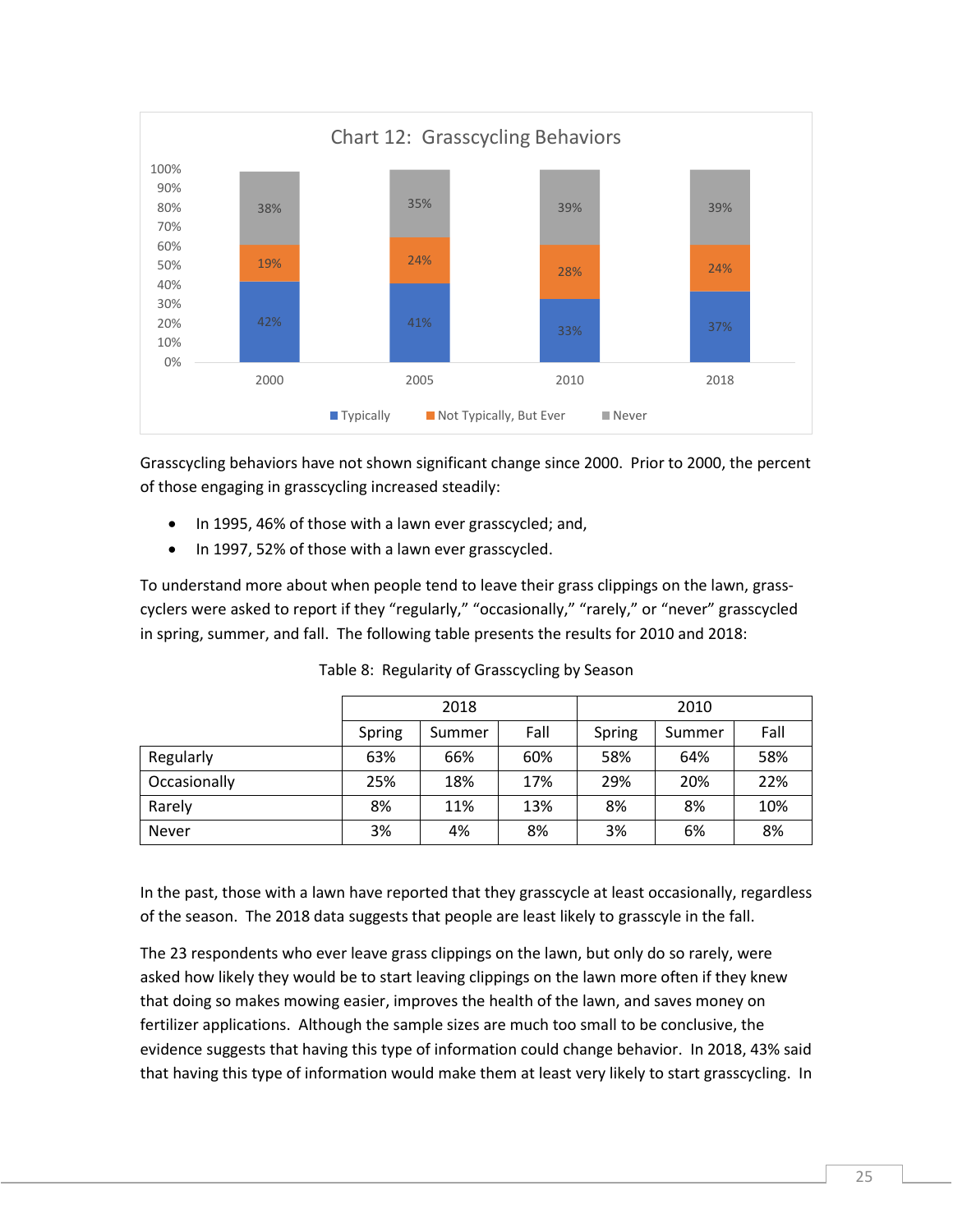2010 only 29% said that having this type of information would make them very likely to start grasscycling.

|                                        | 2018 | 2010 |
|----------------------------------------|------|------|
| Base:                                  | (23) | (24) |
| Extremely likely to start grasscycling | 17%  | 21%  |
| Very likely to start grasscycling      | 26%  | 8%   |
| Somewhat likely to start               | 22%  | 29%  |
| Not very likely to start               | 13%  | 8%   |
| Not at all likely to start             | 9%   | 17%  |

Table 9: Impact of Having More Information About the Benefits of Grasscycling

# <span id="page-29-0"></span>Current Food Waste Behavior

The eligible market for managing food waste is 100% since all households generate food scraps. As the following chart shows, households use a variety of methods for disposing of food scraps:



Compared with reported behaviors in 2010, the 2018 Seattleite's with residential can service continue to place food waste in their organics cart that is taken to the curb for pick-up at the same rate (87% use the organics cart in 2010 and 88% use it today). Placing food scraps in both the regular trash and the garbage disposal have decreased significantly over time. Eight years ago, 25% said they put at least some food waste in the regular trash and only 11% say they do the same today.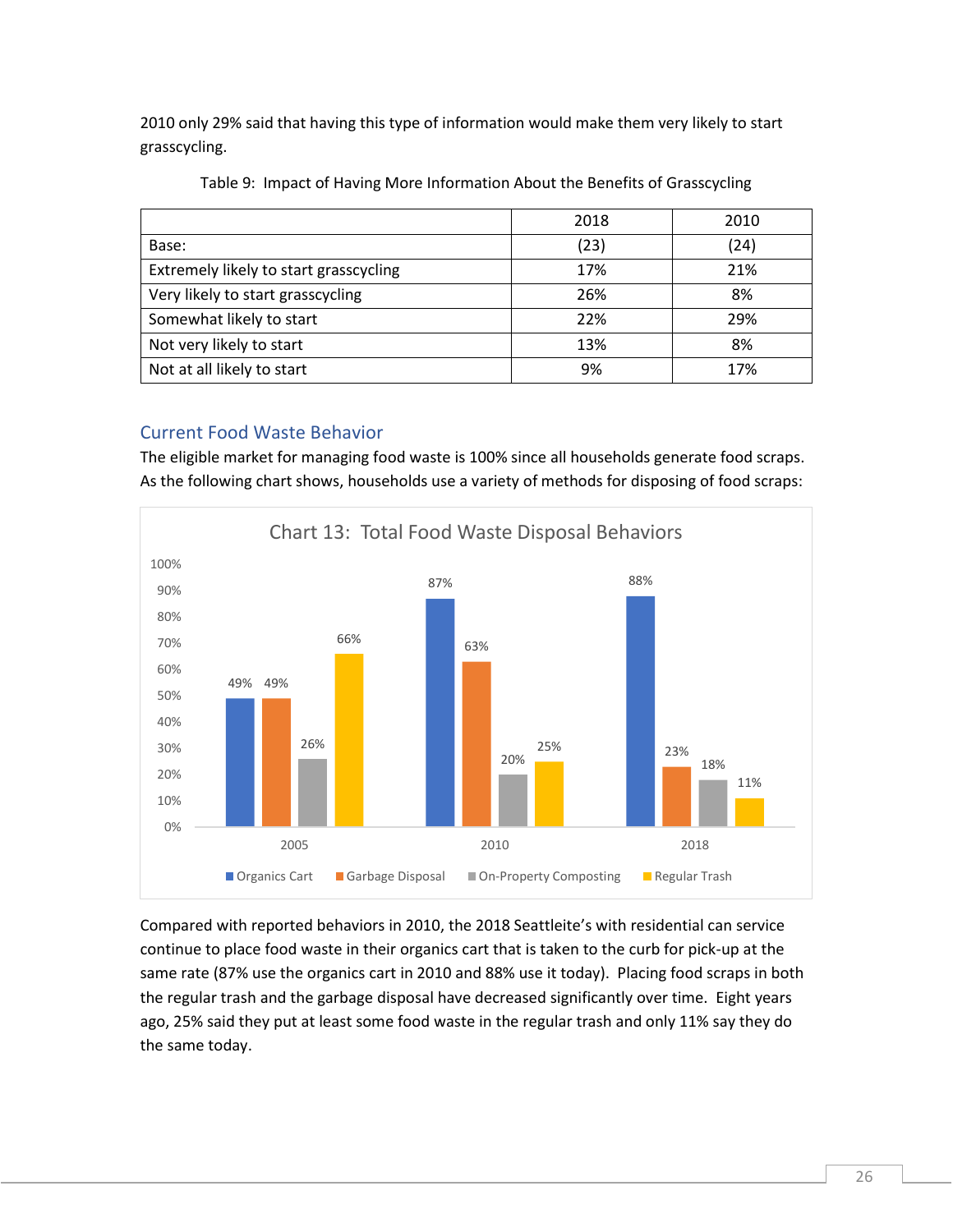Males are more likely than females to admit to putting at least some food waste in the regular trash can, and those under 45 years of age are more likely than their counterparts to admit the same.

- 14% of males said they put at least some food waste in the regular trash can compared with only 9% of females.
- 18% of those under 45 years of age said they put at least some food scraps in the regular trash can compared with only 9% of those 45 years of age or older.

Those who are less educated are also more likely to put food scraps in the regular trash can:

• 18% of those with less than a 4-year college degree said they put at least some food scraps in the regular trash can compared with 9% of those with a 4-year college degree or more.

Eight years ago, 63% of Seattleite's with residential can service said they put at least some food waste down the garbage disposal when disposing of food scraps and only 23% say they do the same today.

The garbage disposal is used for at least some food scraps more often by males, those under 45 years of age, and those with children in the household.

- 27% of males said they put at least some food scraps in the garbage disposal compared with only 20% of females;
- 35% of those under 45 years of age said they use the garbage disposal for food scraps compared with only 19% of those 45 years of age or older; and,
- 29% of those with children in the household use the garbage disposal for some food scraps compared with only 21% of those without children in the household.

Respondents were asked how they handled the disposal of most of the food waste generated in their households. This year, as well as in years past, interviewers were allowed to accept more than one answer to this question only if the respondent insisted there was no primary method. That said, the data in 2018 shows that respondents are increasingly unwilling to declare what disposal method they use for most of their food and instead insist that they use different methods for different foods and different reasons.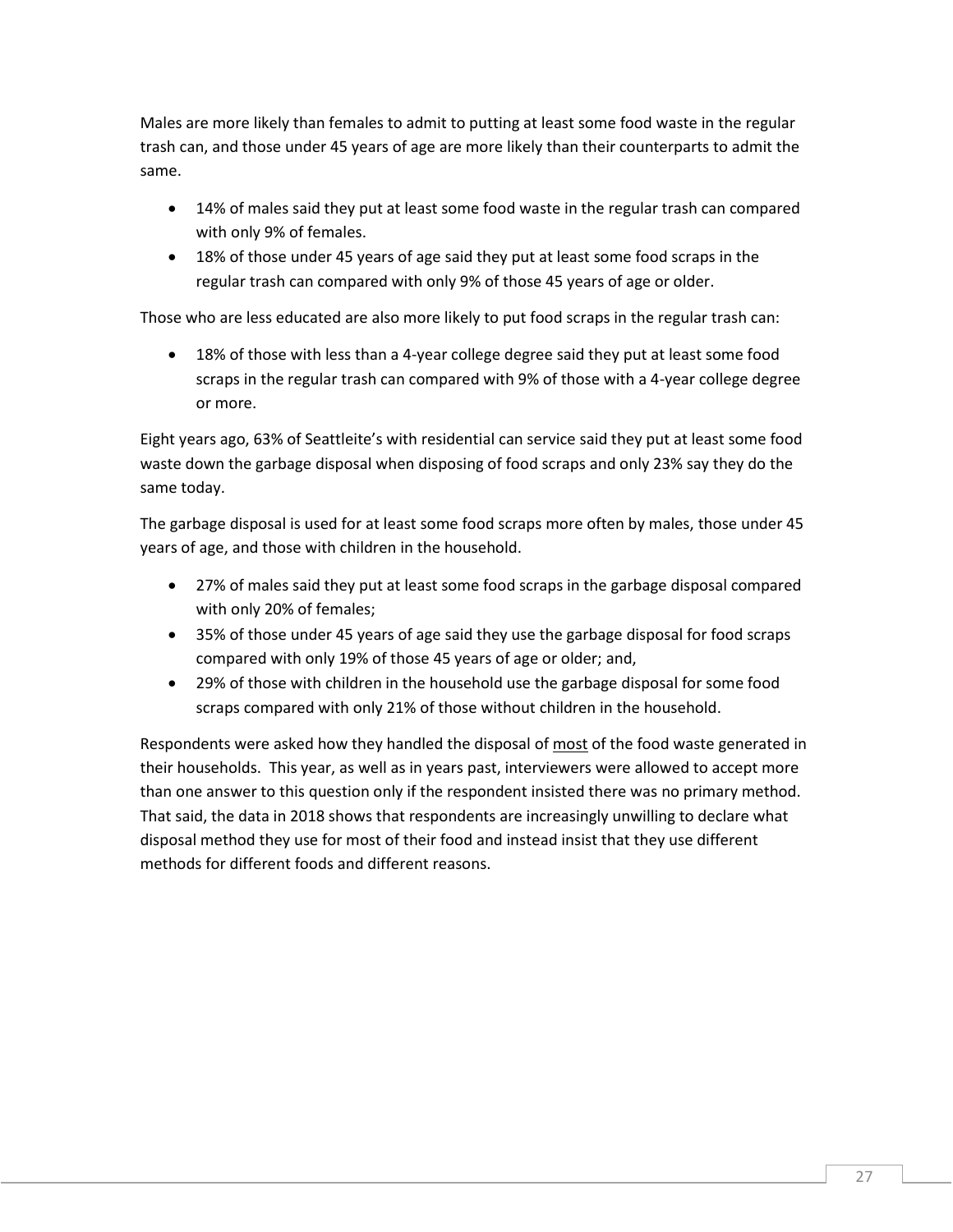

Beyond using the organics curbside collection cart for food waste, the 2018 data indicates that those households using any other type of disposal method are usually very committed to the alternative disposal method (in addition to their commitment to using the curbside cart). Overall, in 2018, 23% said they used the garbage disposal for at least some of the food waste and 23% said they used it for most of their food waste. Eighteen percent (18%) said they composted at least some of their food scraps on their own property and 18% said they composted most of their food scraps on their own property. Eleven percent (11%) said they put some food scraps in the regular trash, and 11% said they put most of their food scraps in the regular trash. It seems that people using one of these alternative methods use it for most every type of food waste they can, and then use the curbside collection cart for everything else (as needed). For them, apparently, calculating what percent of the total food wasted goes to each of the methods used, then determining which percentage is highest, is a large ask in a telephone interview.

Offering the service of disposing of food scraps in the yard waste curbside collection container has changed the way Seattle residents deal with their food scraps. The following chart is presented as a summary to facilitate comparisons with prior years.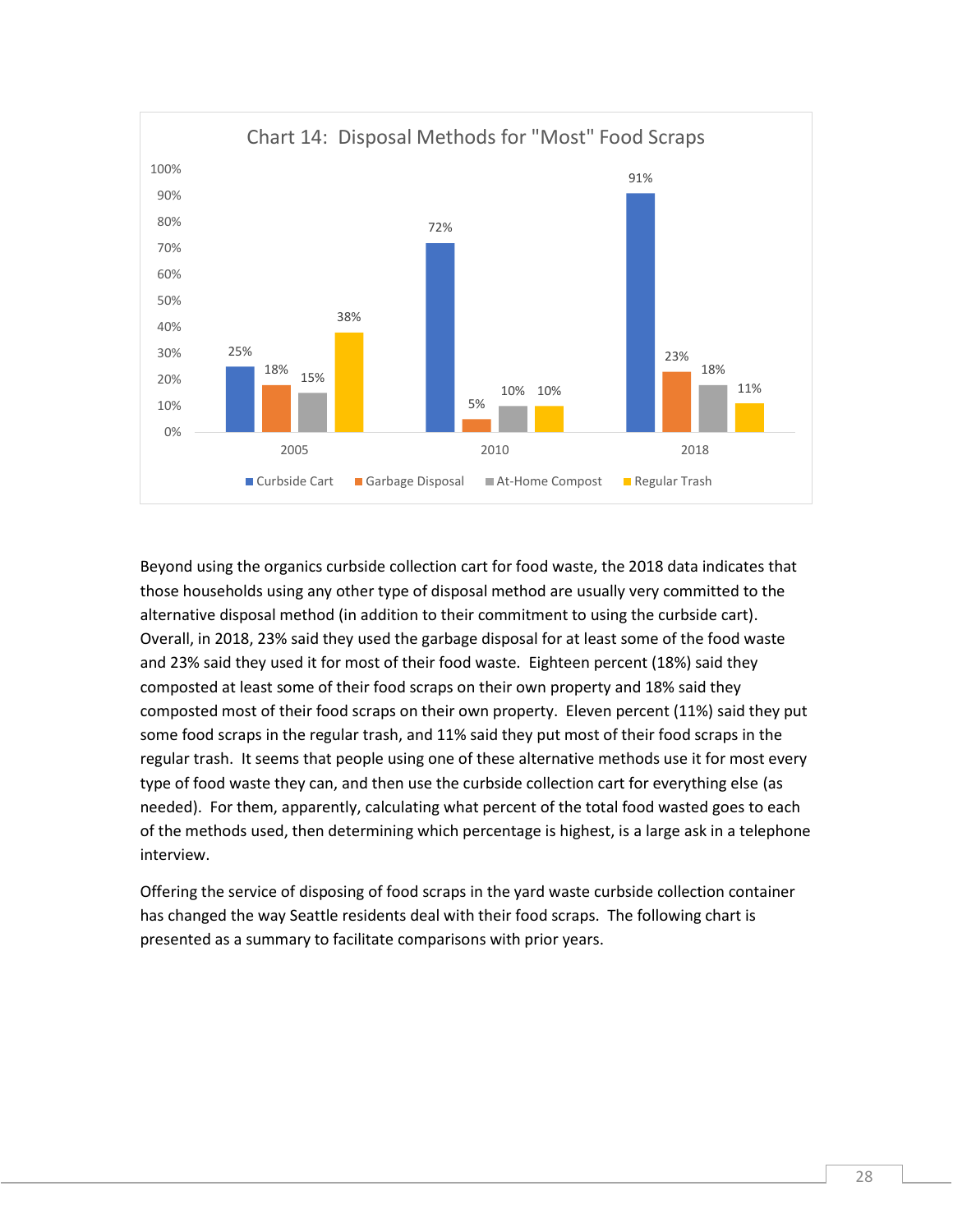

This summary shows that at-home composting of food scraps is slowing declining over the years:

- In 2005, 26% composted at least some of their food scraps on their own property;
- In 2010, 21% composted at least some of their food scraps on their own property; and,
- In 2018, 17% composted at least some of their food scraps on their own property.

When asked how much of their total food scraps end up in the food and yard waste cart, 78% said that all, or almost all, of the food scraps generated in the household go into the cart. Comparing answers from 2018 to those from 2010, there is an upward trend in households that try to put almost all (or all) of their food scraps in the curbside food and yard waste organics cart.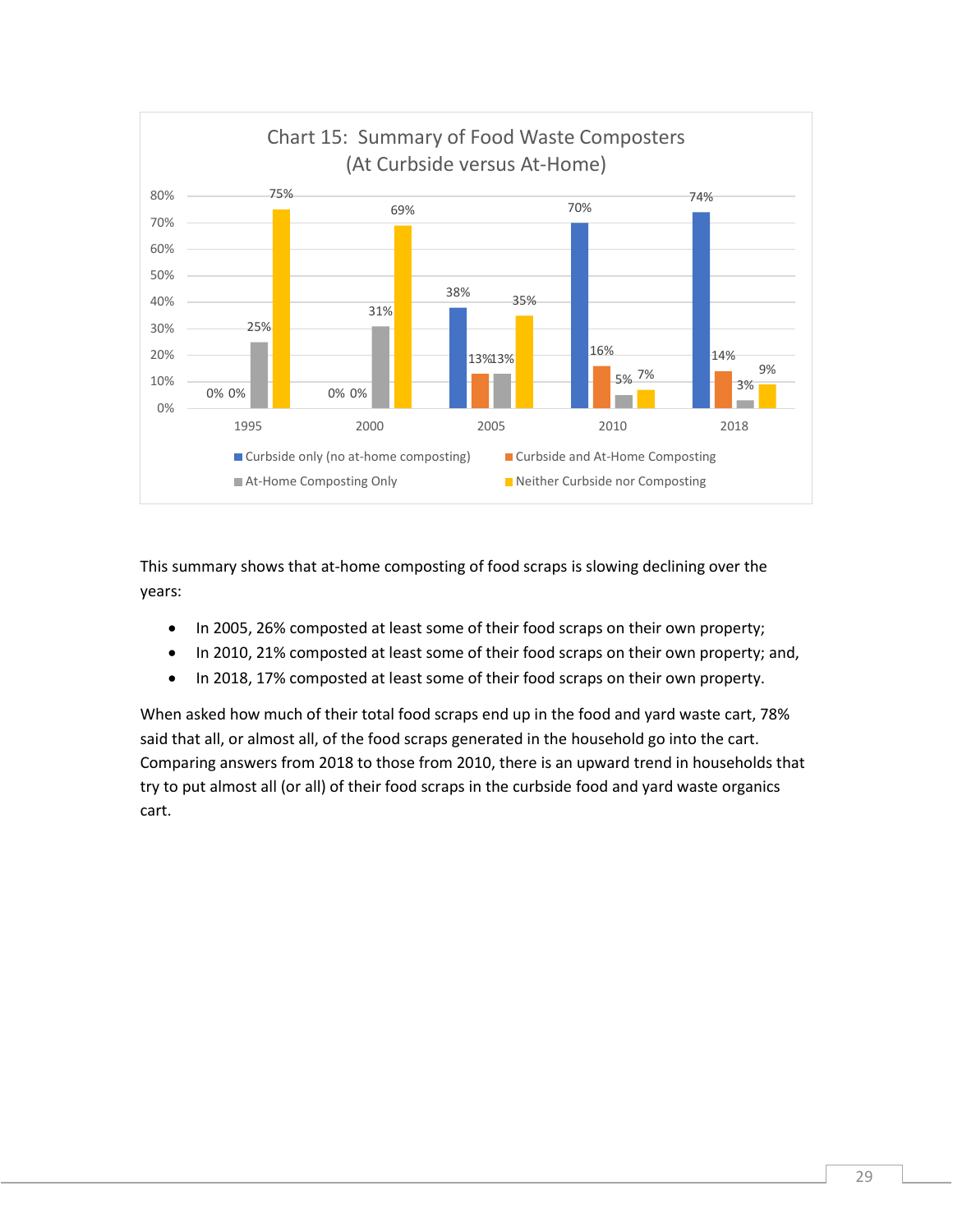

Among the 110 respondents who compost at least some food scraps at home on their own property, a little over one-half (57%) say that they compost at least one-half of all their food scraps there:



Among the people who compost food waste on their own property, most say they are composting at home about as much food waste today as they were one year ago:

- 70% compost about the same amount at home now as they did a year ago;
- 12% compost more at home now than they did last year; and,
- 5% compost less at home now than they did last year.

Only 5 people said that they compost at home less now than they used to:

- 2 people said that they are placing more in their curbside container now;
- 1 person said that they didn't like attracting pests or rodents;
- 1 person said it was just easier to eat out and not take left-overs; and,
- 1 person didn't know why they were composting at home less now.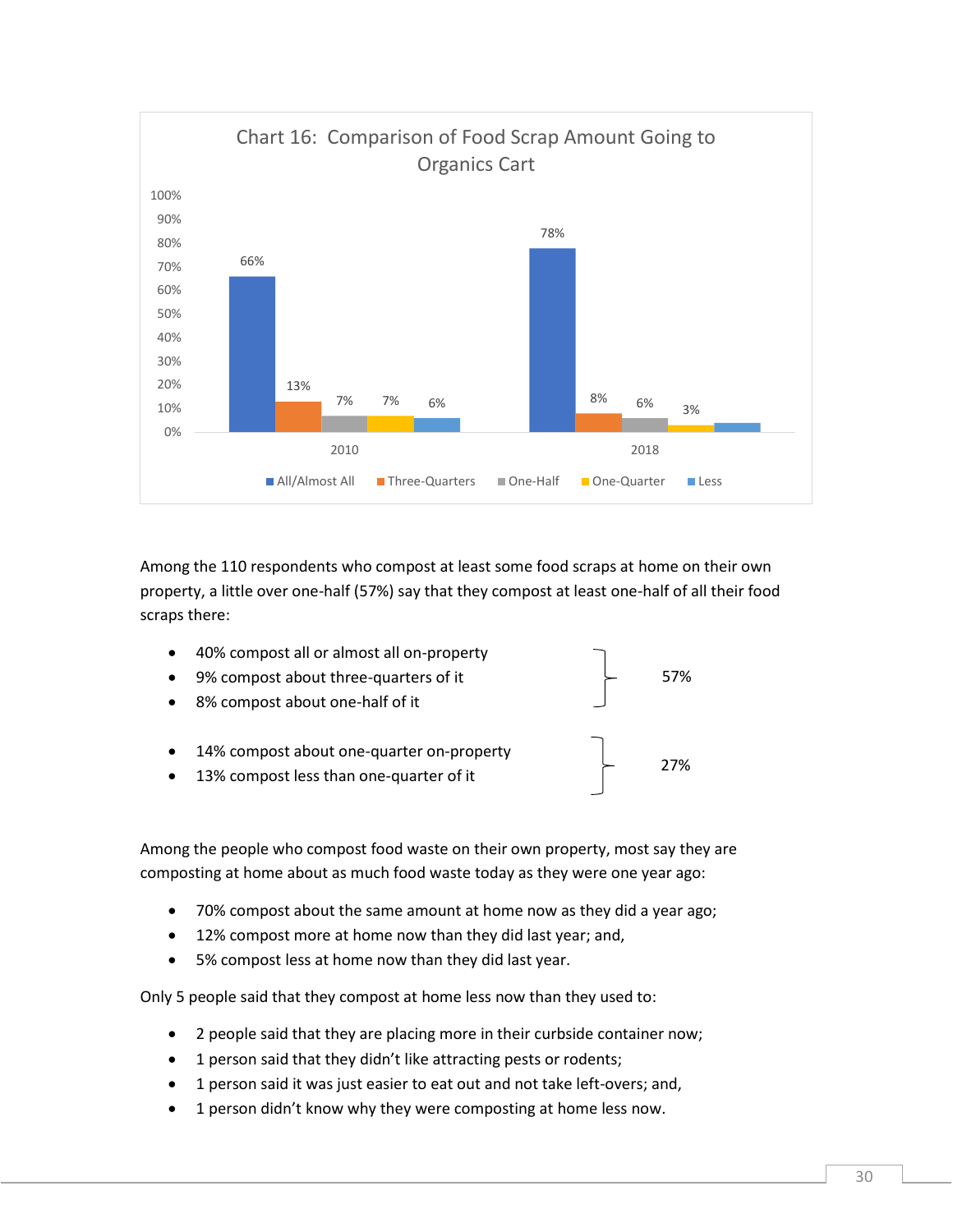Fourteen percent (14%) of the 600 respondents said that they both compost at home on their own property and occasionally put food scraps in their food and yard waste cart. Among these people, most say that the amount of food they compost has remained the same over the years:

- 85% say that the amount of food they compost at home has not changed since they started using their food and yard waste cart for food waste;
- 2% said that the amount of food waste they compost at home has decreased; and,
- 8% said that the amount of food waste they compost at home has increased.

As was also true in 2010, females are more likely than males to say that all, or almost all, of their food scraps go into the food and yard waste cart.

- 82% of females in 2018 said that all, or almost all, of their food scraps go into their food and yard waste cart, which is significantly up from the 69% of females who said the same in 2010.
- 75% of males in 2018 said that all, or almost all, of their food scraps go into their food and yard waste cart, which is also up significantly from 61% of males who said the same in 2010.

All Seattleite's who put food scraps in their food and yard waste cart were asked whether the amount of food scraps they put in their regular garbage has changed over the past year. Because the ban on food scraps in the regular trash happened fairly recently, all those using an organics cart for food scraps were asked this question (whether or not they also placed some food scraps in the regular trash). Seventy-one percent (71%) of respondents using their food and yard waste cart for food waste said that the amount of food waste they put in their regular trash has stayed the same over the past year. Twenty percent (20%) said that the amount of food waste placed in the regular trash can has decreased, and 3% said that it's increased.

Among the 105 respondents who are now placing less of their food waste in their regular trash, one-third (31%) said that they have changed, or considered changing, the size of the garbage can they use.

# <span id="page-34-0"></span>Use of Food Waste Composting Bins

The 100 people who currently compost at least some of their food scraps at home on their own property were asked if they used any type of outdoor bin or container. About one-half (59%) said they used an outdoor bin, and of those, 38% use a green cone and 28% use a worm bin.

As on-property composting of food scraps has continued to decrease over the years (from 26% in 2005 to 18% in 2018), so has use of outdoor bins or containers (from 84% of on-property food waste composters in 2005 to 59% of the same today).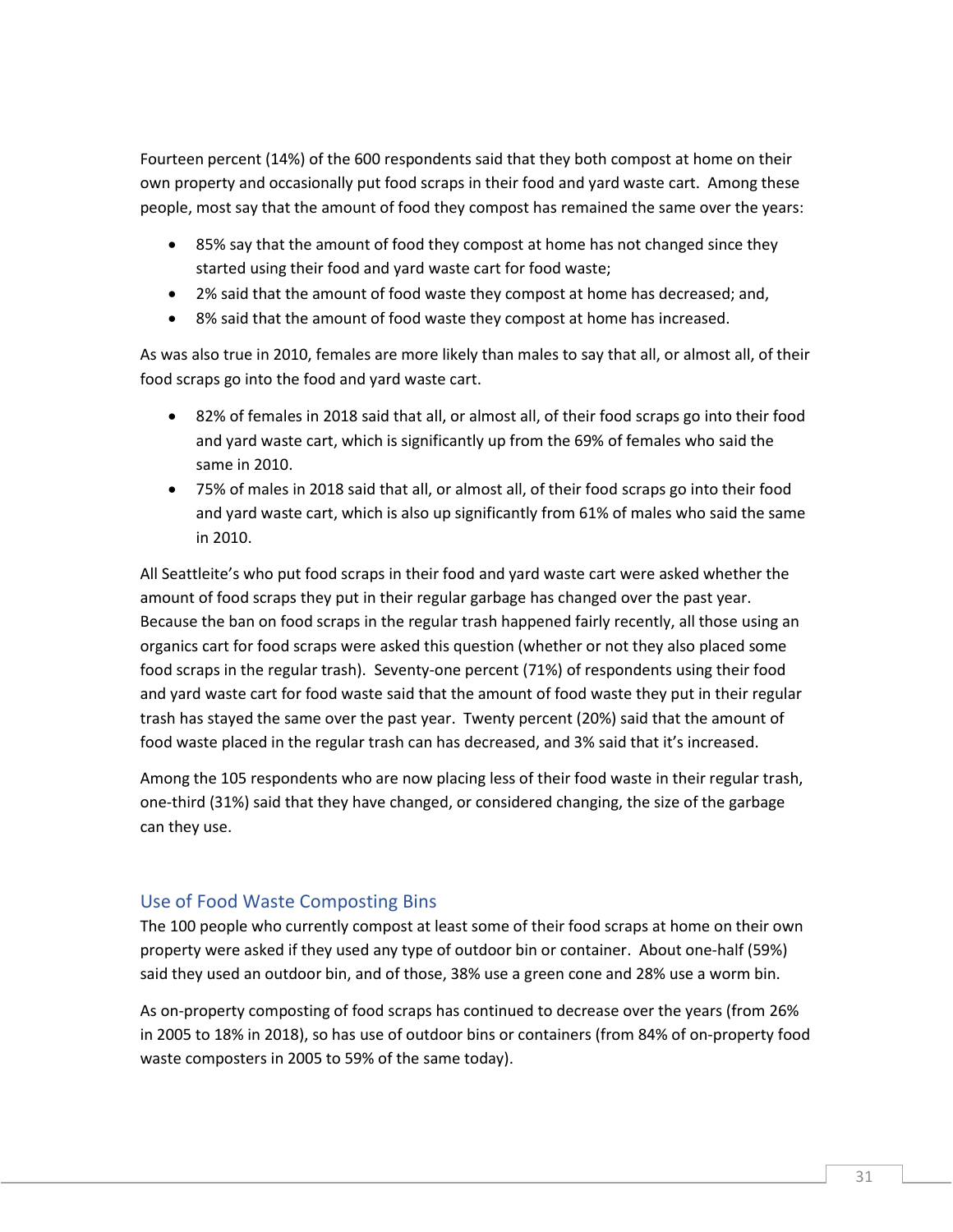

Those who compost food waste on their own property were asked about their likelihood of purchasing a new composting bin the next year or so. In 2018, 13% said they were extremely likely or very likely to purchase a new bin and an additional 12% said they were somewhat likely. Likelihood to purchase a new food waste composting bin in 2018 is very similar to that in 2010:

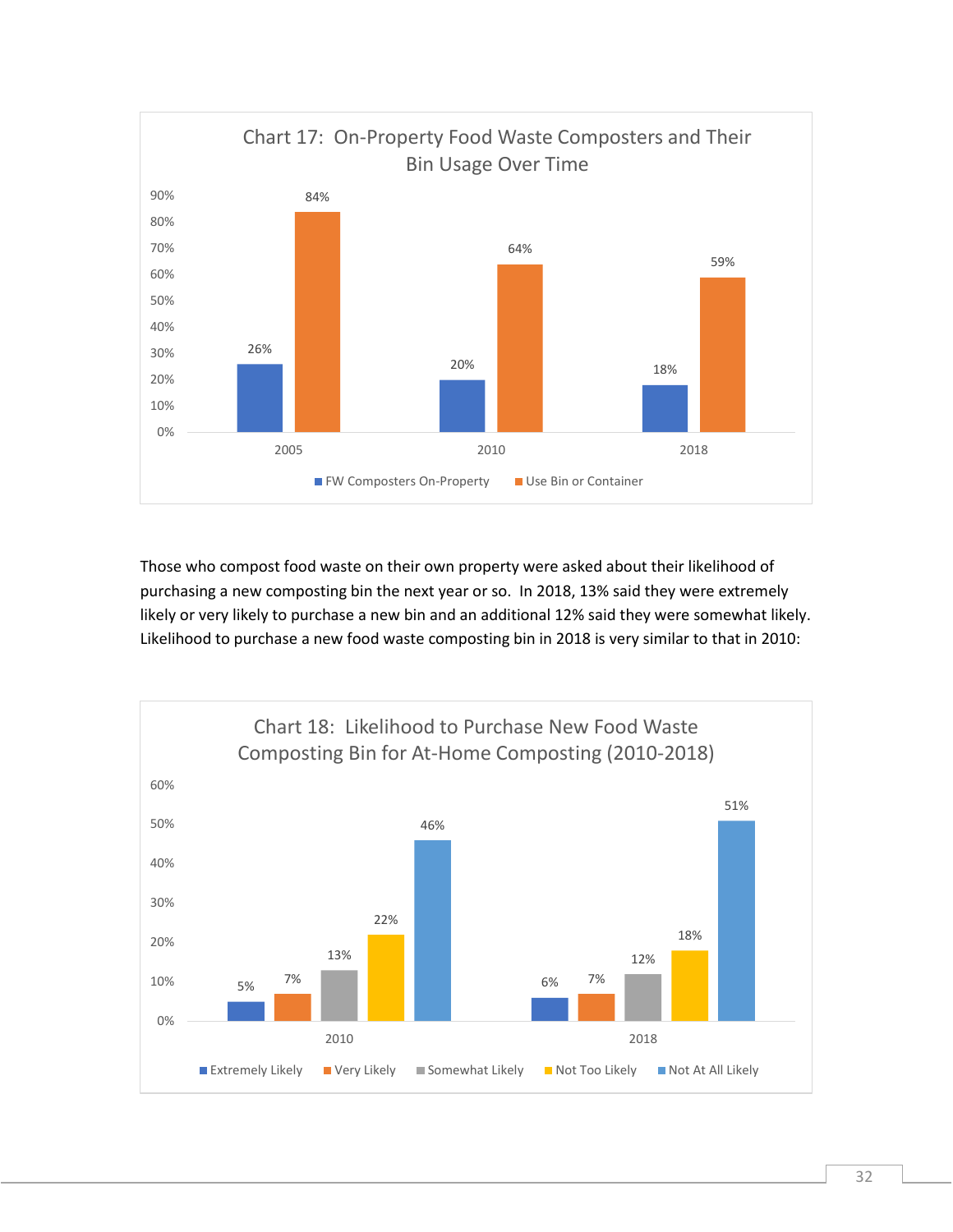After applying the standard discount algorithm, about 7% of the at-home food waste composters say they are likely to purchase a new bin in the next year or so (without considering cost).

# <span id="page-36-0"></span>Garbage Disposal Use

Among the 600 Seattleite's with residential can service, 88% say they have a garbage disposal and 26% of those with a garbage disposal say they use it at least occasionally for food scraps. This is very much in line with the results from 2010 when 90% said they had a garbage disposal and of those, 30% used the garbage disposal at least occasionally.

Among the 26% who report at least occasional use:

- About one-half (47%) say they use it at least once a day;
- 32% say they use it several times a week; and,
- 20% say they use it once a week or less often than that.

# <span id="page-36-1"></span>Storage of Curbside-Bound Food Scraps

Eighty-percent (80%) of those who place at least some of their food scraps in their curbside food and yard waste cart say that they store those food scraps in a container in the kitchen before taking them to the cart.

Regardless of how food scraps are stored prior to being taken to the curb, respondents were asked how they usually put food scraps into their cart.

- 48% use compostable bags (bio-bags)
- 35% said they put food scraps in loose
- 17% put them in a paper bag and then into the organics cart
- 10% put them in a plastic bag then into the organics cart
- 5% wrap the food scraps in newspaper first

#### <span id="page-36-2"></span>Satisfaction with Food and Yard Waste Pick-Up Services

Overall satisfaction with the City's food and yard waste collection service has increased over the past eight years. Using the same seven-point scale used in prior years, the average satisfaction is now 6.5%.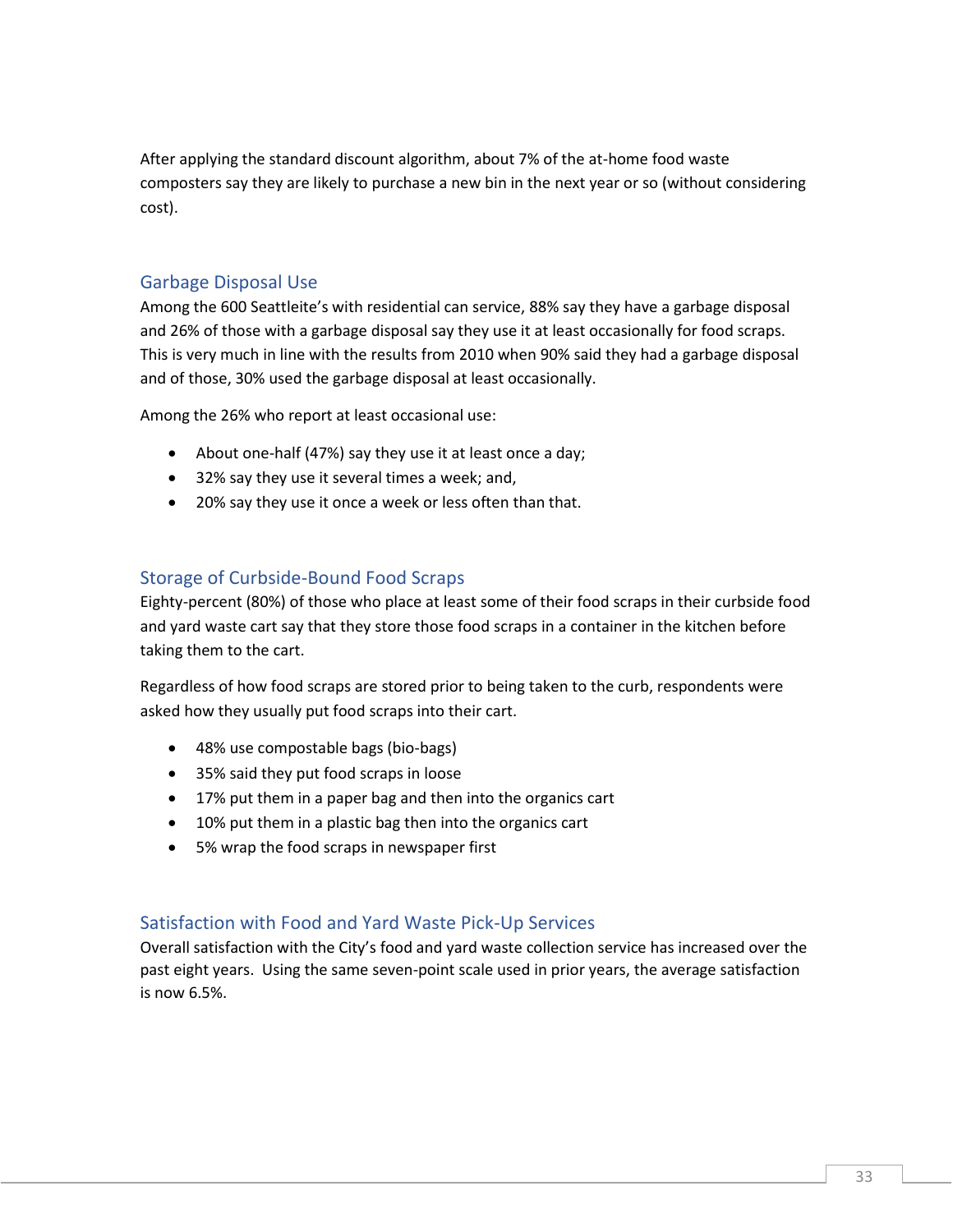

# <span id="page-37-0"></span>Potential Market – Detailed Findings

## <span id="page-37-1"></span>Potential Yard Waste Market

Seventy-six percent (76%) of those with a lawn or garden currently do not compost any of their yard waste on their own property. This is up from 67% in 2010, and 59% in 2005.

Ninety-nine percent (99%) of those who do not compost yard waste on their own property have curbside pick-up service for yard waste. This is up from 95% in 2010 and from 88% in both 2005 and 2000.

Those who were not composting their yard waste on their own property were asked how likely they might be to do so in the next year or so if they were provided more information about how to make it easier and pest-free. The likelihood to start composting on-property among those not engaging in the behavior now continues to decrease over time.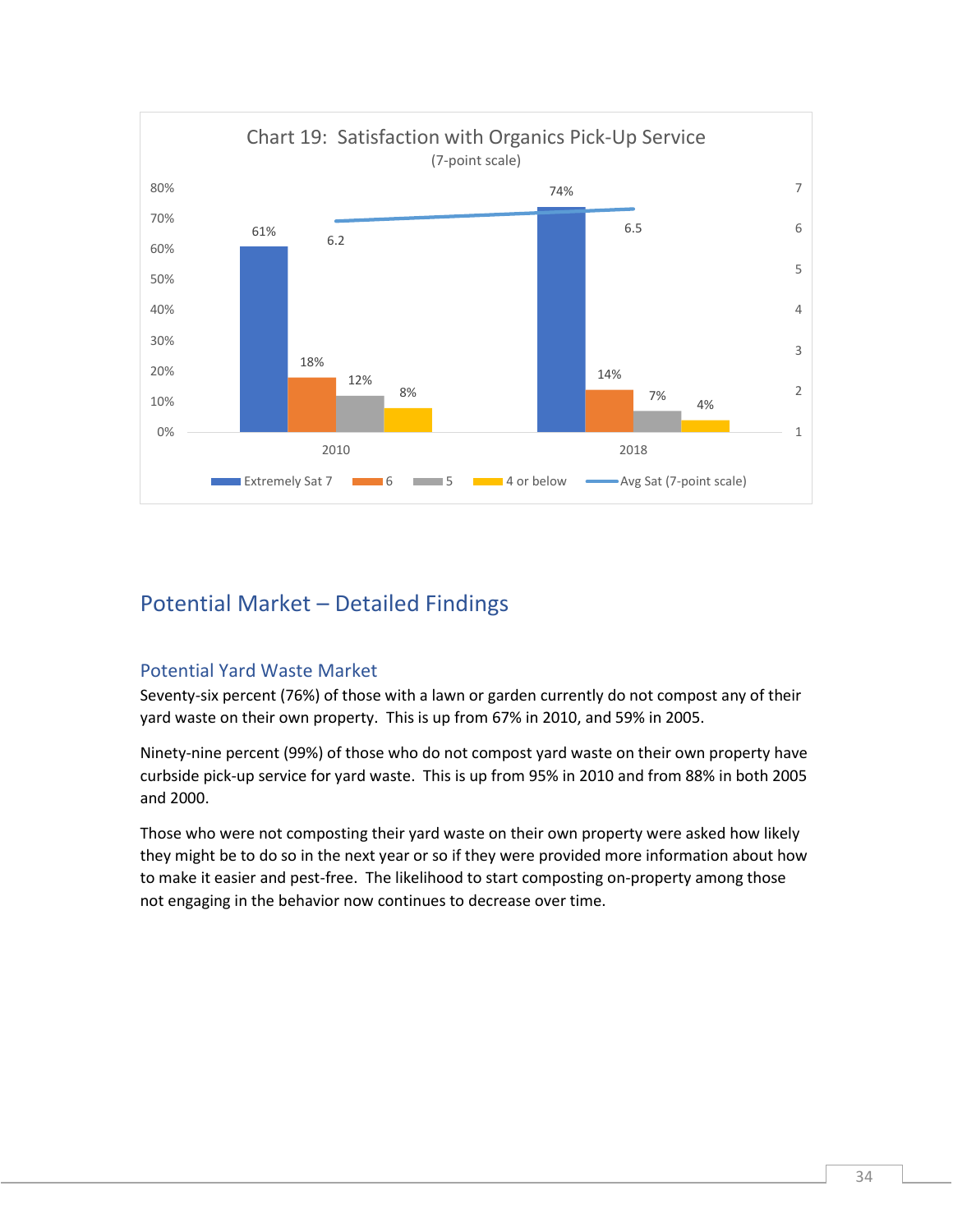

The percent of those not composting on their own property who are extremely or very likely to start in the next year has decreased from 20% in 2010 to 14% in 2018. When discounted to better reflect likely behaviors, the data continues to indicate that about 8% of those not composting at home are likely to start composting in the next year.

The data continues to support the conclusion that those not composting at home have increasingly strong feelings about it. In 2000, 33% were somewhat likely to start composting, and in 2018 only 20% were somewhat likely to start. This indicates that fewer people are on the fence (somewhat likely) about the possibilities of at-home composting. Instead, in 2000, only 19% said they were not at all likely to start composting yard waste at home. In 2018, this percentage has more than doubled to 38%. It may be that with the alternative means of composting in a responsible way (curbside organics composting), Seattleite's are increasingly less likely to feel guilty about not composting on their own property.

## <span id="page-38-0"></span>Potential Grasscycling market

About one-third (33%) of those who deal with their own lawn clippings report that they never leave grass clippings on their lawn. In 2010, 39% said they never left grass clippings on the lawn and in 2005 33% said they never left grass clippings on the lawn.

Respondents were asked how likely they would be to leave grass clippings on the lawn in the future if they had more information about how this makes mowing the lawn easier, improves the health of the lawn, and saves money on fertilizer applications. As the chart below shows, intentions to start grasscycling continue to decline slightly over time.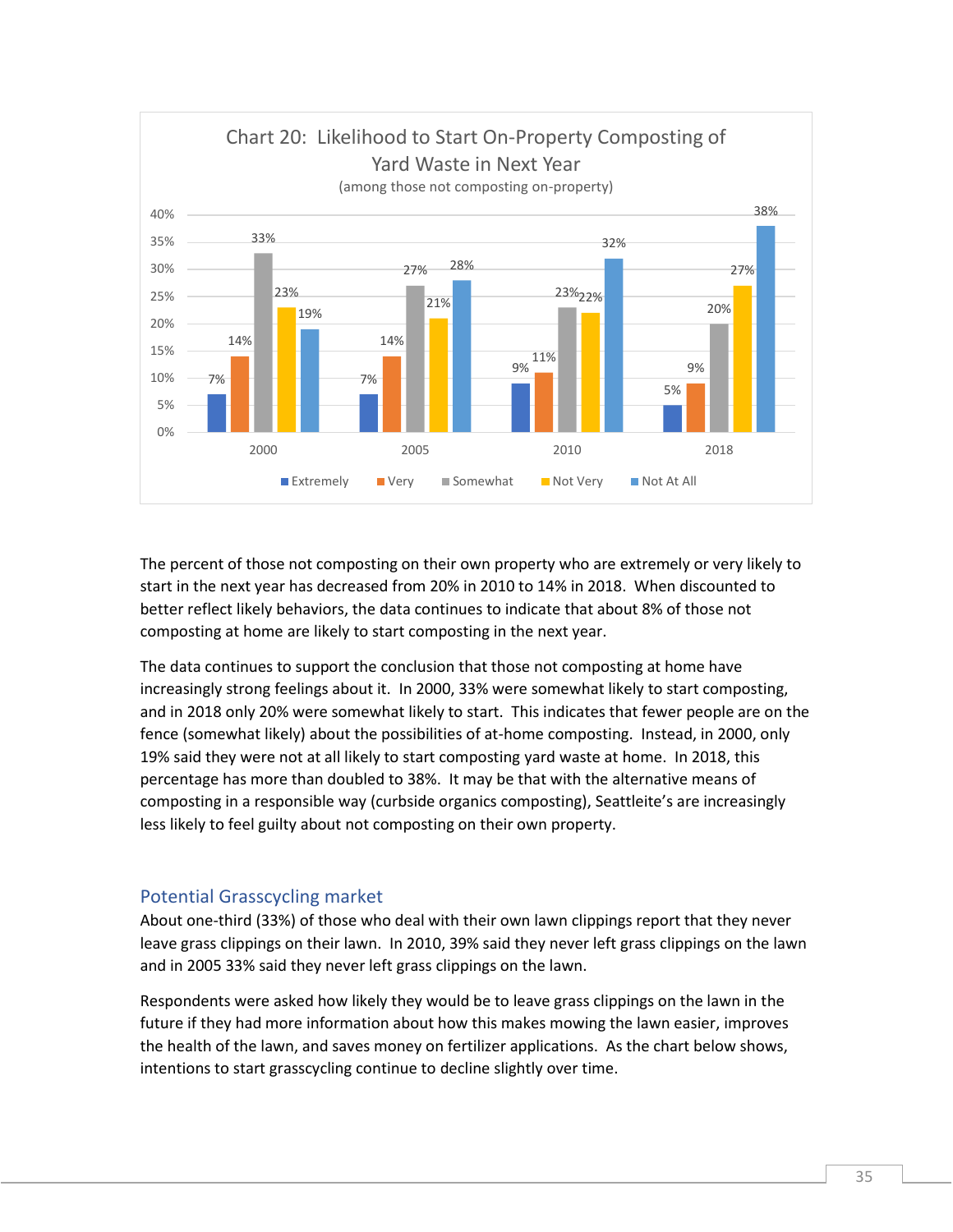

In 2018, 21% stated they were likely to grasscycle if they had information about how it made it easier to mow and improved the health of the lawn. This compares to 18% saying the same in 2010, and 31% saying the same in 2000.

Discounted to reflect likely behaviors, the 2010 data suggest that even with an effective and compelling educational program, about 8% of those with a lawn who aren't grasscycling now will start leaving at least a few clippings on the lawn.

## <span id="page-39-0"></span>Potential Food Waste Composting Market

Among the 490 Seattle residential can customers who are not currently composting their food scraps on their own property, likelihood to start composting in the next year or so is low. Only 7% said they are either extremely or very likely to start their own food waste composting.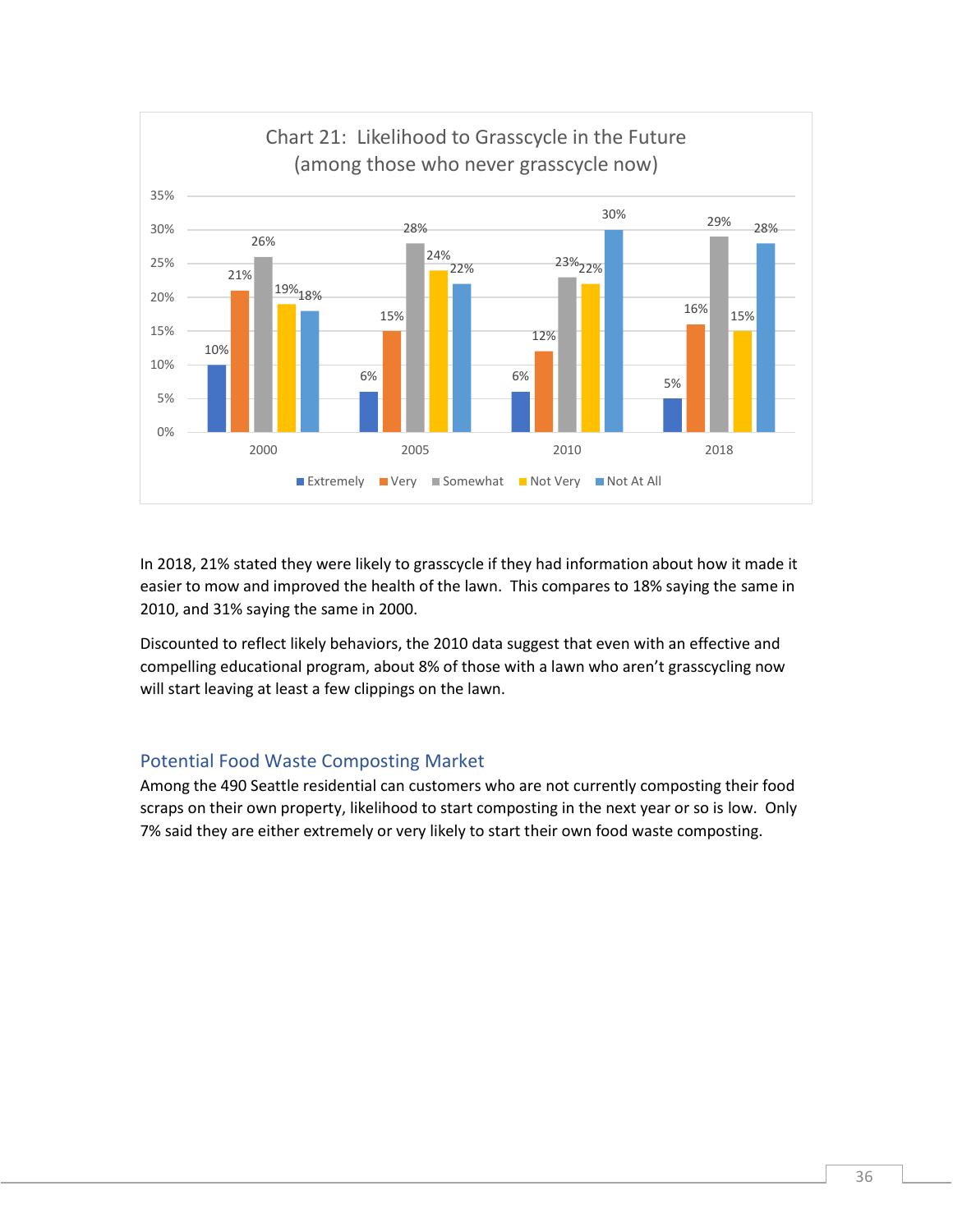

Applying the discount algorithm, these results indicate that about 4% of those not composting food scraps at-home are likely to start doing so (compared to 5% in 2010).

#### <span id="page-40-0"></span>Bin Distribution

Among those who are likely to start composting food scraps at home, interest in purchasing a new food waste bin in the next year or so is moderate. Comparing the 2018 results to those from 2010, there is a decrease in the percentage of people who claim they're not going to buy a bin and an increase in the percentage saying they're somewhat likely to buy a bin.

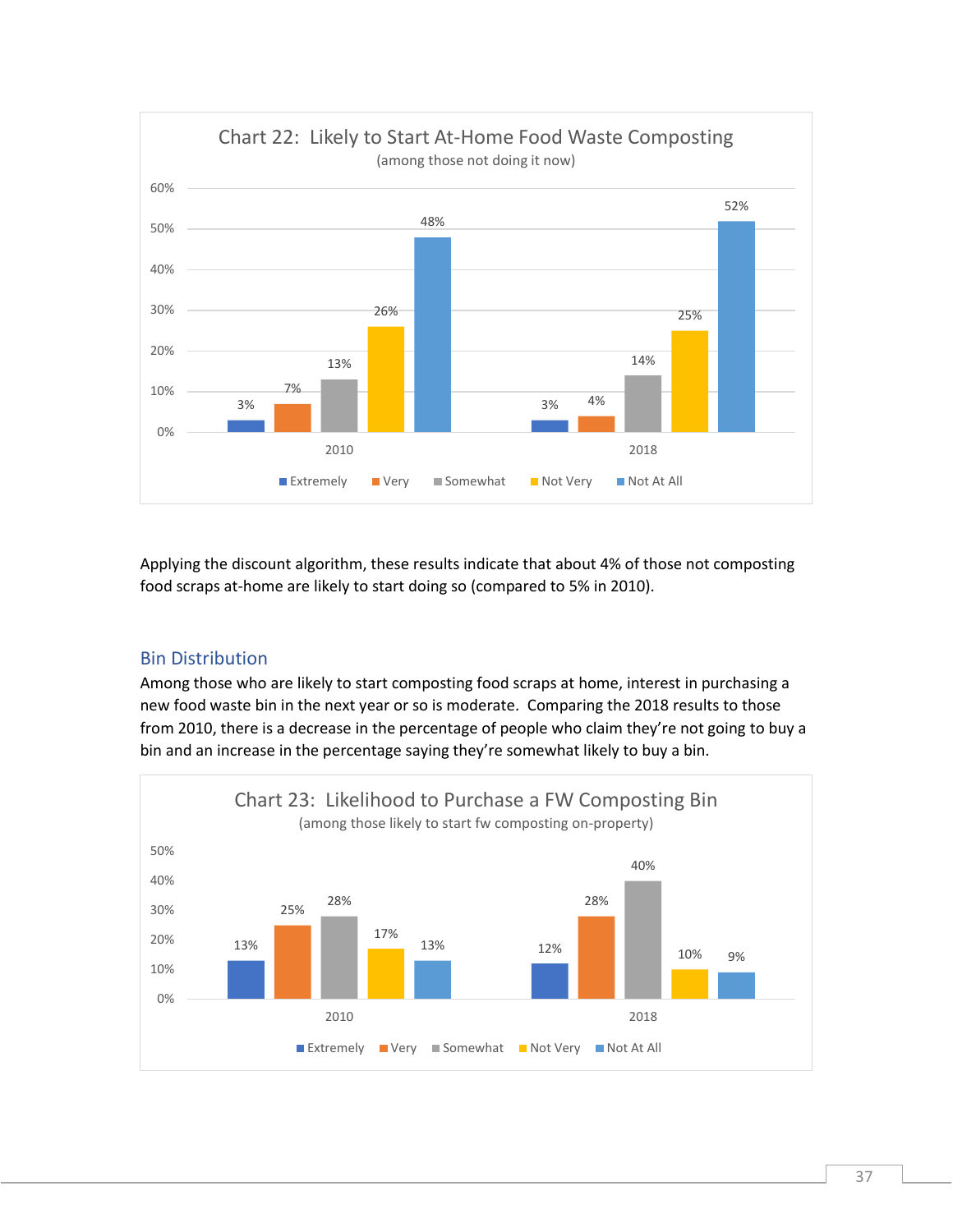Applying the discount algorithm, we might expect to see about 18% of the people likely to compost food scraps on their own property interested in purchasing a new bin if the cost were not a consideration.

# <span id="page-41-0"></span>Use of Curbside Pick-up for Food Scraps

Of the small percentage of the market who do not use curbside pick-up for food scraps (70 people), 74% are aware that food waste can be placed in the food and yard waste cart. Their primary reasons for not putting food scraps in the food and yard waste cart are:

- 25% use a food waste only cart instead<sup>1</sup>
- 21% compost their food scraps on their own property instead
- 13% do not have an organics cart
- 13% say it's too hard and/or too big a hassle
- 8% say they don't have enough food scraps to make it worth their time

The 70 people who were not using curbside pick-up for food waste were asked how likely it is that their household will start putting at least some of the food waste in the organics cart within the coming year. As the following chart shows, likelihood to start using the curbside organics cart for food scraps is relatively strong with 40% saying they are at least very likely.



 $\overline{\phantom{a}}$  $1$  These 13 people with a "food waste cart" did not believe they put food waste in their "food and yard waste cart." Every effort was made to re-ask questions without violating research best-practices.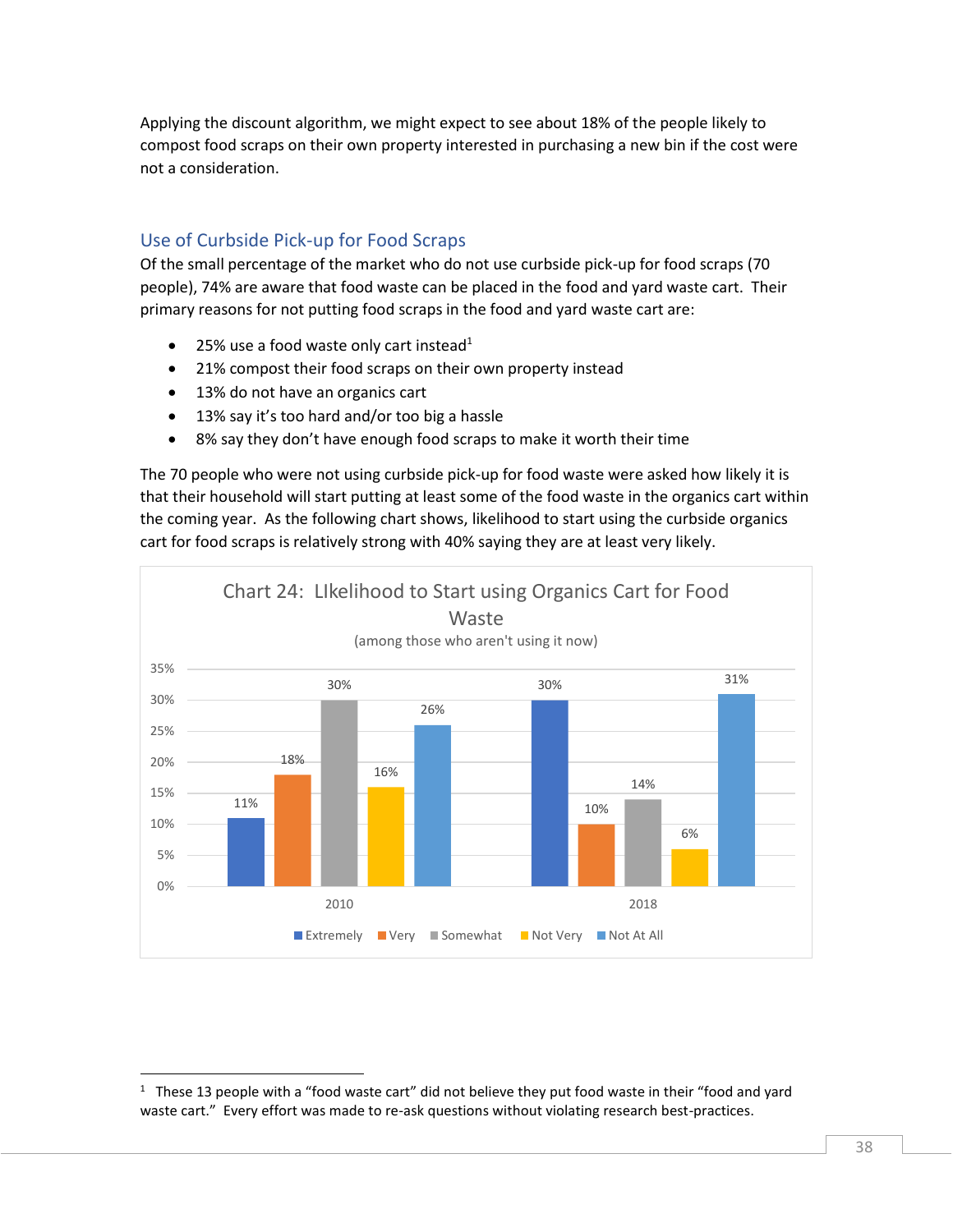Discounted, the data indicates that about 26% of the non-curbside organics service households will start using the curbside cart in the coming year.

# <span id="page-42-0"></span>Wasted Food

A new section addressing wasted food was included in the 2018 Home Organics Survey. The questions selected included a subset of those asked in the *2017 Oregon Wasted Food Statewide Phone Survey*.

Respondents were asked how concerned they are about the amount of food their household throws away because it goes bad, expires, has been in their refrigerator too long, or because nobody wants to eat it. A seven-point scale was used where seven indicated that people are very concerned about it, and one indicated that people were not at all concerned about it. Overall concern about wasted food is modest, with an average rating of 3.6 on this seven-point scale.

- 16% rate their concern a value of seven (very concerned)
- 9% rate their concern a six
- 12% rate their concern a five
- 8% rate their concern a four
- 13% rate their concern a three
- 13% rate their concern a two
- 25% rate their concern a one (not at all concerned)

The modest level of concern may be driven by the perception that it would be difficult to avoid wasting the food that is being wasted. When asked how much food they think they could avoid wasting:

- 9% said they could avoid wasting all or almost all of it
- 6% said they could avoid wasting about three-quarters of it
- 8% said they could avoid wasting about half of it
- 51% said they could avoid wasting about one-quarter of it
- 14% said they couldn't avoid wasting any of the food that is wasted
- 8% said there is no food wasted now
- 4% didn't know how to respond

Overall, 74% of Seattleite's said they could avoid wasting at least one-quarter of the food they're currently wasting. This result indicates that a large percentage of Seattleite's could benefit from an enhanced understanding of the ramifications of wasted food.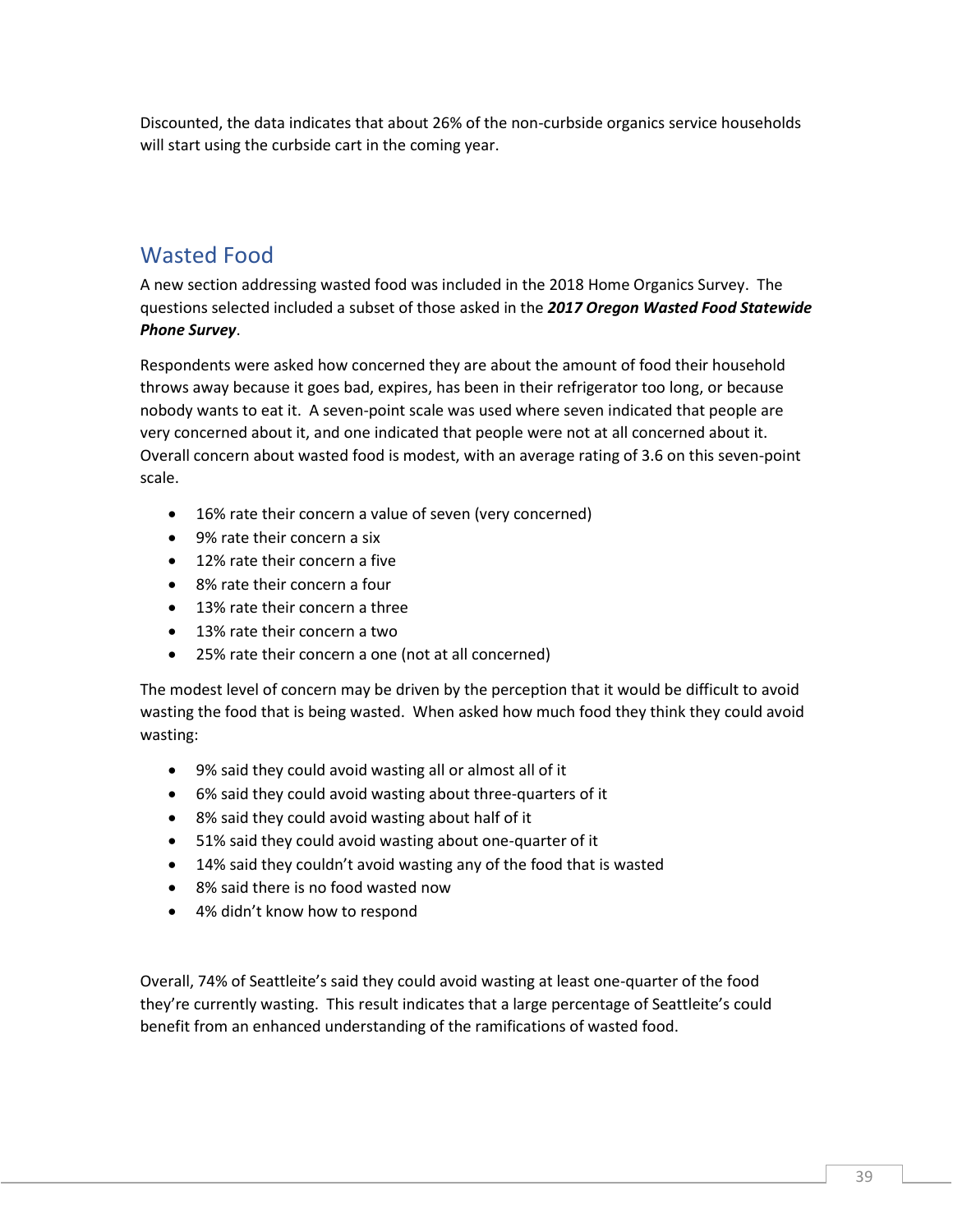Just as many people say they have heard about, read, or seen something about food that is wasted or about ways to reduce the amount of food that is wasted at home, as those who haven't (47% versus 49% respectively).

About one-half (51%) say their household has taken steps in the past year or so to reduce the amount of food that is wasted. Those households that have heard about wasted food are more likely than those that haven't to have taken steps to reduce the waste (61% versus 42% respectively).



The 305 respondents who have taken steps were asked to describe the steps they've taken:

- 58% said they do a better job with their meal planning before they go grocery shopping;
- 17% said they eat more leftovers
- 14% make an official shopping list
- 14% cook smaller portions
- 10% have invested in better food storage to keep food fresher, longer
- 10% freeze more leftovers and/or more food
- 7% buy less food

Respondents were asked to rate the extent to which they agree or disagree with five statements about wasting food. A five-point scale was used where five meant "strongly agree" and one meant "strongly disagree." The statements have been modified very slightly in the chart that follows for clarity.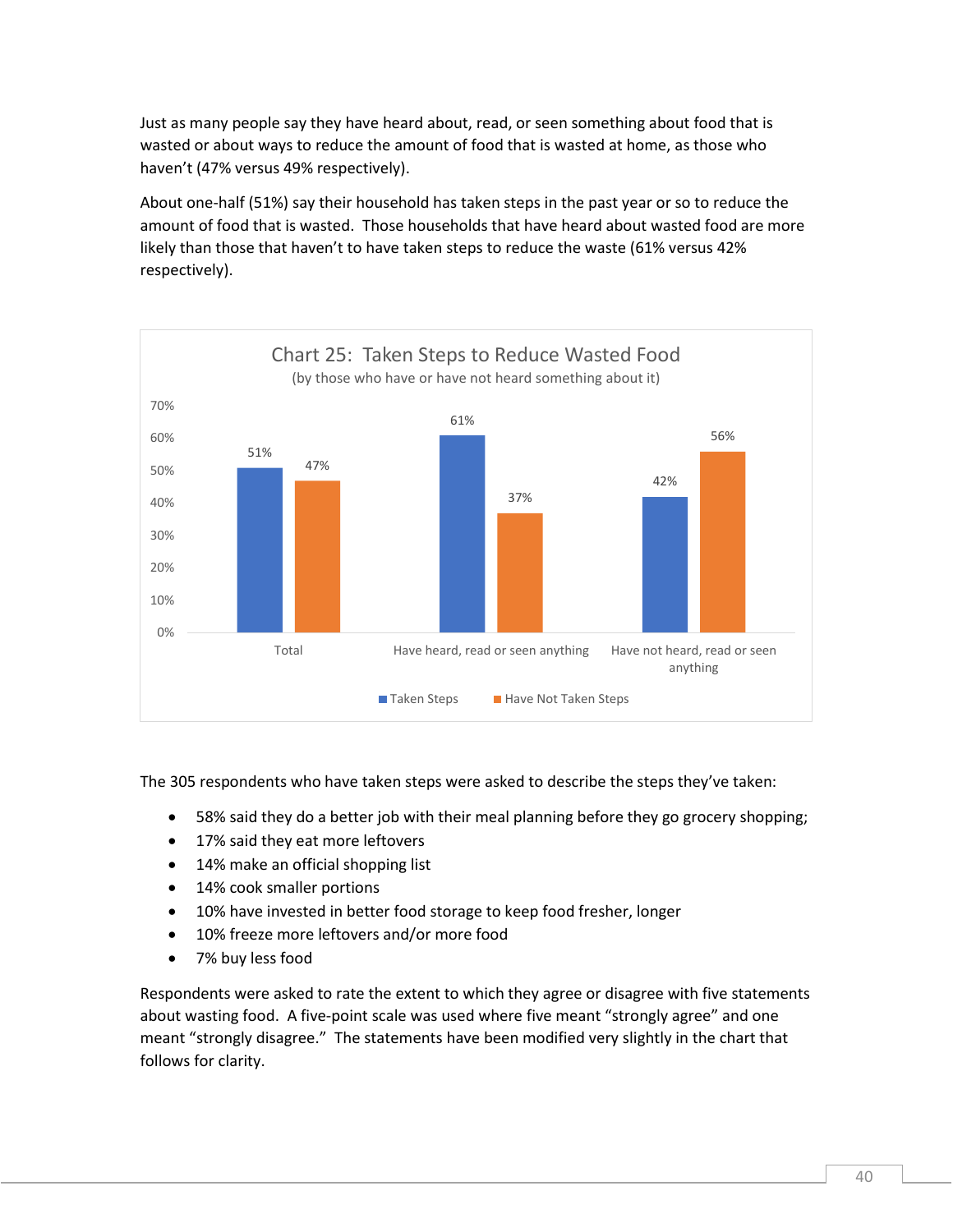

Overall, two-thirds (69%) agree with the statement that *"I am very interested in learning how to buy only the food we'll eat."* Those under 45 years of age are significantly more likely than their older counterparts to agree with this statement (average rating of 4.2 versus 3.8 respectively).

About one-half (55%) agree with the statement *"I feel guilty about throwing away food that has been in the refrigerator for a long time."* Females are more likely than their male counterparts to agree with this statement (average rating of 3.5 versus 3.2 respectively) and those who are under 45 years of age are more likely than their older counterparts to agree (average rating of 3.8 versus 3.3 respectively). $^2$ 

About one-half (46%) agree with the statement *"It would be easy to reduce the amount of food that goes to waste in the house."* Females and those with children in the household are more likely than their counterparts to agree with this statement:

- The average rating provided by females was 3.3 compared with an average rating of 2.9 provided by males;
- The average rating provided by those with children living in the household was 3.3 compared with an average rating of 3.0 provided by those without children in the household.

About four out of ten (43%) agree with the statement *"I believe my household needs to reduce the amount of food we throw away,"* and 46% do not agree. Those who are under 45 years of age are more likely to agree with the statement (providing an average rating of 3.2), and those

 $\overline{\phantom{a}}$ 

 $2$  The wording of this question was modified from the Oregon study because respondents in two independent pilot tests were confused about how to answer the question as worded in the Oregon study.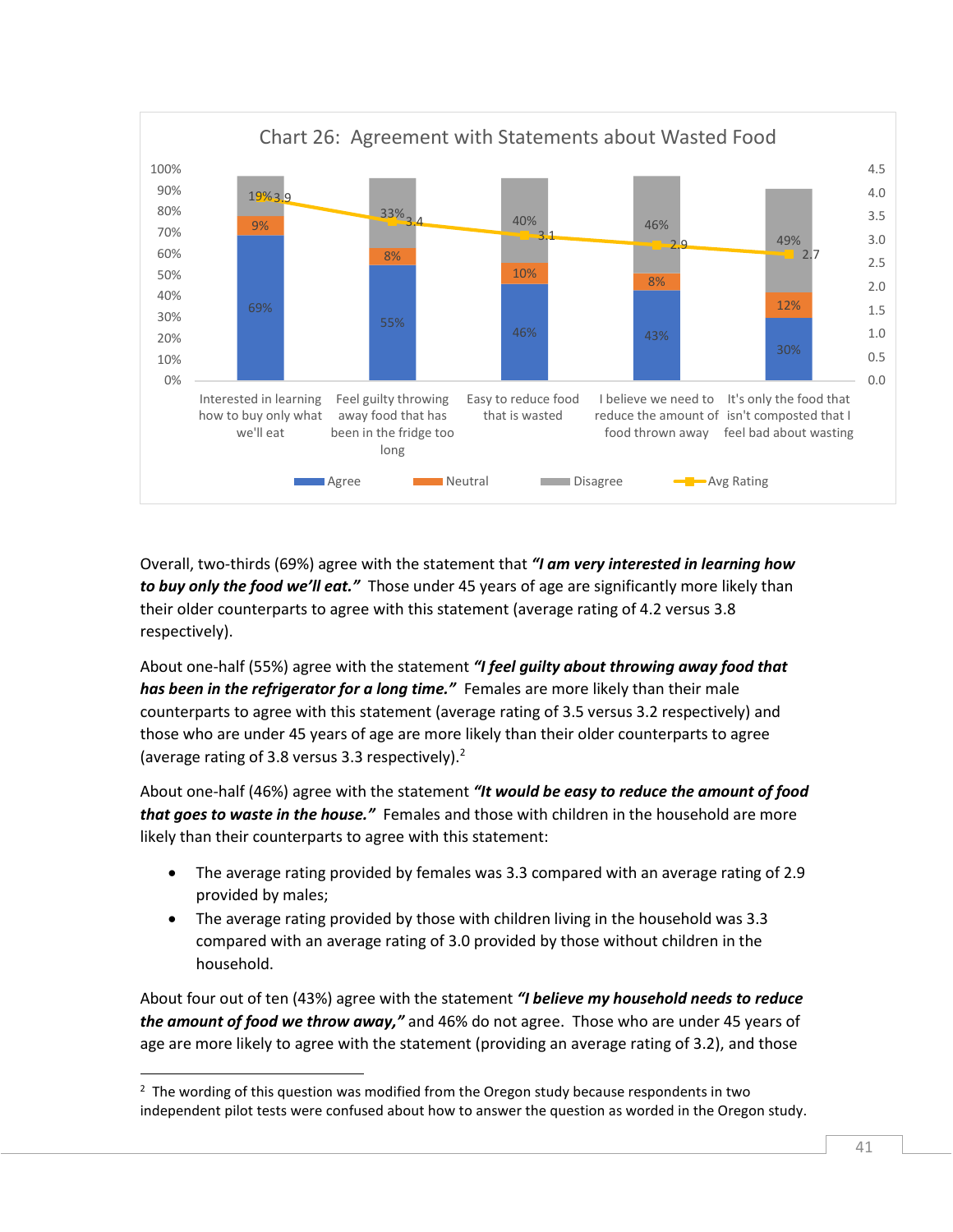45 years of age or older are more likely to disagree (providing an average rating of 2.8). Likewise, those with children in the household are more likely to agree with the statement (average rating of 3.3), and those without children in the household are more likely to disagree (average rating of 2.8).

About one-third (30%) agree with the statement *"It's only the food that doesn't get composted that I feel bad about wasting"* and 49% disagree with it. There are no differences based on demographics.

# <span id="page-45-0"></span>Handling of Pet Waste

Overall, 52% of Seattleite's with residential can service said they have dogs, cats or other animals that generate waste at home. Of those with these types of pets, 84% said their household throws their pet's waste into the household's regular garbage can. Nine percent (9%) said that the household buries the pet waste in their yard and 6% put it in their food and yard waste cart.

The sample sizes of those who do not put their pet waste in the regular garbage can are too small for analysis, and no interesting differences emerge based on demographics. That said, there is some evidence that some households have more than one way to deal with pet waste:

- Of the 28 pet owners who bury their pet waste, 21% also throw some of it in the regular garbage and 11% also say they throw some of it in the food and yard waste cart; and,
- Of the 20 pet owners who put their pet waste in the food and yard waste cart, 15% also throw some of it in the regular garbage and 15% also bury some of it.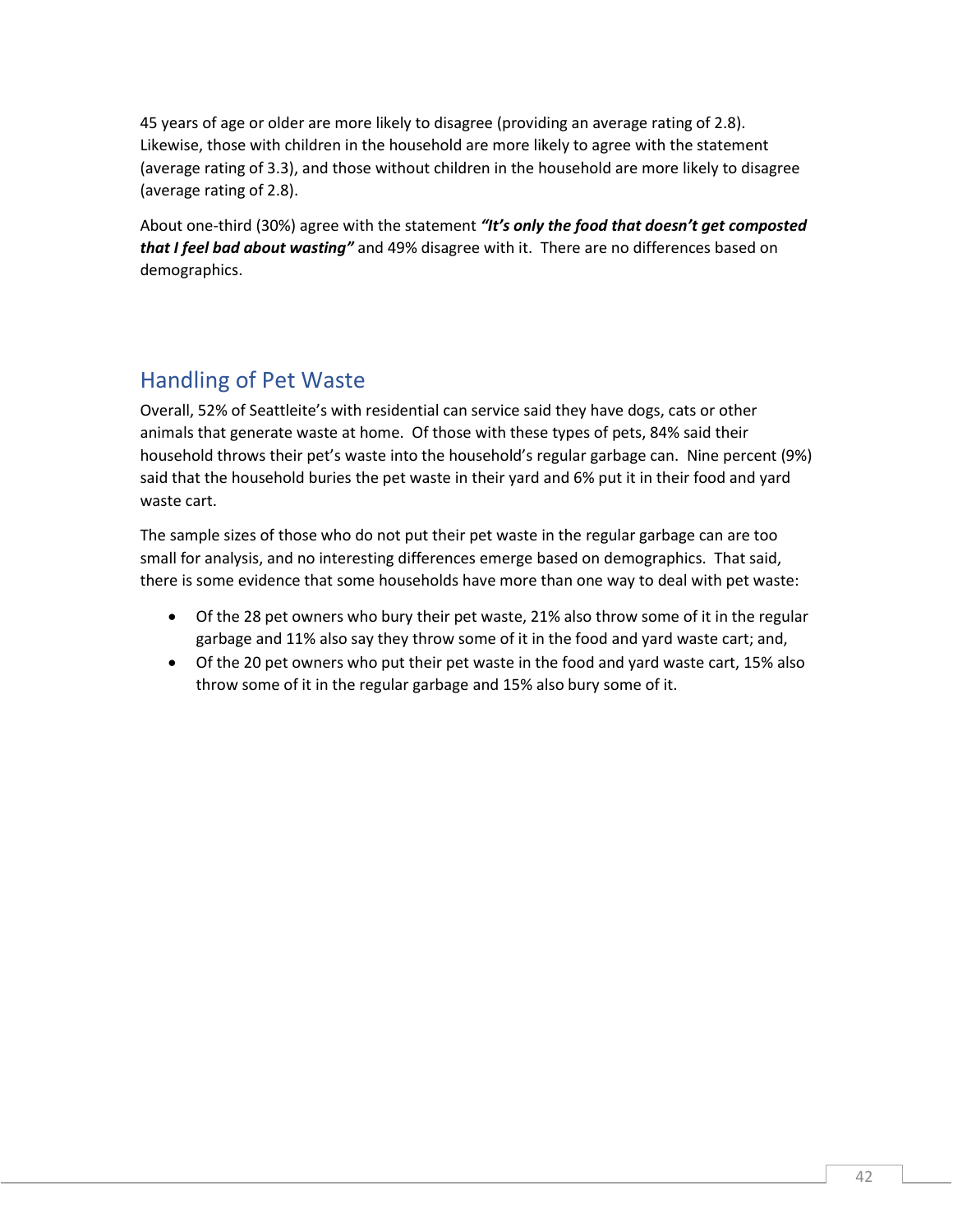# Appendix

Questionnaire and Frequencies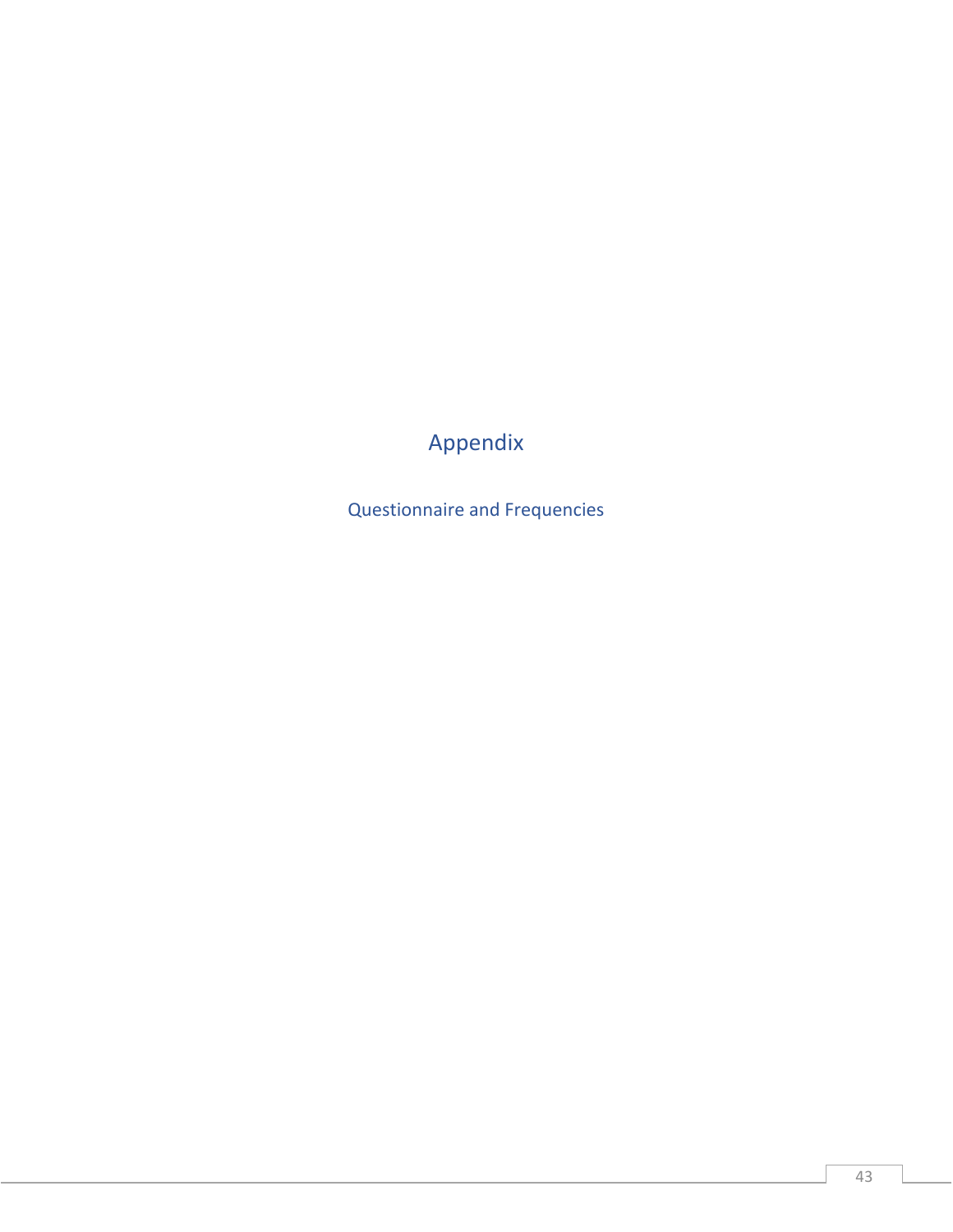S1. Do you live in this household and are you 18 years of age or older?

|     | Frequency | Percent |
|-----|-----------|---------|
| Yes | 600       | 100%    |

S2. Do you live within the city limits of Seattle? PROMPT IF NEEDED: The city limits include the area north of 100<sup>th</sup> Street in South Seattle and south of 145<sup>th</sup> Street in North Seattle.

|     | <b>Frequency</b> | ?ercent |
|-----|------------------|---------|
| Yes | 600              | 100%    |

#### S3. How many years have you lived in Seattle?

|                            | <b>Frequency</b> | <b>Percent</b> |
|----------------------------|------------------|----------------|
| <b>Base = Total sample</b> | (600)            | (100%)         |
| Fewer than 5               | 42               | 7%             |
| $5 - 19$                   | 143              | 24%            |
| 20 or more                 | 411              | 68%            |
| Don't know / Refused       | 4                | 1%             |

#### **Average years in Seattle = 30.8**

S4. What type of home do you live in?

|                            | <b>Frequency</b> | <b>Percent</b> |
|----------------------------|------------------|----------------|
| <b>Base = Total sample</b> | (600)            | (100%)         |
| Single-family home         | 581              | 97%            |
| Duplex/Triplex/Four-Plex   | 19               | 3%             |

S5. For this survey, I need to speak with the person in this household who is most responsible for handling the household's organic waste—that is, yard waste and food waste. Would that be you?

|                            | <b>Frequency</b> | <b>Percent</b> |
|----------------------------|------------------|----------------|
| <b>Base = Total sample</b> | (600)            | (100%)         |
| Yes                        | 547              | 91%            |
| Shared responsibility      | 53               | 9%             |

S6. Does your home have a yard?

|                            | <b>Frequency</b> | <b>Percent</b> |
|----------------------------|------------------|----------------|
| <b>Base = Total sample</b> | (600)            | (100%)         |
| Yes                        | 591              | 98%            |
| No                         |                  | 2%             |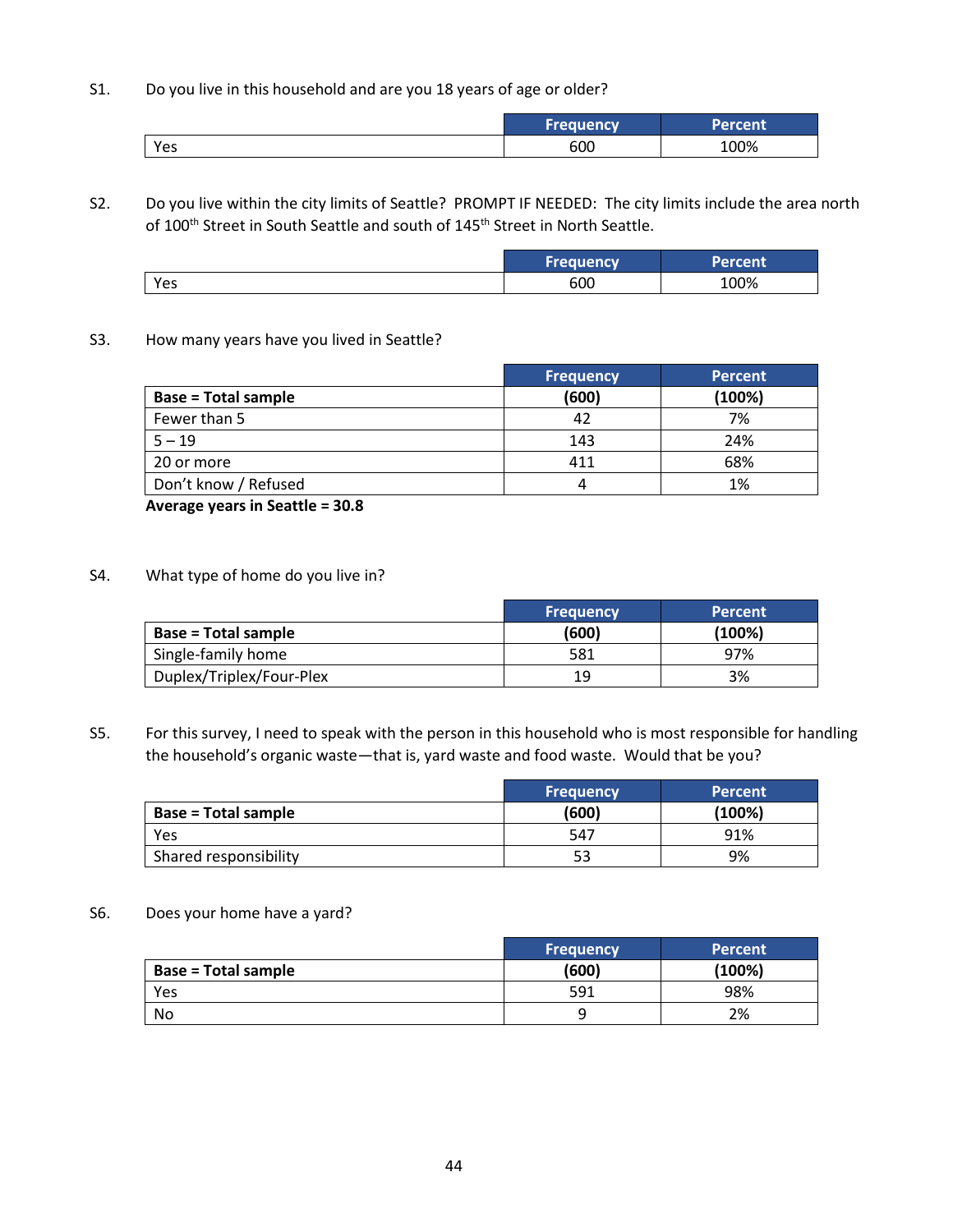S7. Do you personally take care of your yard at home, does someone else in your household take care of it, do you hire a professional landscaper, or do you hire someone else to do it?

|                                                | <b>Frequency</b> | <b>Percent</b> |
|------------------------------------------------|------------------|----------------|
| Base = Those with a yard                       | (591)            | (100%)         |
| I do it / I'm equally responsible for doing it | 448              | 76%            |
| Someone else in the household does it          | 39               | 7%             |
| Landscaper                                     | 33               | 6%             |
| Hire someone else                              | 61               | 10%            |
| Other                                          | 9                | 1%             |
| Don't know / Refused                           |                  | $< 1\%$        |

#### **Curbside Pickup Subscription Information**

#### *(Asked of everyone)*

S8. Does your household have curbside pick-up service for yard and food waste?

|                            | <b>Frequency</b> | <b>Percent</b> |
|----------------------------|------------------|----------------|
| <b>Base = Total sample</b> | (600)            | (100%)         |
| Yes                        | 585              | 98%            |
| No                         | 14               | 2%             |
| Don't know / Refused       |                  | <1%            |

S10 What size yard and food waste container does your household have?

|                                  | <b>Frequency</b> | <b>Percent</b> |
|----------------------------------|------------------|----------------|
| Base = Those with curbside $p/u$ | (585)            | (100%)         |
| 13-gallon container              | 83               | 14%            |
| 32-gallon container              | 126              | 22%            |
| 96-gallon container              | 296              | 51%            |
| Don't know                       | 80               | 13%            |

S11 Does your household have a special exemption from the City saying you don't need to sign up for curbside pick-up for yard and food waste?

|                                | <b>Frequency</b> | <b>Percent</b> |
|--------------------------------|------------------|----------------|
| Base = Those without $y/w p/u$ | (15)             | (100%)         |
| Yes                            |                  | 20%            |
| No                             |                  | 53%            |
| Don't know                     | 4                | 27%            |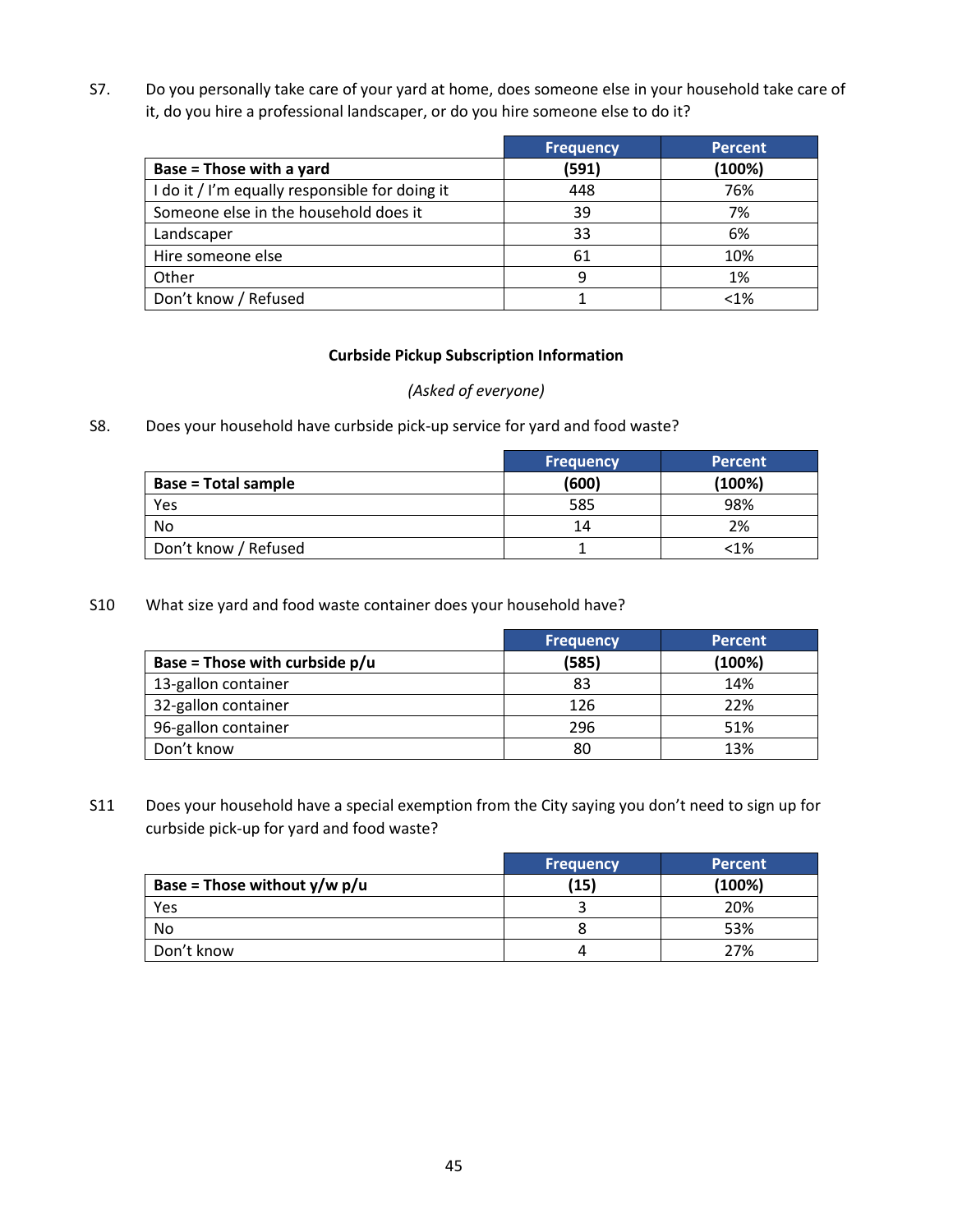#### **Section A – Yard Waste Composting Section**

*(Asked of the 591 people with a yard in S6)*

A1. These next questions are about your yard. Does your home have a lawn—that is, an area with grass?

|                          | <b>Frequency</b> | <b>Percent</b> |
|--------------------------|------------------|----------------|
| Base = Those with a yard | (591)            | (100%)         |
| Yes                      | 497              | 84%            |
| No                       | 94               | 16%            |

A2. Does your home have a vegetables or fruit garden, a flower garden or some other type of garden?

|                          | <b>Frequency</b> | <b>Percent</b> |
|--------------------------|------------------|----------------|
| Base = Those with a yard | (591)            | (100%)         |
| Yes, vegetable or fruit  | 264              | 45%            |
| Yes, flower garden       | 281              | 48%            |
| Yes, other               | 13               | 2%             |
| <b>No</b>                | 127              | 21%            |
| Don't know               |                  | < 1%           |

A4. These next questions ask how your household manages its yard waste. For the purposes of this survey, when we use the word "compost" it means the breakdown of food or yard waste into a material that can be used to improve the soil. Composting is considered an intentional practice, and requires dedicated time, attention and space.

Does your household ever put yard waste out at the curb or alley for collection?

|                                    | <b>Frequency</b> | <b>Percent</b> |
|------------------------------------|------------------|----------------|
| Base = Those with a lawn or garden | (567)            | (100%)         |
| Yes                                | 533              | 94%            |
| No                                 | 34               | 6%             |

A7. Does your household ever take yard waste to a central facility—like a transfer station—where they compost your yard waste?

|                                    | <b>Frequency</b> | <b>Percent</b> |
|------------------------------------|------------------|----------------|
| Base = Those with a lawn or garden | (567)            | (100%)         |
| Yes                                | 72               | 13%            |
| No                                 | 491              | 87%            |
| Don't know                         |                  | <1%            |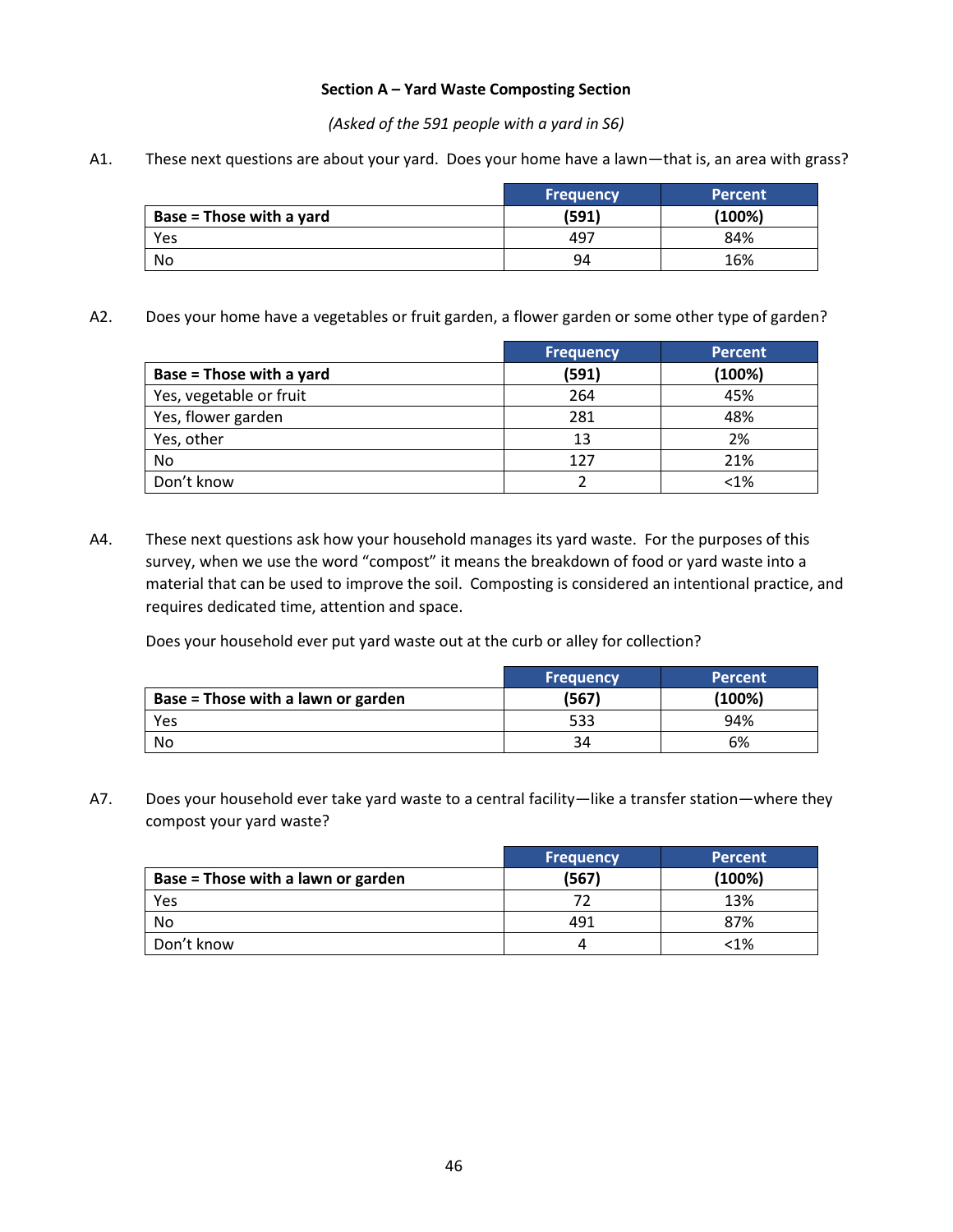A8 Thinking about the past year, how many times have you or has someone in your household, dropped off yard waste at a transfer station?

|                                              | Frequency | <b>Percent</b> |
|----------------------------------------------|-----------|----------------|
| <b>Base = Take waste to transfer station</b> | (72)      | (100%)         |
| Once                                         | 28        | 39%            |
| Twice                                        | 17        | 24%            |
| $3 - 4$ times                                | 12        | 17%            |
| $5 - 9$ times                                |           | 7%             |
| $10 - 14$ times                              |           | 3%             |
| 15 or more times                             | 3         | 4%             |
| Don't know / Refused                         |           | 6%             |

A9 Compared to last year, is your household taking yard waste to transfer stations more often, less often or about the same amount?

|                                              | <b>Frequency</b> | <b>Percent</b> |
|----------------------------------------------|------------------|----------------|
| <b>Base = Take waste to transfer station</b> | 72               | (100%)         |
| More often                                   |                  | 4%             |
| Same amount                                  | 57               | 79%            |
| Less often                                   | 23               | 27%            |

A10 Currently, does your household intentionally compost any of its yard waste in a bin or special compost pile on your own property?

|                                    | <b>Frequency</b> | <b>Percent</b> |
|------------------------------------|------------------|----------------|
| Base = Those with a lawn or garden | (567)            | (100%)         |
| Yes                                | 136              | 24%            |
| No                                 | 429              | 76%            |
| Don't know                         |                  | <1%            |

A10b About how much of the yard waste that your household generates—including leaves, grass, prunings, etc.—would you estimate you intentionally compost on your property? Would you say you compost:

|                                       | <b>Frequency</b> | Percent |
|---------------------------------------|------------------|---------|
| <b>Base = Backyard Y/W composters</b> | (136)            | (100%)  |
| All or almost all                     | 39               | 29%     |
| About three-quarters                  | 6                | 4%      |
| About one-half                        | 20               | 15%     |
| About one-quarter                     | 34               | 25%     |
| Less than one-quarter                 | 31               | 23%     |
| Don't know                            | 6                | 4%      |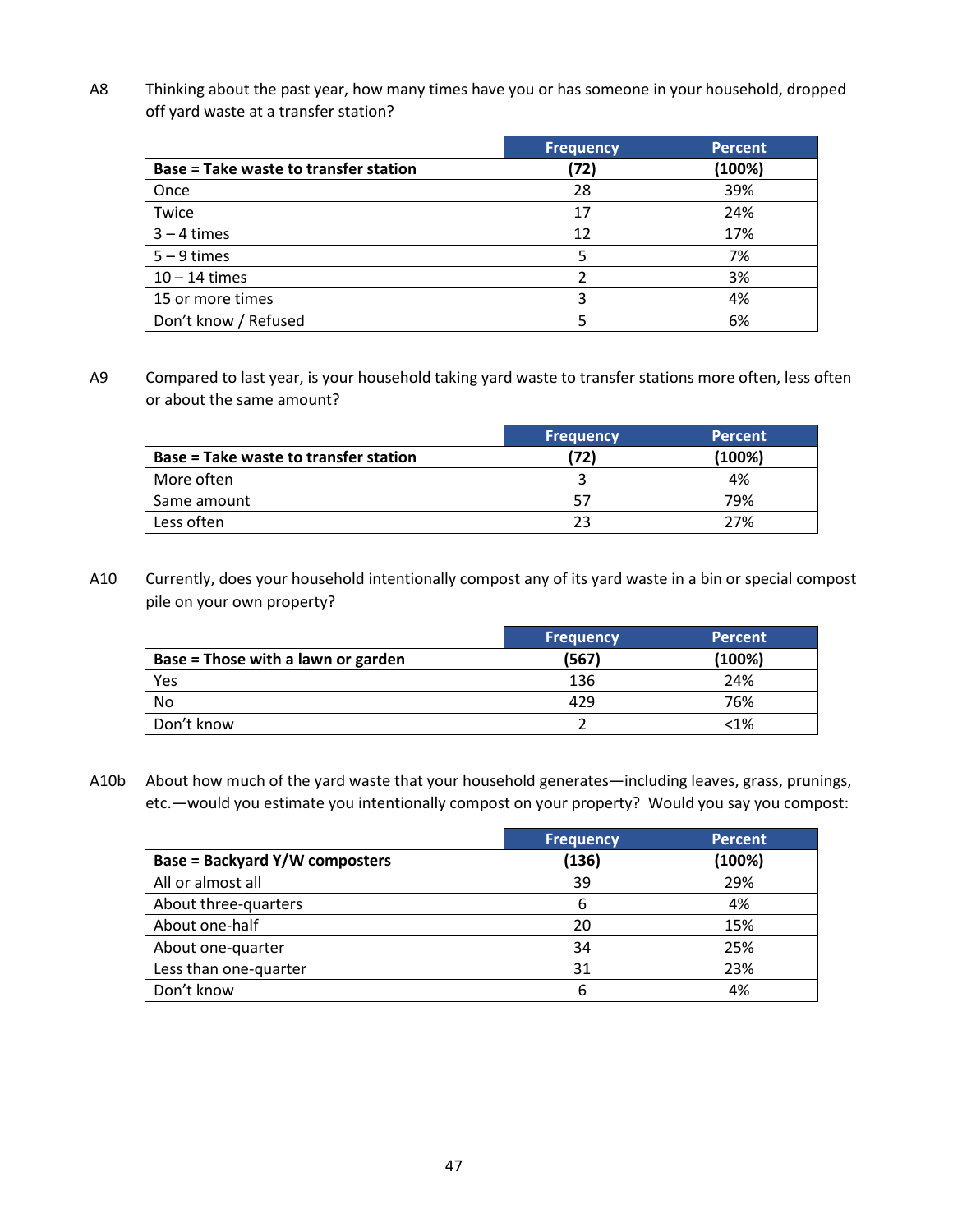A11 Thinking about just the yard waste that you intentionally compost on your own property, compared to last year, would you say that you now compost more yard waste at home, less yard waste, or are you composting about the same amount of yard waste at home?

|                                | <b>Frequency</b> | <b>Percent</b> |
|--------------------------------|------------------|----------------|
| Base = Backyard Y/W composters | (136)            | (100%)         |
| More now                       | 14               | 10%            |
| About the same                 | 103              | 76%            |
| Less now                       | 16               | 12%            |
| Don't know / Refused           |                  | 2%             |

A12 Why does your household compost less at home than you did last year? (DO NOT READ. RECORD ANSWER VERBATIM)

|                                               | <b>Frequency</b> | <b>Percent</b> |
|-----------------------------------------------|------------------|----------------|
| <b>Base = Compost Less Now</b>                | (16)             | (100%)         |
| The area that we plant is smaller than before | 4                | 25%            |
| Using curbside collection for more            | 4                | 25%            |
| Removed Trees / Shrubs                        |                  | 12%            |
| Less leaves / grass / clippings               | 3                | 19%            |
| Too much work                                 |                  | 6%             |
| Other                                         |                  | 6%             |
| Don't know / Refused                          | 1%               | 1%             |

A13 Which of the following types of yard waste materials are you currently composting at home on your own property?

|                                         | <b>Frequency</b> | <b>Percent</b> |
|-----------------------------------------|------------------|----------------|
| <b>Base = Backyard Y/W composters</b>   | (136)            | (100%)         |
| Leaves                                  | 105              | 77%            |
| Grass                                   | 86               | 63%            |
| Whole plants (tomato plants or annuals) | 79               | 58%            |
| Weeds                                   | 67               | 49%            |
| Small twigs and branches                | 64               | 47%            |
| Other                                   | 6                | 4%             |
| Don't know / Refused                    |                  | 2%             |

A14. Still thinking about the yard waste composting you intentionally do at home on your own property, does your household use a yard waste compost bin, do you pile it up without a bin, or do you do something else with it?

|                                | <b>Frequency</b> | <b>Percent</b> |
|--------------------------------|------------------|----------------|
| Base = Backyard Y/W composters | (136)            | (100%)         |
| Use a bin                      | 95               | 70%            |
| Pile it up without a bin       | 41               | 30%            |
| Other                          |                  | 1%             |
| Don't know / Refused           |                  | 2%             |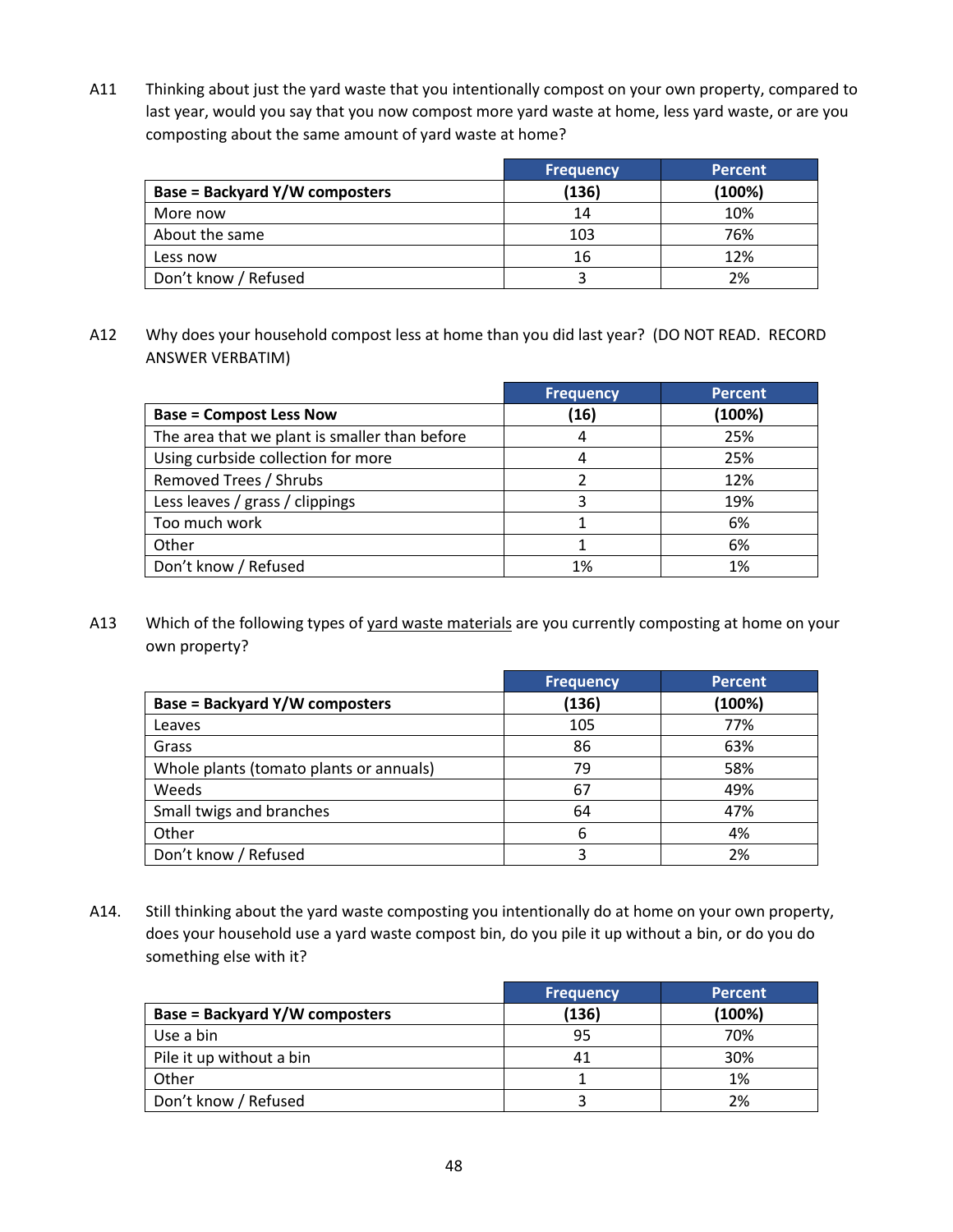A18. Just thinking about the next year or so, and assuming that cost was not a consideration, how likely are you to get a (new) composting bin for the yard waste you compost on your own property? Would you say you are:

|                                        | <b>Frequency</b> | Percent, |
|----------------------------------------|------------------|----------|
| Base = Backyard Y/W composters         | (136)            | (100%)   |
| Extremely likely to purchase a new bin |                  | 4%       |
| Very likely                            |                  | 5%       |
| Somewhat likely                        | 14               | 10%      |
| Not very likely                        | 34               | 25%      |
| Not at all likely                      | 71               | 52%      |
| Don't know / Refused                   |                  | 4%       |

#### *Asked of those who do not compost yard waste*

A24. How do you feel about composting your yard waste at home on your property? If you got information about how to make it easy and pest free, how likely would you be to start composting yard waste at home in the next year or so? **(Base = have a lawn or garden, but are not composting on their own property.)**

|                                    | <b>Frequency</b> | <b>Percent</b> |
|------------------------------------|------------------|----------------|
| Base = Not backyard Y/W composters | (431)            | (100%)         |
| <b>Extremely likely</b>            | 21               | 5%             |
| Very likely                        | 39               | 9%             |
| Somewhat likely                    | 86               | 20%            |
| Not very likely                    | 116              | 27%            |
| Not at all likely                  | 165              | 38%            |
| Don't know / Refused               | 4                | 1%             |

A25. Thinking about the next year or so, and assuming that cost was not a consideration, how likely are you to get a (new) bin designed specifically to compost yard waste at home? Would you say you are:

|                                                | <b>Frequency</b> | <b>Percent</b> |
|------------------------------------------------|------------------|----------------|
| Base = Likely to start backyard Y/W composting | (146)            | (100%)         |
| <b>Extremely likely</b>                        | 19               | 13%            |
| Very likely                                    | 35               | 24%            |
| Somewhat likely                                | 65               | 45%            |
| Not very likely                                | 15               | 10%            |
| Not at all likely                              | 12               | 8%             |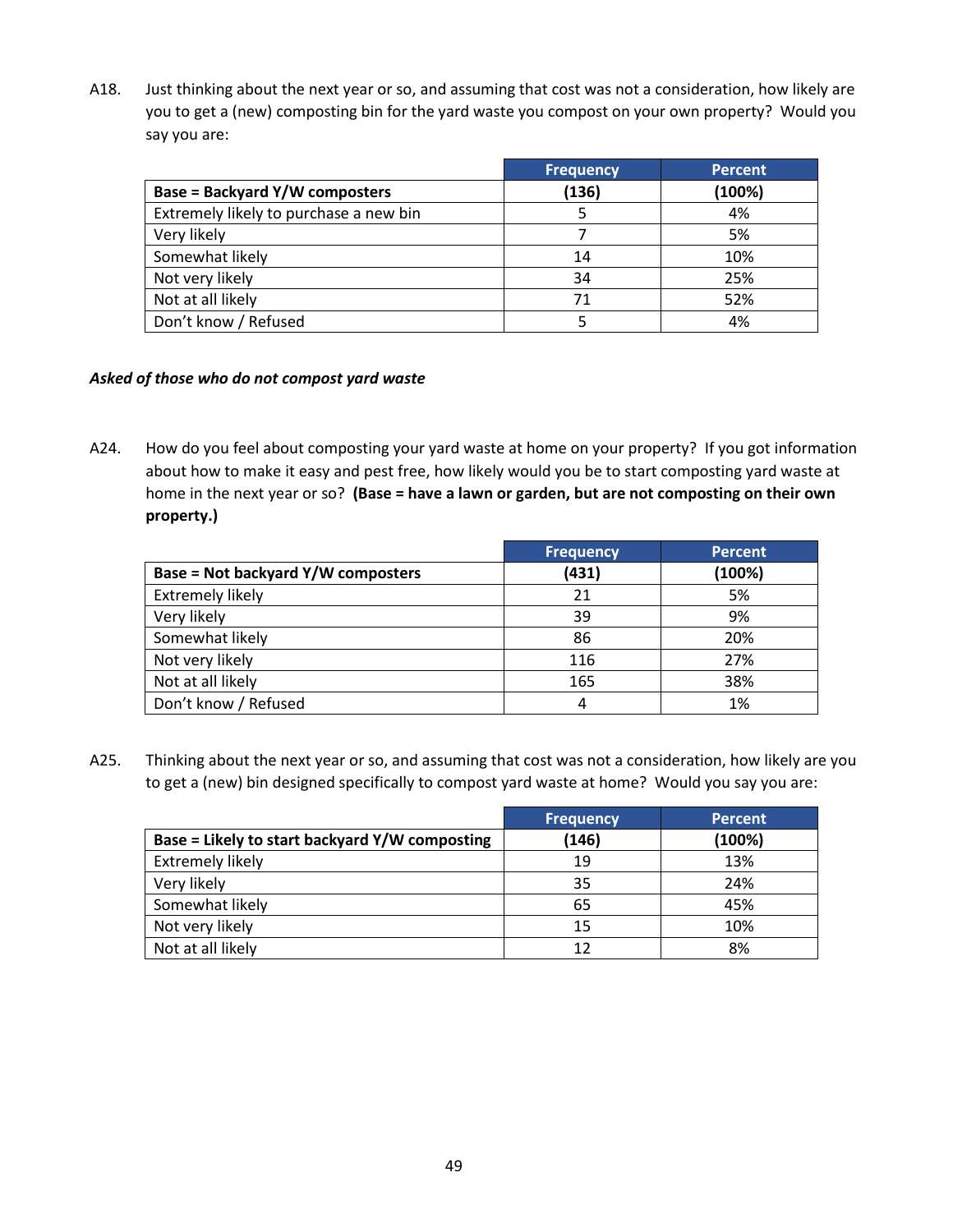#### *Grasscycling Section*

#### *Asked of those who have a lawn*

A29 Now about your lawn. When you mow your lawn, or have your lawn mowed, what is typically done with the grass clippings? (A few multiple responses were accepted.)

|                                            | <b>Frequency</b> | <b>Percent</b> |
|--------------------------------------------|------------------|----------------|
| Base = Have a lawn                         | (497)            | (100%)         |
| Put in curbside yard waste bin             | 209              | 42%            |
| Leave them on the lawn                     | 183              | 37%            |
| Composted on my property                   | 57               | 11%            |
| Landscaper hauls them away                 | 27               | 5%             |
| Raked/Bagged and taken to the curb         | 15               | 3%             |
| Don't mow                                  | 7                | 1%             |
| Raked/Bagged and taken to transfer station | 6                | 1%             |
| Other                                      | 2                | <1%            |
| Don't know                                 | 8                | 2%             |

A30. Does your household **ever** leave grass clippings on the lawn when it's mowed?

|                                           | <b>Frequency</b> | <b>Percent</b> |
|-------------------------------------------|------------------|----------------|
| Base = Deal with their own lawn clippings | (464)            | (100%)         |
| Leave on the lawn most often (A29)        | 183              | 39%            |
| Yes, ever leave them (not typically)      | 117              | 25%            |
| No                                        | 151              | 33%            |
| Don't know                                | 13               | 3%             |

A31. If you had more information about how leaving the grass clippings on the lawn makes mowing easier, improves the health of the lawn, and saves money on fertilizer applications, how likely would you be to start leaving your clippings on the lawn? Would you be:

|                                             | <b>Frequency</b> | Percent |
|---------------------------------------------|------------------|---------|
| <b>Base = Never leave clippings on lawn</b> | (166)            | (100%)  |
| <b>Extremely likely</b>                     | 8                | 5%      |
| Very likely                                 | 26               | 16%     |
| Somewhat likely                             | 48               | 29%     |
| Not very likely                             | 25               | 15%     |
| Not at all likely                           | 46               | 28%     |
| Don't know / Refused                        | 13               | 7%      |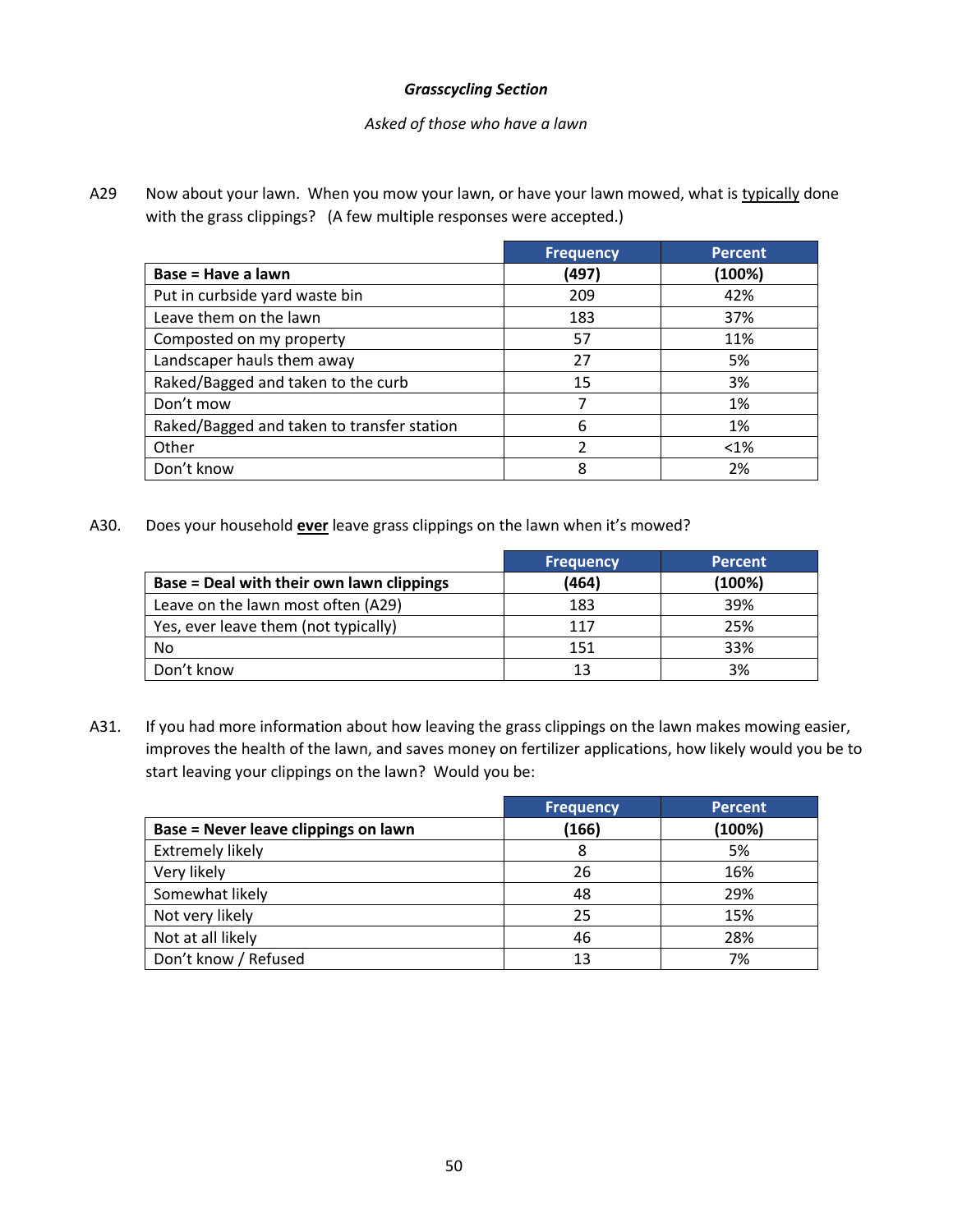A32. When your household's lawn is mowed during the spring (March, April or May), how often do you leave your grass clippings on the lawn?

|                                           | <b>Frequency</b> | <b>Percent</b> |
|-------------------------------------------|------------------|----------------|
| Base = Ever leave grass clippings on lawn | (299)            | (100%)         |
| Regularly                                 | 189              | 63%            |
| Occasionally                              | 74               | 25%            |
| Rarely                                    | 24               | 8%             |
| <b>Never</b>                              | 9                | 3%             |
| Don't know / Refused                      | 2                | 1%             |

A32. When your household's lawn is mowed during the summer (June, July, August), how often do you leave your grass clippings on the lawn?

|                                           | <b>Frequency</b> | Percent |
|-------------------------------------------|------------------|---------|
| Base = Ever leave grass clippings on lawn | (299)            | (100%)  |
| Regularly                                 | 196              | 66%     |
| Occasionally                              | 54               | 18%     |
| Rarely                                    | 32               | 11%     |
| Never                                     | 11               | 4%      |
| Don't know / Refused                      | 6                | 1%      |

A32. When your household's lawn is mowed during the fall (September, October, November), how often do you leave your grass clippings on the lawn?

|                                           | <b>Frequency</b> | <b>Percent</b> |
|-------------------------------------------|------------------|----------------|
| Base = Ever leave grass clippings on lawn | (299)            | (100%)         |
| Regularly                                 | 179              | 60%            |
| Occasionally                              | 51               | 17%            |
| Rarely                                    | 38               | 13%            |
| <b>Never</b>                              | 23               | 8%             |
| Don't know / Refused                      | 8                | 2%             |

A33 If you had more information about how leaving the grass clippings on makes mowing easier, improves the health of the lawn, and saves money on fertilizer applications, how likely would you be to start leaving your clippings on the lawn? Would you be:

|                                                | Frequency | <b>Percent</b> |
|------------------------------------------------|-----------|----------------|
| Base = Only rarely/never leave grass clippings | (23)      | (100%)         |
| on lawn throughout the season                  |           |                |
| <b>Extremely likely</b>                        | 4         | 17%            |
| Very likely                                    | 6         | 26%            |
| Somewhat likely                                | 5         | 22%            |
| Not very likely                                | 3         | 13%            |
| Not at all likely                              |           | 9%             |
| Don't know / Refused                           | 3         | 13%            |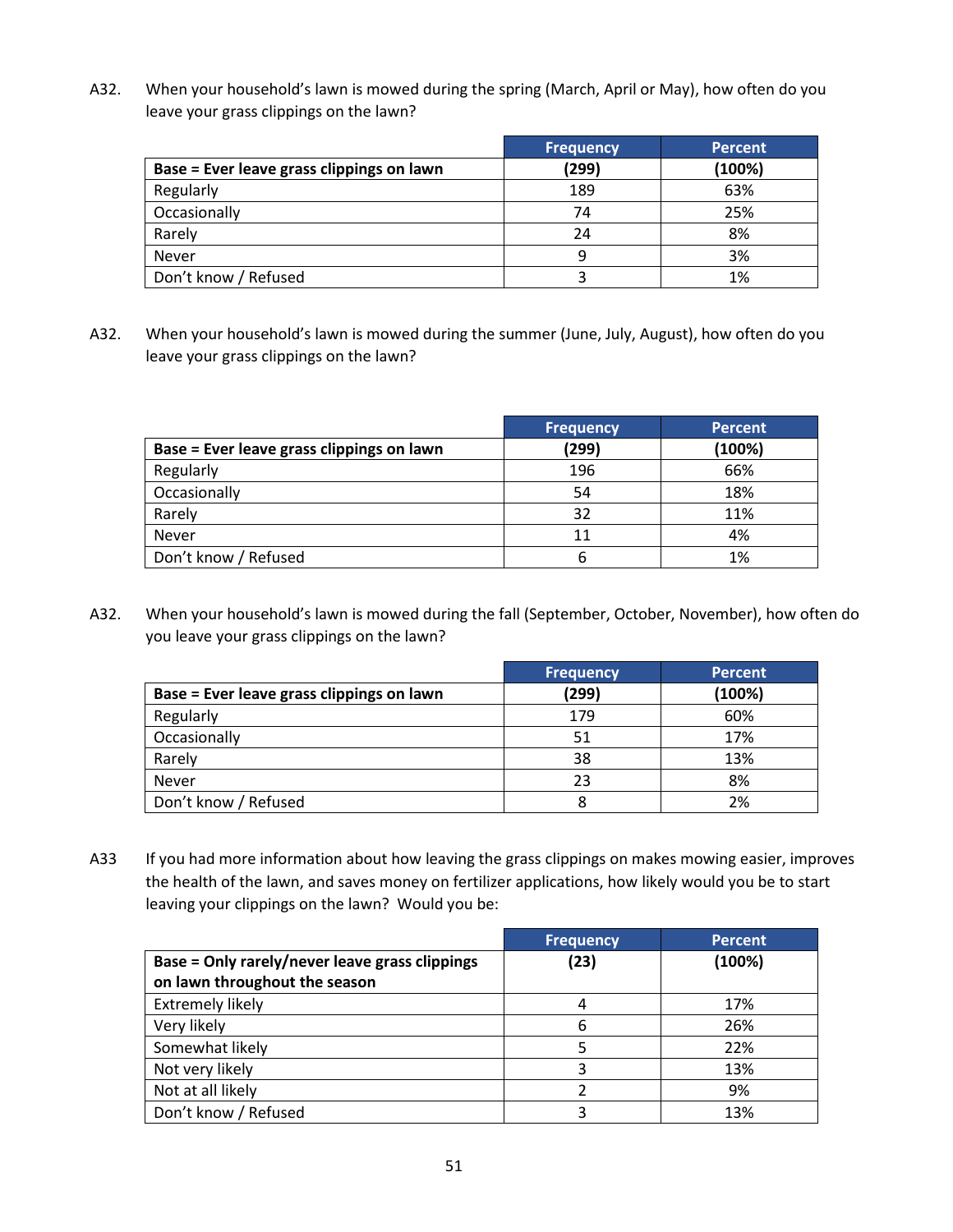A34 What type of a mower is typically used for mowing your household's lawn now? Is the mower a mulch mower—that is, a mower designed specifically to chop grass clippings into small pieces so they can be left on the lawn?

|                                          | <b>Frequency</b> | <b>Percent</b> |
|------------------------------------------|------------------|----------------|
| Base = Put clippings in bin / bag them / | (281)            | (100%)         |
| compost them (A29)                       |                  |                |
| Yes, use a mulch mower                   | 68               | 24%            |
| No, not a mulch mower                    | 157              | 56%            |
| Someone else mows / landscaper           | 19               | 7%             |
| Don't know / Refused                     | 37               | 13%            |

#### *Section B – Food Waste Composting*

#### *(Asked of everyone)*

B1. These next questions are about food waste—that is, table or kitchen scraps left over from eating or cooking, including the scraps left on plates after a snack or meal. These include paper napkins, greasy cardboard pizza boxes, used coffee filters and teabags, along with leftover bones, meat, cheese, grains, fruit and vegetables.

In your household, who usually organizes what happens with food scraps in the kitchen, that is, organizing how the food scraps are handled, stored and disposed? Would that be

|                          | Frequency | <b>Percent</b> |
|--------------------------|-----------|----------------|
| <b>Total</b>             | (600)     | (100%)         |
| You                      | 439       | 73%            |
| Your spouse or partner   | 49        | 8%             |
| Shared equally           | 104       | 17%            |
| Some other family member | 3         | $< 1\%$        |
| Someone else             |           | $< 1\%$        |
| Don't know / Refused     | 4         | 1%             |

B2. And, who usually takes the food scraps out -- that is, who puts them in the compost or garbage? Would that be …

|                          | <b>Frequency</b> | <b>Percent</b> |
|--------------------------|------------------|----------------|
| <b>Total</b>             | (600)            | (100%)         |
| You                      | 418              | 70%            |
| Your spouse or partner   | 74               | 12%            |
| Shared equally           | 83               | 14%            |
| A child                  | 13               | 2%             |
| Some other family member |                  | 1%             |
| Someone else             |                  | $< 1\%$        |
| Don't know               | 3                | $< 1\%$        |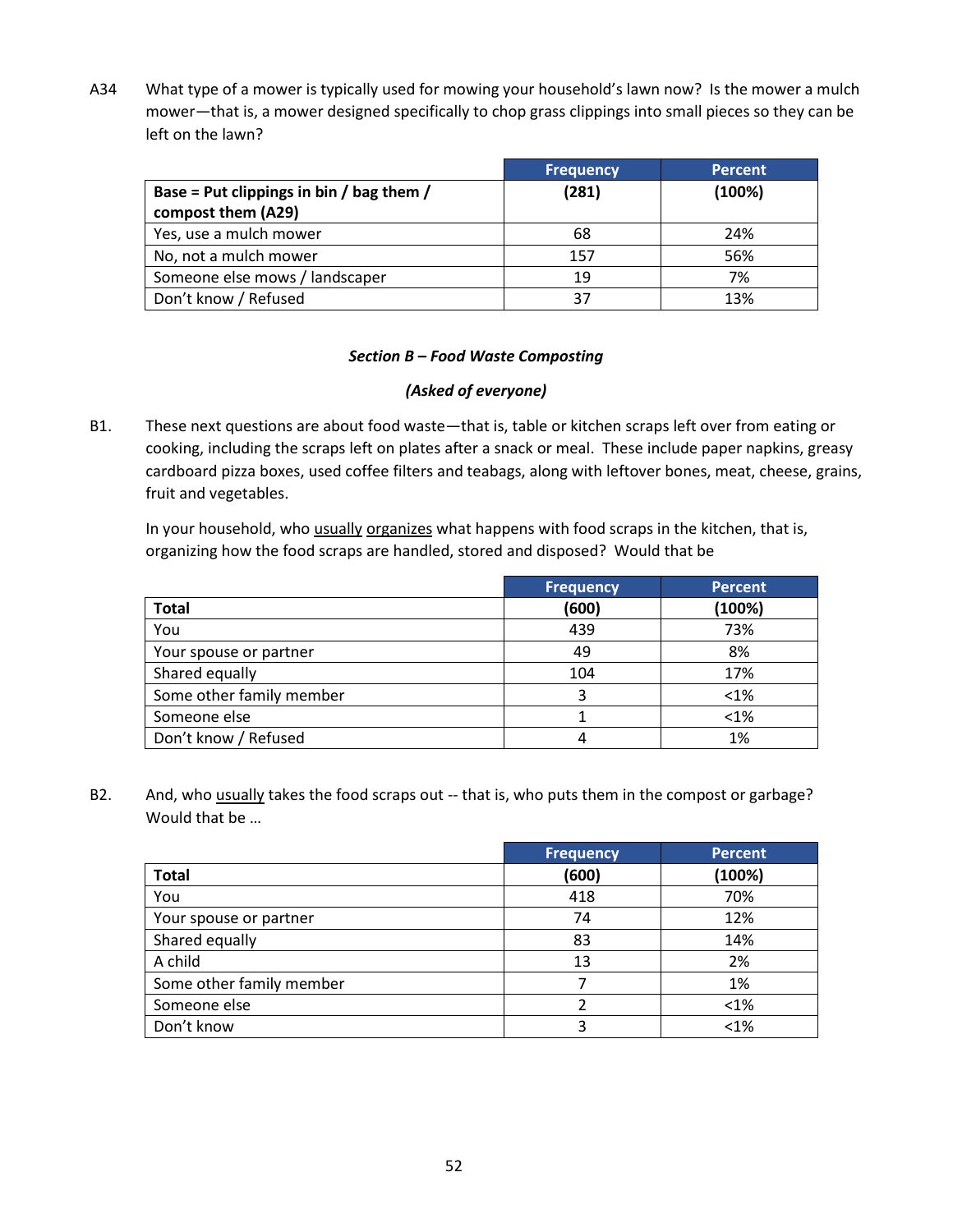B3 When you think about these food scraps, or other types of food waste that you need to dispose of, what does your household do with them?

#### **Currently, do you ever put them in your regular garbage can?**

|                      | <b>Frequency</b> | <b>Percent</b> |
|----------------------|------------------|----------------|
| <b>Total</b>         | (600)            | (100%)         |
| Yes                  | 67               | 11%            |
| No                   | 530              | 88%            |
| Don't know / Refused |                  | $< 1\%$        |

#### **Currently, do you ever put them down the garbage disposal?**

|                      | <b>Frequency</b> | <b>Percent</b> |
|----------------------|------------------|----------------|
| <b>Total</b>         | (600)            | (100%)         |
| Yes                  | 138              | 23%            |
| No                   | 383              | 64%            |
| Don't have one       | 72               | 12%            |
| Don't know / Refused |                  | 1%             |

#### **Currently, do you ever compost them in your food and yard waste cart that you take to the curb or alley for pick-up?**

|                             | <b>Frequency</b> | <b>Percent</b> |
|-----------------------------|------------------|----------------|
| <b>Total</b>                | (600)            | (100%)         |
| Yes                         | 530              | 88%            |
| No                          | 56               | 9%             |
| Don't have curbside pick-up | q                | 2%             |
| Don't know / Refused        |                  | 1%             |

#### **Currently, do you ever put them in your compost bin or pile at home on your property?**

|                      | <b>Frequency</b> | <b>Percent</b> |
|----------------------|------------------|----------------|
| <b>Total</b>         | (600)            | (100%)         |
| Yes                  | 110              | 18%            |
| No                   | 403              | 67%            |
| Don't have one       | 82               | 14%            |
| Don't know / Refused |                  | 1%             |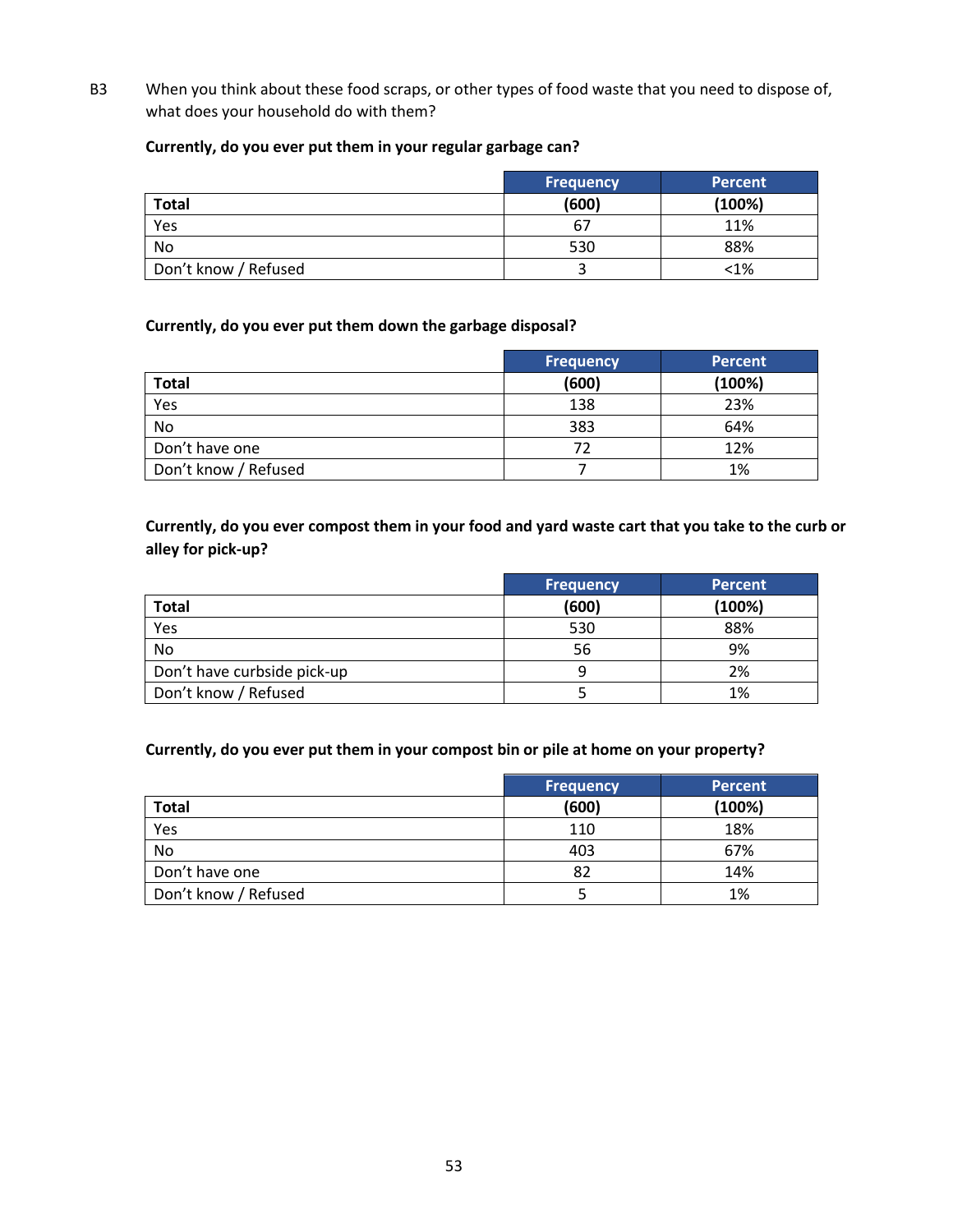#### **SUMMARY OF AT-HOME COMPOST BEHAVIOR (ON OWN PROPERTY)**

|                                          | <b>Frequency</b> | <b>Percent</b> |
|------------------------------------------|------------------|----------------|
| <b>Total</b>                             | (600)            | (100%)         |
| Compost yard waste                       | 136              | 23%            |
| Compost food waste                       | 110              | 18%            |
| Compost either yard or food waste        | 174              | 29%            |
| Compost both yard and food waste         | 72               | 12%            |
| Do not compost either yard or food waste | 426              | 71%            |

B4. You mentioned that you use a garbage disposal for some of your food waste. How often does your household use the garbage disposal?

|                                            | <b>Frequency</b> | Percent |
|--------------------------------------------|------------------|---------|
| Base = Use garbage disposal for food waste | (138)            | (100%)  |
| Several times a day                        | 23               | 17%     |
| Once a day                                 | 41               | 30%     |
| A few times a week                         | 44               | 32%     |
| Once a week                                | 13               | 9%      |
| Less often than once a week                | 15               | 11%     |
| <b>Never</b>                               |                  | 1%      |

B5. When you think about all the table scraps, kitchen scraps or food waste that your house generates, how do you handle most of it? *(Interviewers probed to learn how "most of it" was handled; however, consumers often wanted to provide more than one answer so multiple responses were accepted.)*

|                                                    | <b>Frequency</b> | <b>Percent</b> |
|----------------------------------------------------|------------------|----------------|
| <b>Total</b>                                       | (600)            | (100%)         |
| Put it in a food and yard waste cart that is taken | 548              | 91%            |
| to the curbside for pick-up                        |                  |                |
| Put it down the garbage disposal                   | 138              | 23%            |
| Put it in a compost or worm bin, or compost pile   | 111              | 18%            |
| at home                                            |                  |                |
| Put it into the regular garbage can                | 67               | 11%            |
| Other                                              | 3                | $< 1\%$        |
| Don't know / Refused                               | 4                | 1%             |

B6b. Of all the food scraps your household has, how much would you say goes into your food and yard waste cart?

|                                  | <b>Frequency</b> | <b>Percent</b> |
|----------------------------------|------------------|----------------|
| Base = Compost in F/Y waste cart | (530)            | (100%)         |
| All or almost all of it          | 416              | 78%            |
| About three-quarters             | 45               | 8%             |
| About one-half                   | 30               | 6%             |
| About one-quarter                | 16               | 3%             |
| Less than that                   | 19               | 4%             |
| Don't know                       | 4                | 1%             |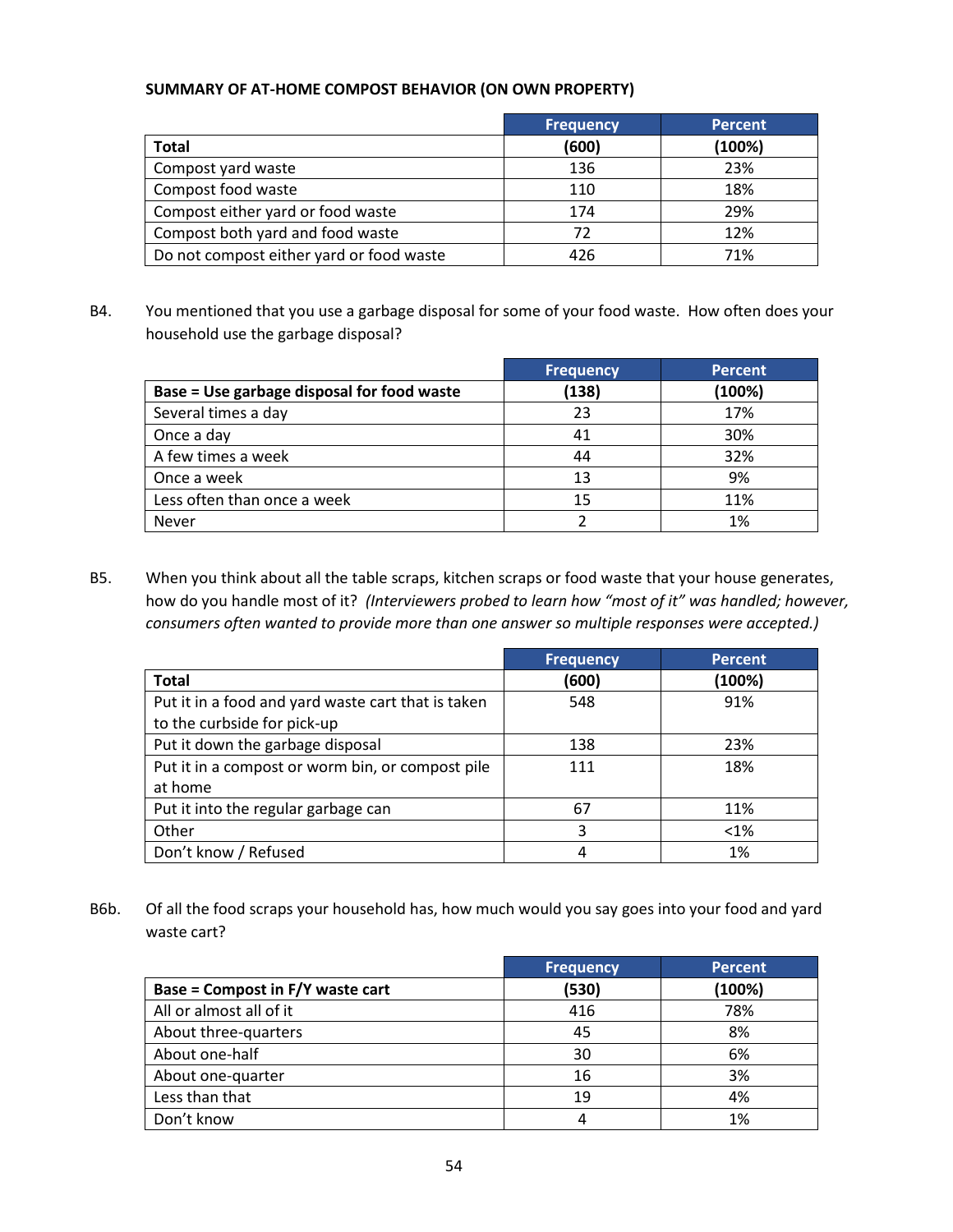B6c. Did you ever compost any of your household's food scraps in a compost bin or compost pile at home?

|                                     | <b>Frequency</b> | <b>Percent</b> |
|-------------------------------------|------------------|----------------|
| Base = Compost, but not on property | (446)            | (100%)         |
| Yes                                 |                  | 17%            |
| No                                  | 368              | 83%            |
| Don't know                          |                  | $< 1\%$        |

B6d. Why did you stop composting food scraps in your compost bin or pile at home? (OPEN END)

|                                                  | <b>Frequency</b> | <b>Percent</b> |
|--------------------------------------------------|------------------|----------------|
| <b>Base = No longer compost</b>                  | (77)             | (100%)         |
| Use the cart instead                             | 21               | 27%            |
| At home composting attracts pests                | 21               | 27%            |
| Too much work                                    | 11               | 14%            |
| Wasn't success at it (didn't have the right mix, | 9                | 12%            |
| worms died, etc.)                                |                  |                |
| Not enough space for it                          | 8                | 10%            |
| Not physically able to do the work               | 6                | 8%             |
| Stopped gardening                                | 5                | 6%             |
| Takes too much time                              | 3                | 4%             |
| Bin / Green cone fell apart                      | 3                | 4%             |
| Bin too full / Material too heavy                | 3                | 4%             |
| Odors                                            | $\overline{2}$   | 3%             |
| No use for the output                            | $\overline{2}$   | 3%             |
| Other                                            | 1                | 1%             |
| Don't know                                       | 4                | 5%             |

B7. Now that you're putting food scraps in your curbside food and yard waste cart, compared to last year, has the amount of food that you compost in your backyard increased, decreased or stayed about the same?

|                                          | <b>Frequency</b> | <b>Percent</b> |
|------------------------------------------|------------------|----------------|
| Base = compost both at home and curbside | (84)             | (100%)         |
| Increased                                |                  | 8%             |
| Stayed the same                          | 71               | 85%            |
| Decreased                                |                  | 2%             |
| Don't know                               | 4                | 5%             |

B8 And, now that you put food scraps in your curbside food and yard waste cart, compared to last year, has the food that you put into your regular garbage increased, decreased or stayed about the same?

|                            | <b>Frequency</b> | <b>Percent</b> |
|----------------------------|------------------|----------------|
| Base = compost at curbside | (600)            | (100%)         |
| Increased                  | 14               | 3%             |
| Stayed the same            | 376              | 71%            |
| Decreased                  | 105              | 20%            |
| Don't know                 | 35               | 6%             |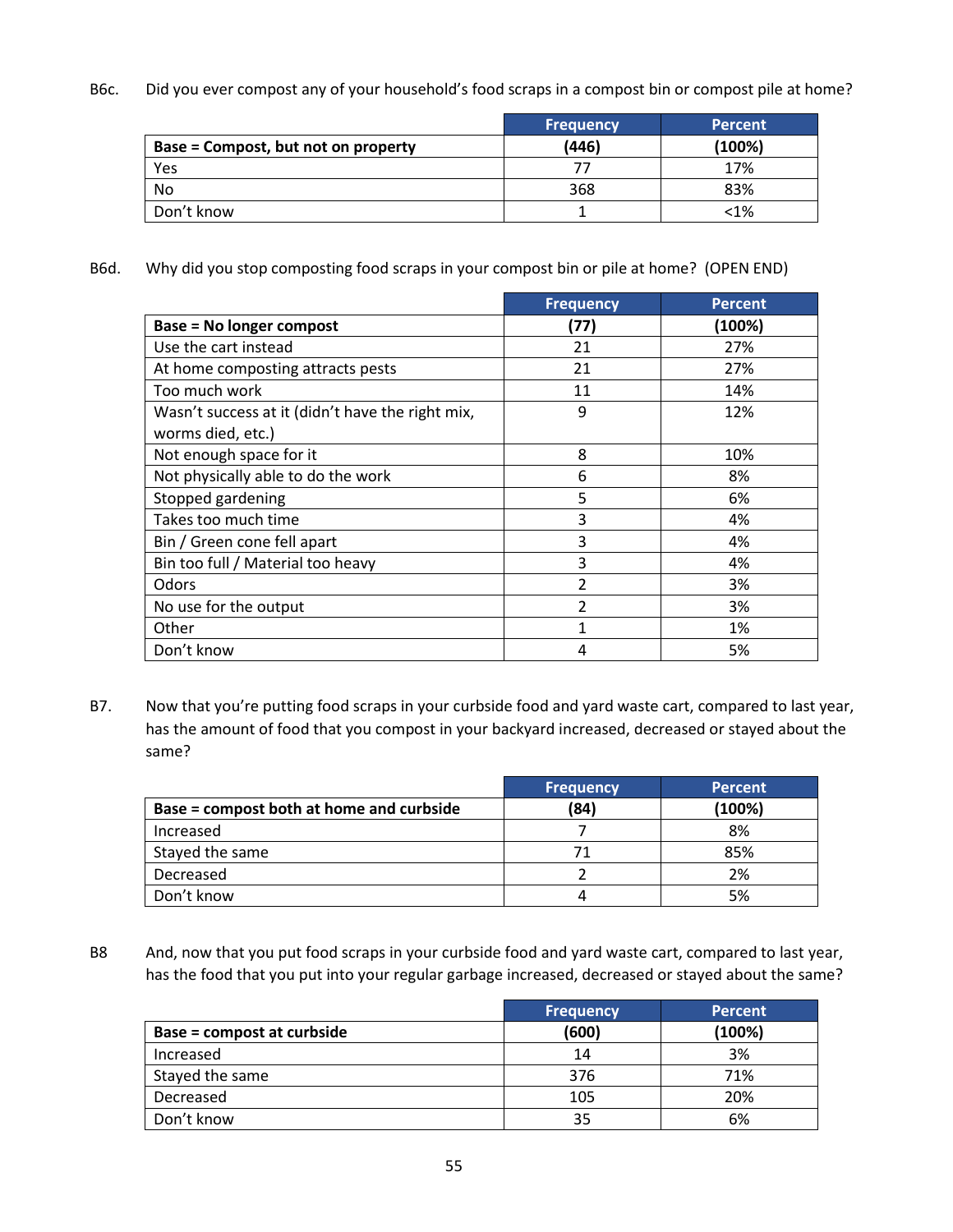B9 Since you've decreased what goes into your regular garbage, have you changed or considered changing the size of the garbage can you use?

|                                        | <b>Frequency</b> | <b>Percent</b> |
|----------------------------------------|------------------|----------------|
| Base = food waste in garbage decreased | (105)            | (100%)         |
| Yes                                    | 33               | 31%            |
| No                                     | 70               | 67%            |
| Don't know / Refused                   |                  | 2%             |

B11. In your household, what is typically done with food scraps at the time they are generated? Do you usually store them in a container in the kitchen, do you refrigerate or freeze them, do you immediately take them outside, or is there a better description?

|                                          | <b>Frequency</b> | <b>Percent</b> |
|------------------------------------------|------------------|----------------|
| <b>Total</b>                             | (600)            | (100%)         |
| Store them in a container in the kitchen | 477              | 80%            |
| Immediately take them outside            | 85               | 14%            |
| Refrigerate or freeze them               | 33               | 6%             |
| Bin / Waste Bin (unspecified)            | 4                | 1%             |
| Compost (unspecified)                    | 3                | $< 1\%$        |
| Other                                    | 3                | $< 1\%$        |
| Don't know Refused                       |                  | 1%             |

B13. When you put your food scraps inside your curbside food and yard waste cart, do you usually put the food scraps in loose, do you contain them inside a paper or plastic bag, do you wrap them in newspaper, or do you handle it some other way?

|                                             | <b>Frequency</b> | <b>Percent</b> |
|---------------------------------------------|------------------|----------------|
| <b>Total</b>                                | (600)            | (100%          |
| Compostable bag / Bio-bag                   | 277              | 48%            |
| Loose                                       | 212              | 35%            |
| Paper bag                                   | 102              | 17%            |
| Plastic bag                                 | 59               | 10%            |
| Wrapped in newspaper                        | 31               | 5%             |
| Cardboard food box (crackers, cereal, etc.) | 7                | 1%             |
| No scraps and/or no cart                    | 5                | 1%             |
| Other container                             | 4                | 1%             |
| Waxed milk carton                           | 3                | <1%            |
| Other                                       | 1                | <1%            |
| Don't know / Refused                        | 10               | 2%             |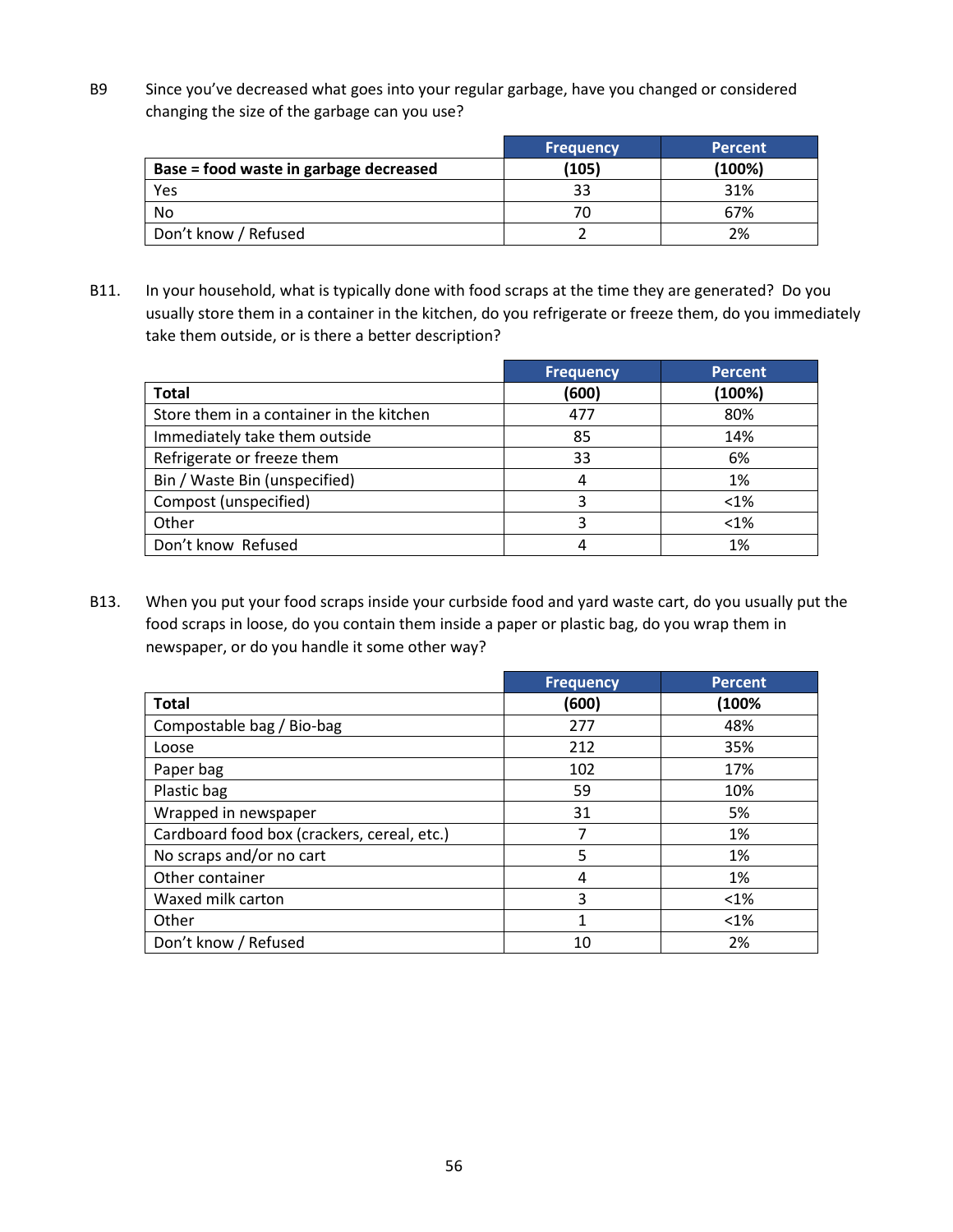B15 Overall, how satisfied are you with the City's food and yard waste collection service? Would you rate this a 7, meaning you are extremely satisfied, a 1 meaning you are not at all satisfied, or would you rate it some number in between?

|                                    | <b>Frequency</b> | <b>Percent</b> |
|------------------------------------|------------------|----------------|
| Base - Compost with F/Y waste cart | (530)            | (100%)         |
| 7 - Extremely satisfied            | 392              | 74%            |
| 6                                  | 75               | 14%            |
| 5                                  | 39               | 7%             |
| 4                                  | 6                | 1%             |
| 3                                  |                  | 1%             |
|                                    | 6                | 1%             |
|                                    |                  | 1%             |
| Average Rating:                    | 6.5              |                |

#### **Have food yard waste collection but do not use it for food waste**

B17 You mentioned that you are not currently putting food scraps in your food and yard waste cart for curbside pickup. Before now, were you aware that the City picks up food scraps as part of its curbside yard waste pickup service?

|                                       | <b>Frequency</b> | <b>Percent</b> |
|---------------------------------------|------------------|----------------|
| Base = No food waste in curbside cart | (70)             | (100%)         |
| Yes                                   | 52               | 74%            |
| No                                    | 13               | 19%            |
| Don't know / Refused                  |                  | 7%             |

B18 For what reasons don't you put your food scraps in with your yard waste for pickup?

|                                           | <b>Frequency</b> | <b>Percent</b> |
|-------------------------------------------|------------------|----------------|
| Base = Aware of food and yard waste $p/u$ | (52)             | (100%)         |
| Use a food waste cart                     | 13               | 25%            |
| Compost them in the back yard             | 11               | 21%            |
| Too hard / Too big of a hassle            |                  | 13%            |
| Don't have a yard waste cart              |                  | 13%            |
| Don't have any / many food scraps         | 4                | 8%             |
| The cost / You have to pay for it         | 4                | 8%             |
| Takes too much time                       | 3                | 6%             |
| Attracts pests / rodents                  | 3                | 6%             |
| All food scraps go down the disposal      | $\mathfrak z$    | 4%             |
| They go in the garbage                    | 1                | 2%             |
| Other                                     |                  | 2%             |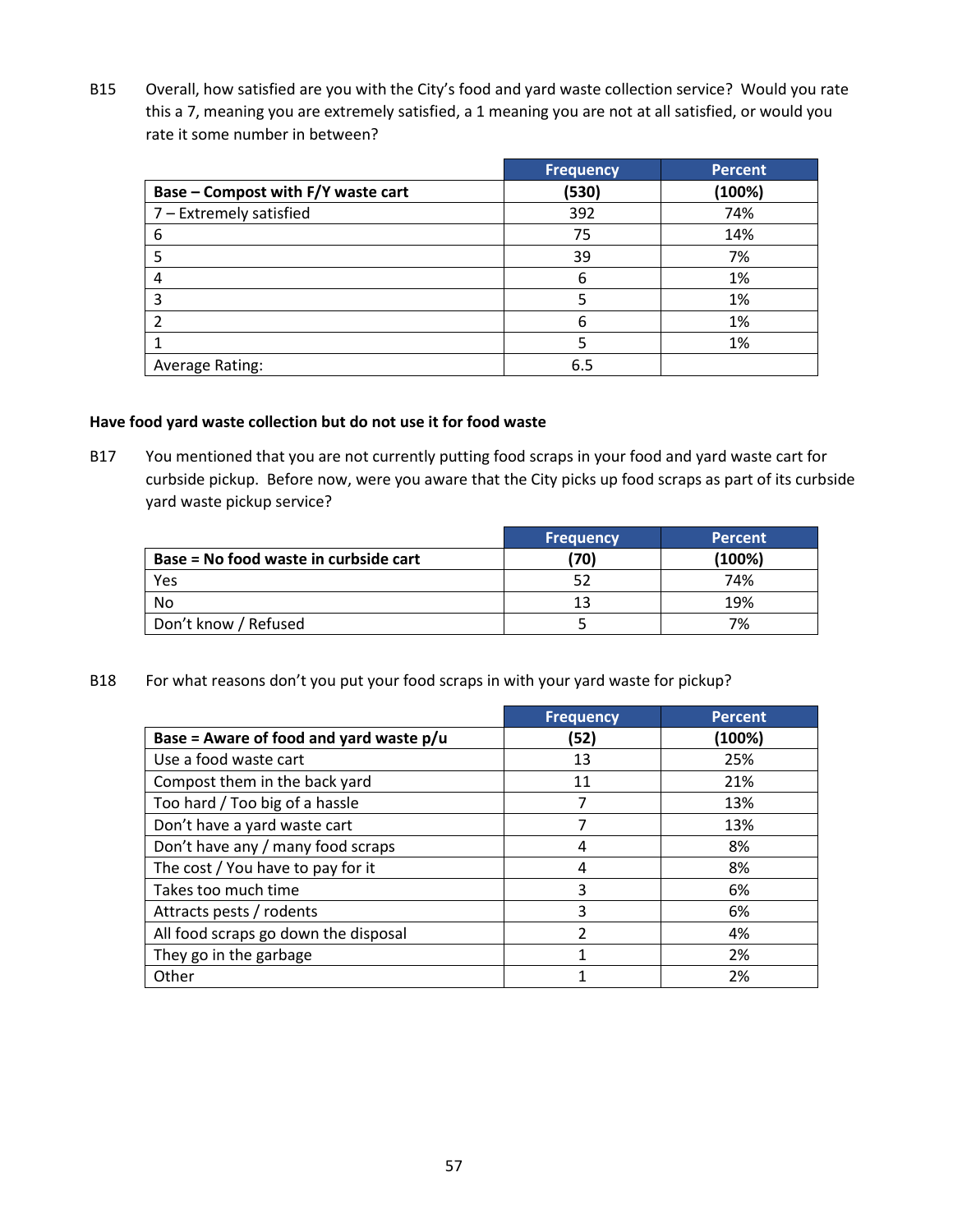B19 (As you may know,) As part of its food and yard waste pickup program, the City picks up food waste that is placed inside the yard waste cart. Knowing that, how likely is your household to start putting at least some of its food waste in your food and yard waste cart within the next year or so? Is your household:

|                                         | Frequency | <b>Percent</b> |
|-----------------------------------------|-----------|----------------|
| Base = Do not compost in F/Y waste cart | (70)      | (100%)         |
| 5 - Extremely likely                    | 21        | 30%            |
| 4 – Very likely                         |           | 10%            |
| 3 - Somewhat likely                     | 10        | 14%            |
| 2 - Not very likely                     | 4         | 6%             |
| 1 - Not at all likely                   | 22        | 31%            |
| <b>Average Rating</b>                   | 3.0       |                |
| Don't know                              | 6         | 9%             |

B21 Did you know that as of January 2015 food waste is no longer allowed in the regular garbage can?

|                      | <b>Frequency</b> | <b>Percent</b> |
|----------------------|------------------|----------------|
| <b>Total</b>         | (600)            | (100%)         |
| Yes                  | 511              | 85%            |
| No                   | 81               | 14%            |
| Don't know / Refused |                  | 1%             |

N1 You mentioned that you (also) compost some food scraps at home. How much of your food waste do you compost at home?

|                                    | <b>Frequency</b> | <b>Percent</b> |
|------------------------------------|------------------|----------------|
| Base = Compost at home on property | (110)            | (100%)         |
| All or almost all of it            | 44               | 40%            |
| About three-quarters of it         | 10               | 9%             |
| About one-half of it               | 9                | 8%             |
| About one quarter of it            | 15               | 14%            |
| Or less than that                  | 14               | 13%            |
| Don't know / Refused               | 18               | 16%            |

N2 Compared to last year, would you say that you now compost more food waste at home, less food waste at home or are you composting about the same amount?

|                                    | <b>Frequency</b> | <b>Percent</b> |
|------------------------------------|------------------|----------------|
| Base = Compost at home on property | (110)            | (100%)         |
| More now                           | 13               | 12%            |
| About the same                     | 77               | 70%            |
| Less now                           |                  | 4%             |
| Don't know / Refused               | 15               | 14%            |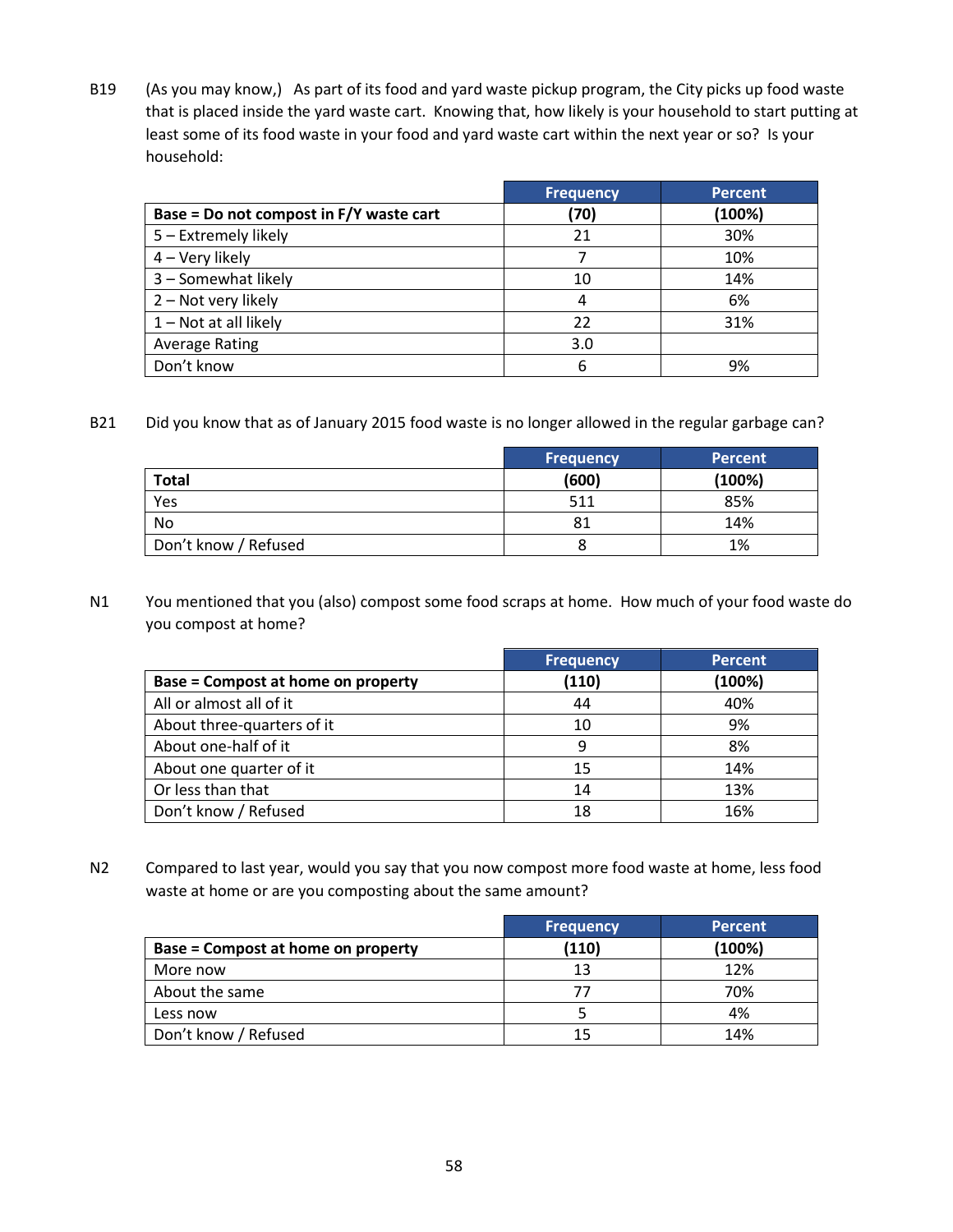N3 Why does your household compost less food waste at home now?

|                                  | <b>Frequency</b> | <b>Percent</b> |
|----------------------------------|------------------|----------------|
| Base = Composts less at home now | (5)              | (100%)         |
| More goes into the curbside cart |                  | 40%            |
| Attracted pests / rodents        |                  | 20%            |
| Easier to eat out                |                  | 20%            |
| Don't know                       |                  | 20%            |

B22. Does your household currently use any type of outdoor bin or container for composting these food scraps?

|                                    | <b>Frequency</b> | <b>Percent</b> |
|------------------------------------|------------------|----------------|
| Base = Compost at home on property | (110)            | (100%)         |
| Yes                                | 65               | 59%            |
| No                                 | 4.               | 37%            |
| Don't know / Refused               | 4                | 4%             |

B23 What kind of food waste composting bin do you have? (Multiple responses accepted)

|                                        | <b>Frequency</b> | <b>Percent</b> |
|----------------------------------------|------------------|----------------|
| Base = Use outdoor bin / container     | (65)             | (100%)         |
| Worm bin                               | 18               | 28%            |
| Green cone                             | 25               | 38%            |
| Compost bin/ Tumbler bin/ Store bought | 10               | 15%            |
| Some other type of bin                 | 3                | 5%             |
| Don't know / Refused                   | 13               | 20%            |

N5 Just thinking about the next year or so, and assuming that cost was not a consideration, how likely are you to get a (new) food waste composting bin for the food waste you compost on your own property?

|                                    | Frequency | <b>Percent</b> |
|------------------------------------|-----------|----------------|
| Base = Compost at home on property | (110)     | (100%)         |
| 5 - Extremely likely               |           | 6%             |
| 4 - Very likely                    | 8         | 7%             |
| 3 - Somewhat likely                | 13        | 12%            |
| 2 - Not very likely                | 20        | 18%            |
| 1 - Not at all likely              | 56        | 51%            |
| <b>Average Rating</b>              | 1.9       |                |
| Don't know                         | 6         | 5%             |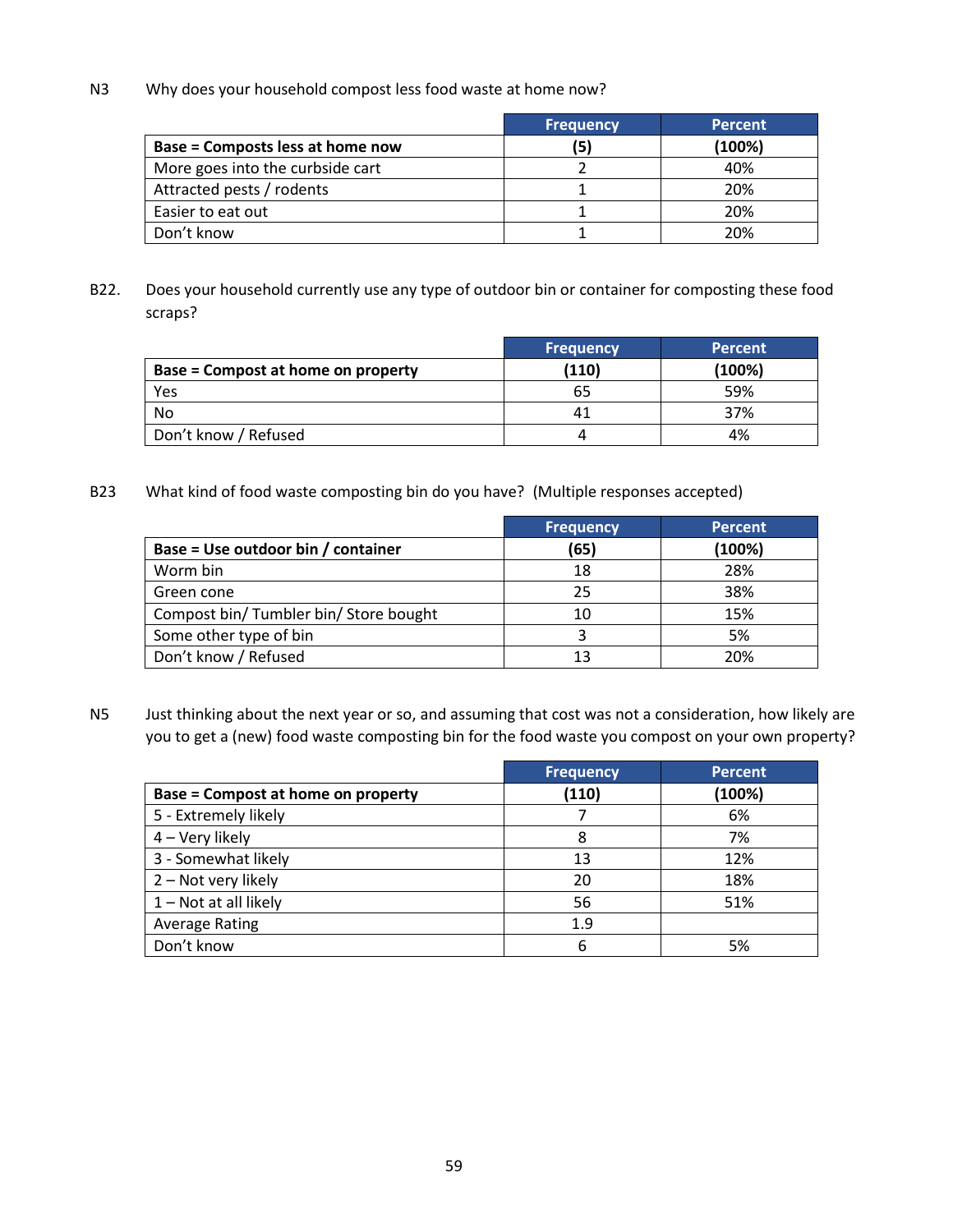B28. I understand that you are not composting food waste at home on your property right now. Even though you may not be using it, does your household own a green cone or any kind of container that is designed for composting **food waste** in your yard at home if you wanted to? (Please do not include the yard waste container that you take to the curbside if you have one.)

|                                           | <b>Frequency</b> | <b>Percent</b> |
|-------------------------------------------|------------------|----------------|
| Base = Do not compost at home on property | (490)            | (100%)         |
| Yes                                       | 58               | 12%            |
| No                                        | 425              | 87%            |
| Don't know                                |                  | 1%             |

B31. Thinking about the next year or so, how likely are you to start making some of your own compost by depositing your own food scraps at home on your property?

|                                           | <b>Frequency</b> | <b>Percent</b> |
|-------------------------------------------|------------------|----------------|
| Base = Do not compost at home on property | (490)            | (100%)         |
| 5 - Extremely likely                      | 14               | 3%             |
| 4 - Very likely                           | 22               | 4%             |
| 3 - Somewhat likely                       | 68               | 14%            |
| 2 - Not very likely                       | 124              | 25%            |
| 1 - Not at all likely                     | 255              | 52%            |
| <b>Average Rating</b>                     | 1.8              |                |
| Don't know/Refused                        |                  | 1%             |

N6 Thinking about the next year or so, and assuming that cost was not a consideration, how likely are you to get a (new) bin designed specifically to compost food waste at home?

|                                   | <b>Frequency</b> | <b>Percent</b> |
|-----------------------------------|------------------|----------------|
| Base = Likely to start composting | (104)            | (100%)         |
| 5 - Extremely likely              | 12               | 12%            |
| 4 - Very likely                   | 29               | 28%            |
| 3 - Somewhat likely               | 42               | 40%            |
| 2 - Not very likely               | 10               | 10%            |
| 1 - Not at all likely             | 9                | 9%             |
| Average rating                    | 3.2              |                |
| Don't know                        |                  | 2%             |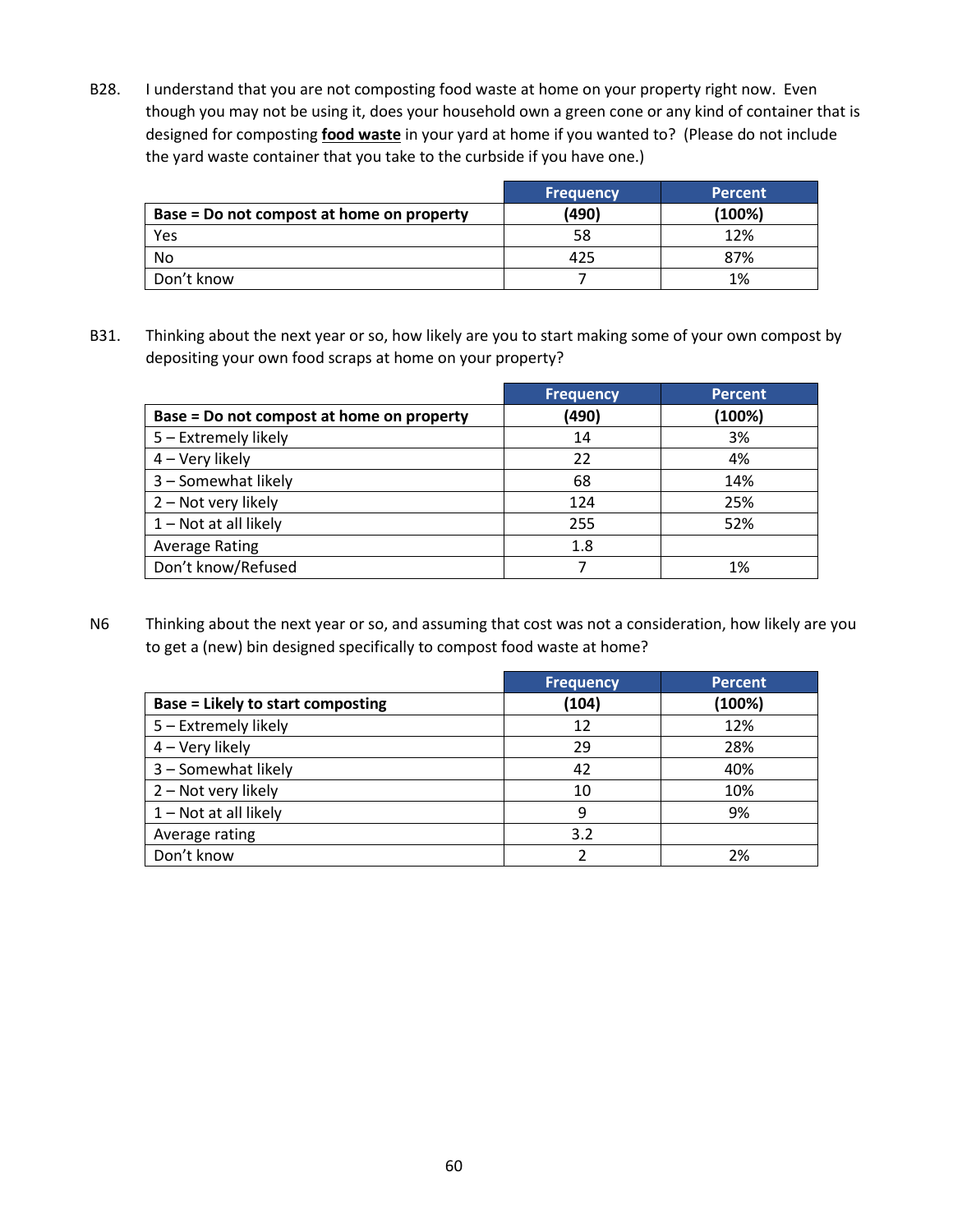#### **Section D – Regular Garbage Pickup Service**

D1 These next questions are about regular garbage service. How often does your household put its garbage can out for pick-up?

|                              | <b>Frequency</b> | Percent |
|------------------------------|------------------|---------|
| <b>Total</b>                 | (600)            | (100%)  |
| Every week                   | 532              | 89%     |
| Every other week             | 42               | 7%      |
| Three times a month          | 8                | 1%      |
| Once a month                 | 15               | 2%      |
| Less often than once a month |                  | $< 1\%$ |
| Don't know / Refused         |                  | $< 1\%$ |

D2 What size is the garbage can that you currently use? Are you using a...

|                              | <b>Frequency</b> | Percent |
|------------------------------|------------------|---------|
| <b>Total</b>                 | (600)            | (100%)  |
| Micro container (12 gallons) | 153              | 26%     |
| Mini container (20 gallons)  | 163              | 27%     |
| 32-gallon container          | 173              | 29%     |
| 64-gallon container          | 30               | 5%      |
| 96-gallon container          | 17               | 3%      |
| Don't know / Refused         | 64               | 11%     |

#### *Wasted Food Section:*

1. These next questions are about food that **comes into your home but is not used**. Considering the food your household buys to eat at home or to prepare meals, or food that is picked-up or delivered for eating at home, how concerned are you about the amount of food that gets thrown away because it goes bad, expires, has been in your refrigerator for a long time, or because no one wants to eat it? Would you rate this a 7, meaning you're very concerned about the food wasted at your home, a 1 meaning you're not at all concerned, or would you rate it some number in between?

|                        | <b>Frequency</b> | <b>Percent</b> |
|------------------------|------------------|----------------|
| <b>Total</b>           | (600)            | (100%)         |
| 7 – Very concerned     | 98               | 16%            |
| 6                      | 54               | 9%             |
| 5                      | 72               | 12%            |
| 4                      | 49               | 8%             |
| 3                      | 79               | 13%            |
| 2                      | 77               | 13%            |
| 1-Not at all concerned | 152              | 25%            |
| Average rating         | 3.63             |                |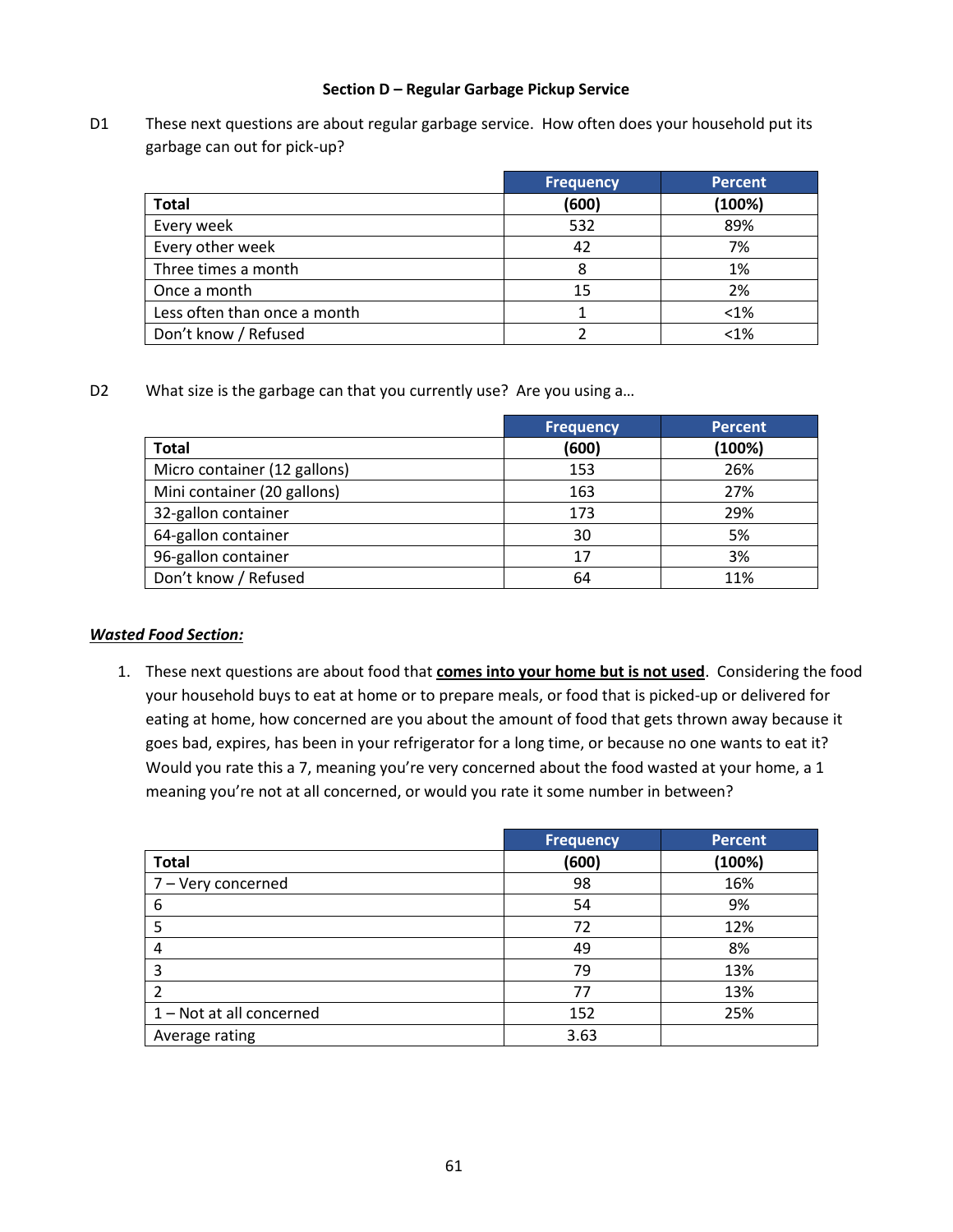2. Considering the food your household throws away or composts in the average week, how much of that food do you think you could avoid wasting? Could you avoid wasting :

|                                              | <b>Frequency</b> | <b>Percent</b> |
|----------------------------------------------|------------------|----------------|
| <b>Total</b>                                 | (600)            | (100%)         |
| All or almost all of the food that is wasted | 54               | 9%             |
| About three-quarters of it                   | 33               | 6%             |
| About half of it                             | 51               | 8%             |
| About one-quarter of it                      | 306              | 51%            |
| None of it                                   | 87               | 14%            |
| NA / Don't throw any away now                | 48               | 8%             |
| Don't know                                   | 21               | 4%             |

3. Have you heard about, read or seen anything about food that is wasted or about ways to reduce the amount of food that is wasted at home?

|              | <b>Frequency</b> | <b>Percent</b> |
|--------------|------------------|----------------|
| <b>Total</b> | (600)            | (100%)         |
| Yes          | 284              | 47%            |
| No           | 295              | 49%            |
| Don't know   | 21               | 4%             |

4. In the past year or so, have you taken any steps in your home to reduce the amount of food that is wasted?

|              | <b>Frequency</b> | <b>Percent</b> |
|--------------|------------------|----------------|
| <b>Total</b> | (600)            | (100%)         |
| Yes          | 305              | 51%            |
| No           | 282              | 47%            |
| Don't know   | 13               | 2%             |

5. What steps have you taken?

|                                          | <b>Frequency</b> | <b>Percent</b> |
|------------------------------------------|------------------|----------------|
| <b>Base = Have taken steps</b>           | (305)            | (100%)         |
| Plan meals before shopping               | 176              | 58%            |
| Eat more leftovers                       | 51               | 17%            |
| Make a shopping list                     | 44               | 14%            |
| Cook smaller portions                    | 44               | 145            |
| Improve food storage so it stays fresher | 31               | 10%            |
| Freeze more leftovers / food             | 30               | 10%            |
| <b>Buying less</b>                       | 22               | 75             |
| Just being more aware                    | 8                | 3%             |
| Use food before it expires               | 8                | 3%             |
| Share with others / Share with neighbors | 5                | 2%             |
| Cook at home / Eat out less              | 4                | 1%             |
| Grown my own food                        | 3                | 1%             |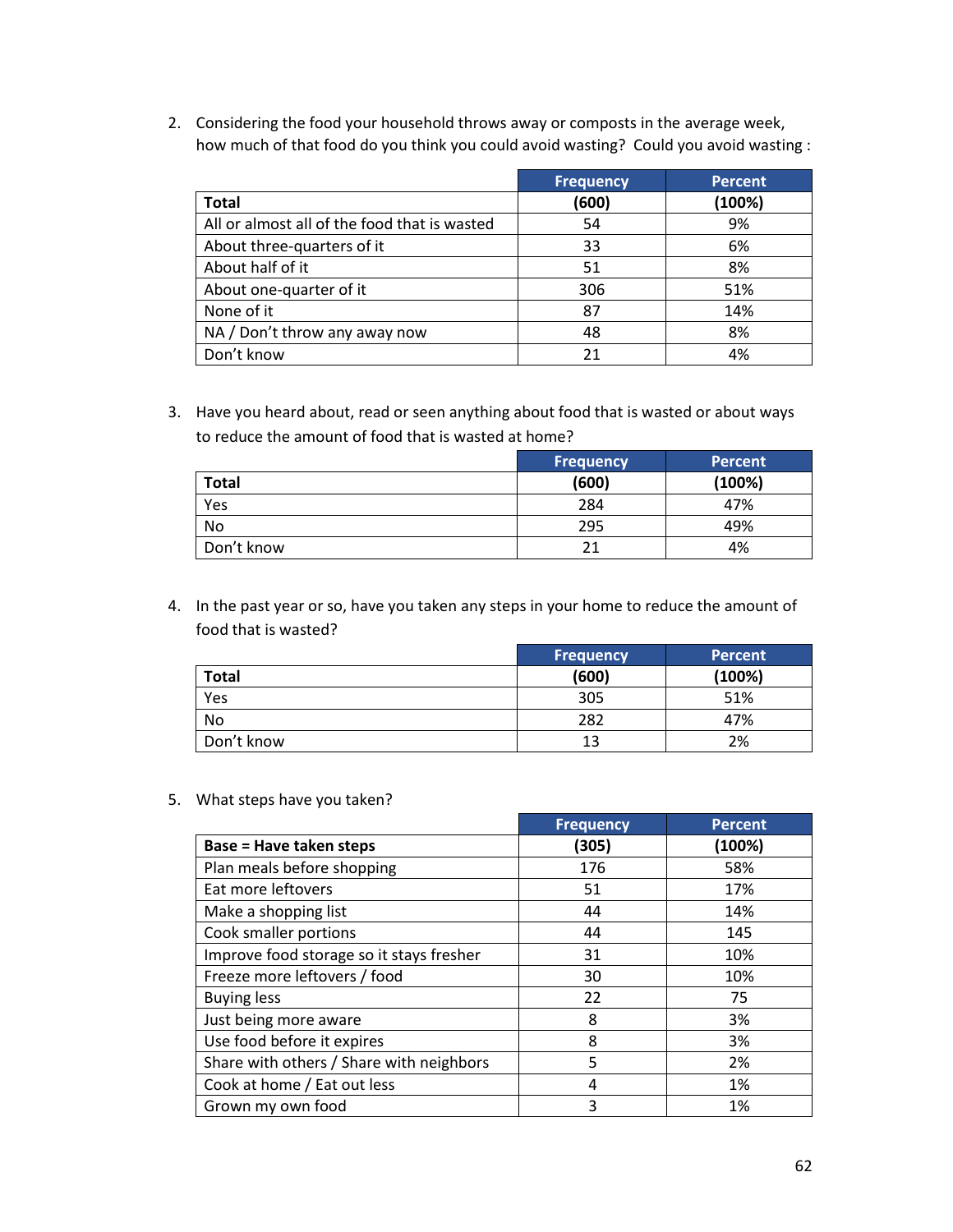| Find new ways to incorporate leftovers | 1%   |
|----------------------------------------|------|
| Use a food service / delivery service  | 1%   |
| Other                                  | 1%   |
| None                                   | < 1% |
| Don't know                             | <1%  |

6. I'm going to read some statements and I'd like to know whether you agree or disagree with each one. First, do you agree or disagree with this statement: **I feel guilty about throwing away food that has been in the refrigerator for a long time.** 

|                       | <b>Frequency</b> | <b>Percent</b> |
|-----------------------|------------------|----------------|
| <b>Total</b>          | (600)            | (100%)         |
| 5 - Strongly agree    | 209              | 35%            |
| 4 - Somewhat agree    | 123              | 20%            |
| 3 - Neither           | 47               | 8%             |
| 2 - Somewhat disagree | 84               | 14%            |
| 1 - Strongly disagree | 116              | 19%            |
| Average rating        | 3.4              |                |
| Don't know            | 21               | 4%             |

**I am very interested in learning how to buy only the food we'll eat.**

|                       | Frequency | <b>Percent</b> |
|-----------------------|-----------|----------------|
| <b>Total</b>          | (600)     | (100%)         |
| 5 - Strongly agree    | 271       | 45%            |
| 4 - Somewhat agree    | 144       | 24%            |
| 3 - Neither           | 55        | 9%             |
| 2 - Somewhat disagree | 41        | 7%             |
| 1 - Strongly disagree | 71        | 12%            |
| Average rating        | 3.9       |                |
| Don't know            | 18        | 3%             |

**It's only the food that doesn't get composted that I feel bad about wasting.**

|                       | <b>Frequency</b> | <b>Percent</b> |
|-----------------------|------------------|----------------|
| <b>Total</b>          | (600)            | (100%)         |
| 5 - Strongly agree    | 103              | 17%            |
| 4 - Somewhat agree    | 76               | 13%            |
| 3 - Neither           | 75               | 12%            |
| 2 - Somewhat disagree | 120              | 20%            |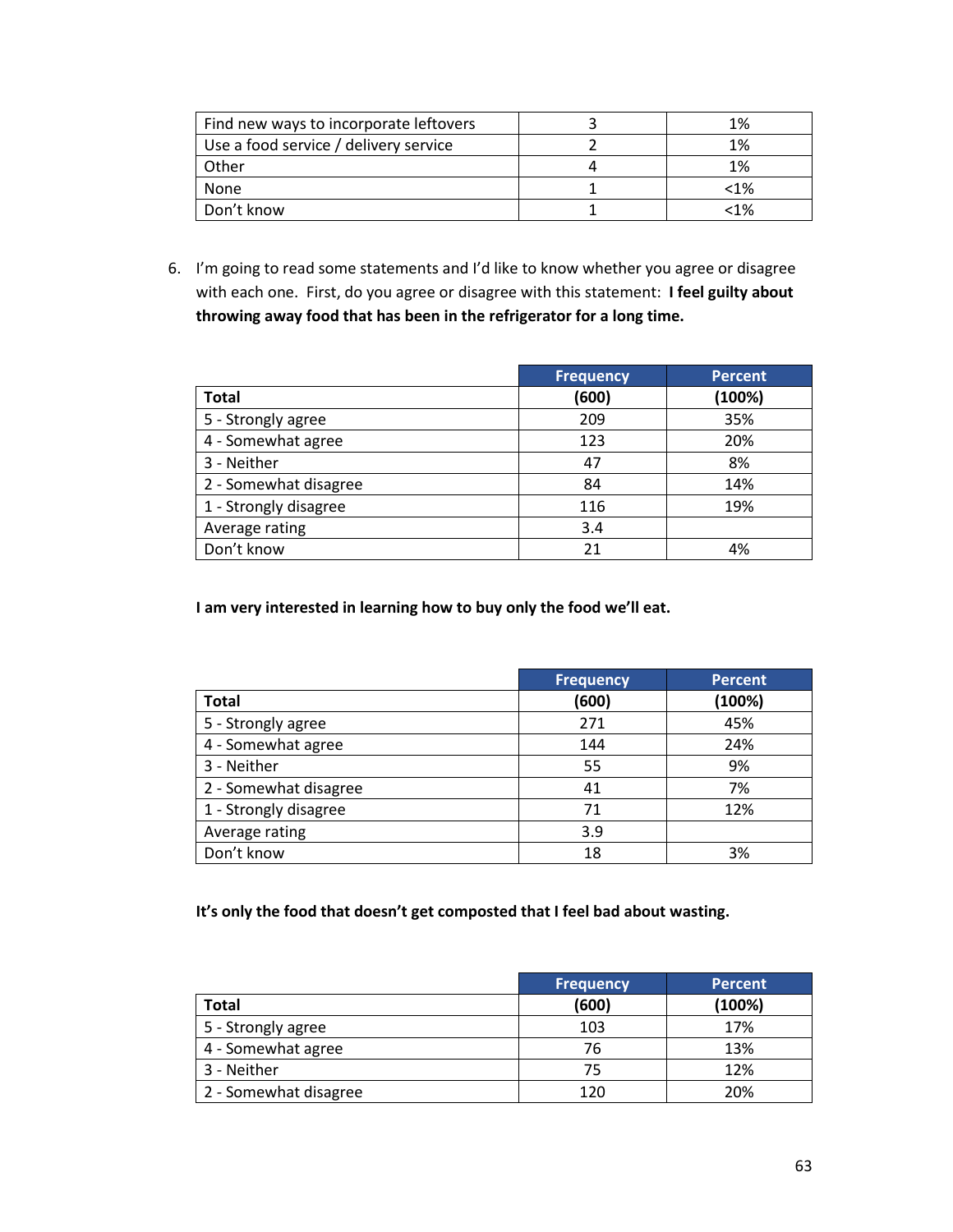| 1 - Strongly disagree | 173        | 29% |
|-----------------------|------------|-----|
| Average rating        | <i>L.I</i> |     |
| Don't know            | 53         | 9%  |

## **I believe my household needs to reduce the amount of food we throw away.**

|                       | <b>Frequency</b> | <b>Percent</b> |
|-----------------------|------------------|----------------|
| <b>Total</b>          | (600)            | (100%)         |
| 5 - Strongly agree    | 116              | 19%            |
| 4 - Somewhat agree    | 145              | 24%            |
| 3 - Neither           | 48               | 8%             |
| 2 - Somewhat disagree | 112              | 19%            |
| 1 - Strongly disagree | 161              | 27%            |
| Average rating        | 2.9              |                |
| Don't know            | 18               | 3%             |

#### **It would be easy to reduce the amount of food that goes to waste in the house.**

|                       | <b>Frequency</b> | Percent |
|-----------------------|------------------|---------|
| <b>Total</b>          | (600)            | (100%)  |
| 5 - Strongly agree    | 142              | 24%     |
| 4 - Somewhat agree    | 131              | 22%     |
| 3 - Neither           | 58               | 10%     |
| 2 - Somewhat disagree | 131              | 22%     |
| 1 - Strongly disagree | 107              | 18%     |
| Average rating        | 3,1              |         |
| Don't know            | 31               | 5%      |

## **Section F – Demographics**

F1. The next questions are for classification purposes only. What is your age please? Are you:

|                      | <b>Frequency</b> | <b>Percent</b> |
|----------------------|------------------|----------------|
| <b>Total</b>         | (600)            | (100%)         |
| Under 25             | 3                | $< 1\%$        |
| $25 - 34$            | 45               | 8%             |
| $35 - 44$            | 100              | 17%            |
| $45 - 54$            | 105              | 18%            |
| $55 - 64$            | 130              | 22%            |
| 65 or older          | 190              | 32%            |
| Don't know / Refused | 27               | 4%             |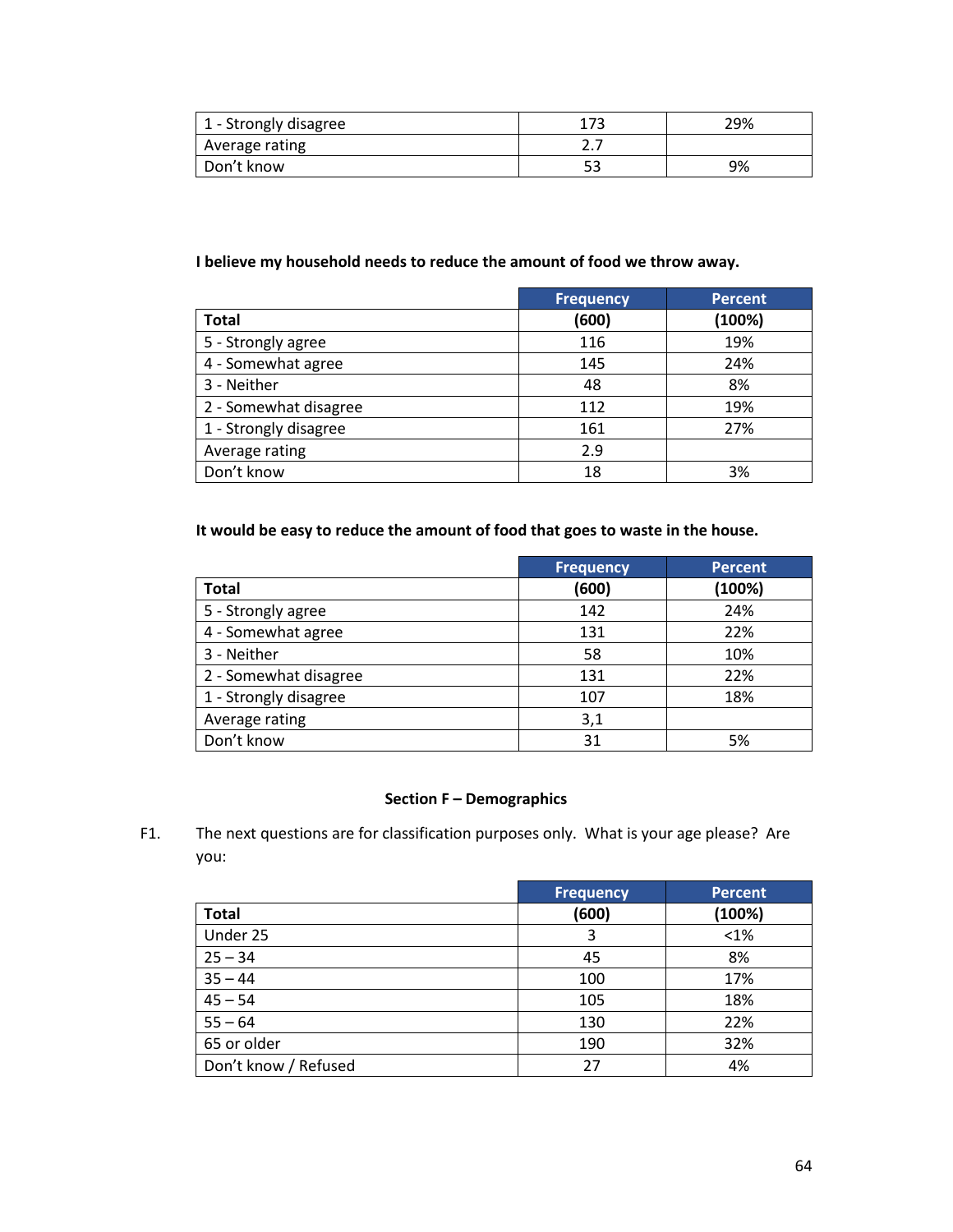F2. Do you own or rent the home you live in?

|                      | <b>Frequency</b> | <b>Percent</b> |
|----------------------|------------------|----------------|
| <b>Total</b>         | (600)            | (100%)         |
| Own                  | 571              | 95%            |
| Rent                 | 14               | 2%             |
| Other                |                  | $< 1\%$        |
| Don't know / Refused | 12               | 2%             |

# F3 How many years have you lived in your current home? (LESS THAN 1 YEAR = 0)

|                      | <b>Frequency</b> | <b>Percent</b> |
|----------------------|------------------|----------------|
| <b>Total</b>         | (600)            | (100%)         |
| Fewer than 5 years   | 123              | 20%            |
| $5 - 19$ years       | 208              | 35%            |
| 20 years or more     | 260              | 43%            |
| Don't know / Refused | q                | 2%             |

## F5. What is your home zip code?

F7. Including yourself, how many people currently live in your household?

|                      | <b>Frequency</b> | <b>Percent</b> |
|----------------------|------------------|----------------|
| <b>Total</b>         | (600)            | (100%)         |
| One                  | 106              | 18%            |
| Two                  | 240              | 40%            |
| Three                | 109              | 18%            |
| Four                 | 96               | 16%            |
| Five                 | 23               | 4%             |
| Six                  | 7                | 1%             |
| Seven                | 1                | $< 1\%$        |
| Eight or more        | 2                | $<1\%$         |
| Don't know / Refused | 16               | 3%             |

F8. And how many of those are over 18 years of age?

|                               | <b>Frequency</b> | <b>Percent</b> |
|-------------------------------|------------------|----------------|
| Base = Those with more than 1 | (478)            | (100%)         |
| One                           | 13               | 3%             |
| Two                           | 357              | 75%            |
| <b>Three</b>                  | 76               | 16%            |
| Four                          | 21               | 4%             |
| Five or more                  | 6                | 1%             |
| Don't know / Refused          |                  | 1%             |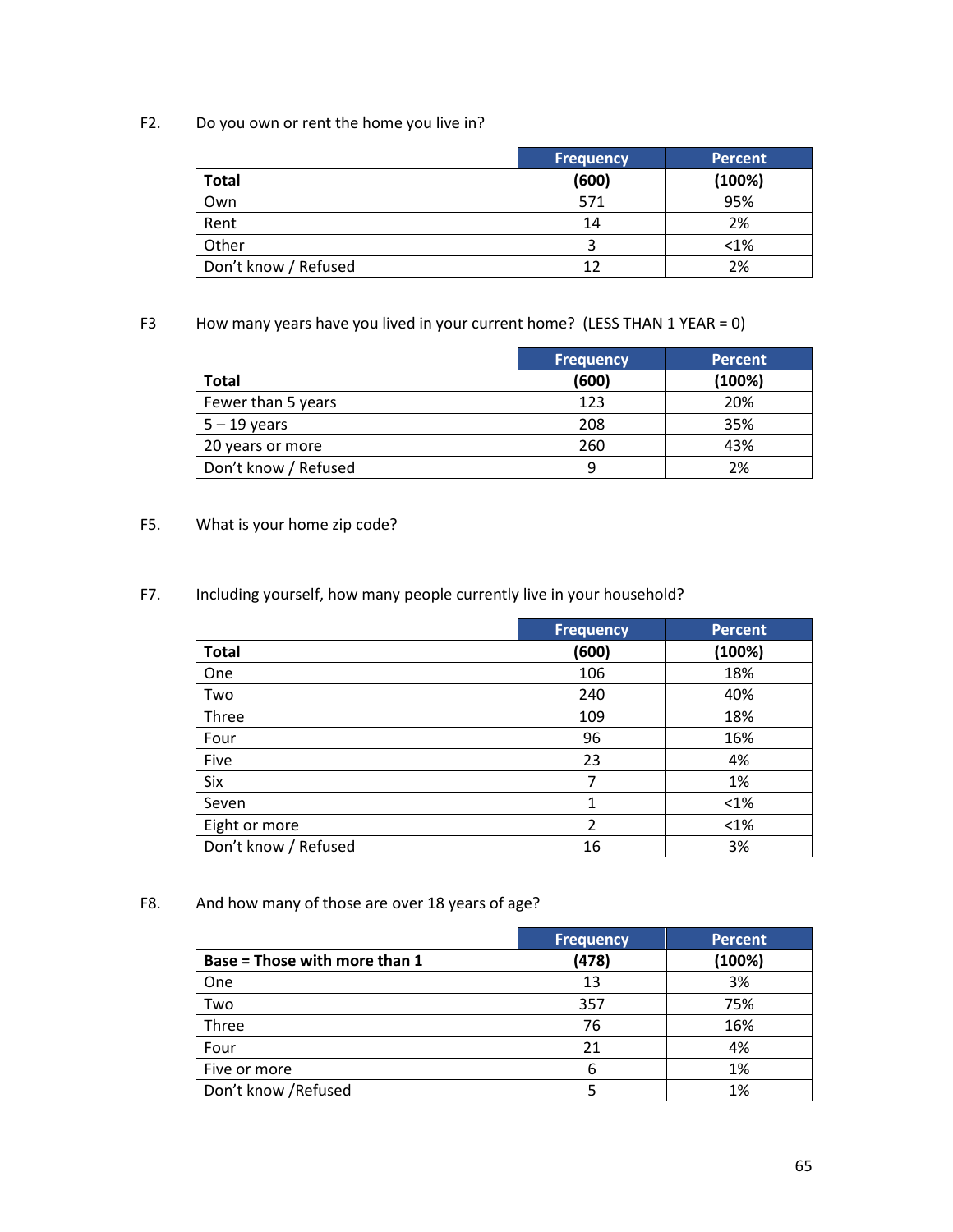N1 Do you have dogs or cats, or other pets that generate waste at home?

|                      | <b>Frequency</b> | <b>Percent</b> |
|----------------------|------------------|----------------|
| <b>Total</b>         | (600)            | (100%)         |
| Yes                  | 315              | 52%            |
| No.                  | 273              | 46%            |
| Don't know / Refused |                  | 2%             |

## N2 How does your household usually handle the pet waste generated at home? (Multiple responses accepted.)

|                                        | <b>Frequency</b> | <b>Percent</b> |
|----------------------------------------|------------------|----------------|
| <b>Base = Have pets</b>                | (315)            | (100%)         |
| Throw it in the garbage                | 265              | 84%            |
| Put in in the food and yard waste cart | 20               | 6%             |
| Bury / Compost it in my yard           | 28               | 9%             |
| Flush it down the toilet               | 6                | 2%             |
| Outside cat / Buried / Left in yard    | 3                | 1%             |
| Something else                         | 6                | 2%             |
| Don't know                             | 5                | 2%             |

## F9. Are you of Hispanic, Latino or Spanish origin?

|                      | <b>Frequency</b> | Percent |
|----------------------|------------------|---------|
| <b>Total</b>         | (600)            | (100%)  |
| Yes                  | 19               | 3%      |
| No                   | 554              | 92%     |
| Don't know / Refused | 27               | 5%      |

## F10. What is your race, please? (Allow multiple responses)

|                                  | <b>Frequency</b> | <b>Percent</b> |
|----------------------------------|------------------|----------------|
| <b>Total</b>                     | (600)            | (100%)         |
| White / Caucasian                | 460              | 77%            |
| <b>Black or African American</b> | 14               | 2%             |
| Asian (net)                      | 37               | 6%             |
| Multi-racial                     | 12               | 2%             |
| Hispanic / Latino                | 9                | 2%             |
| Other                            | 4                | 1%             |
| Don't know / Refused             | 64               | 10%            |